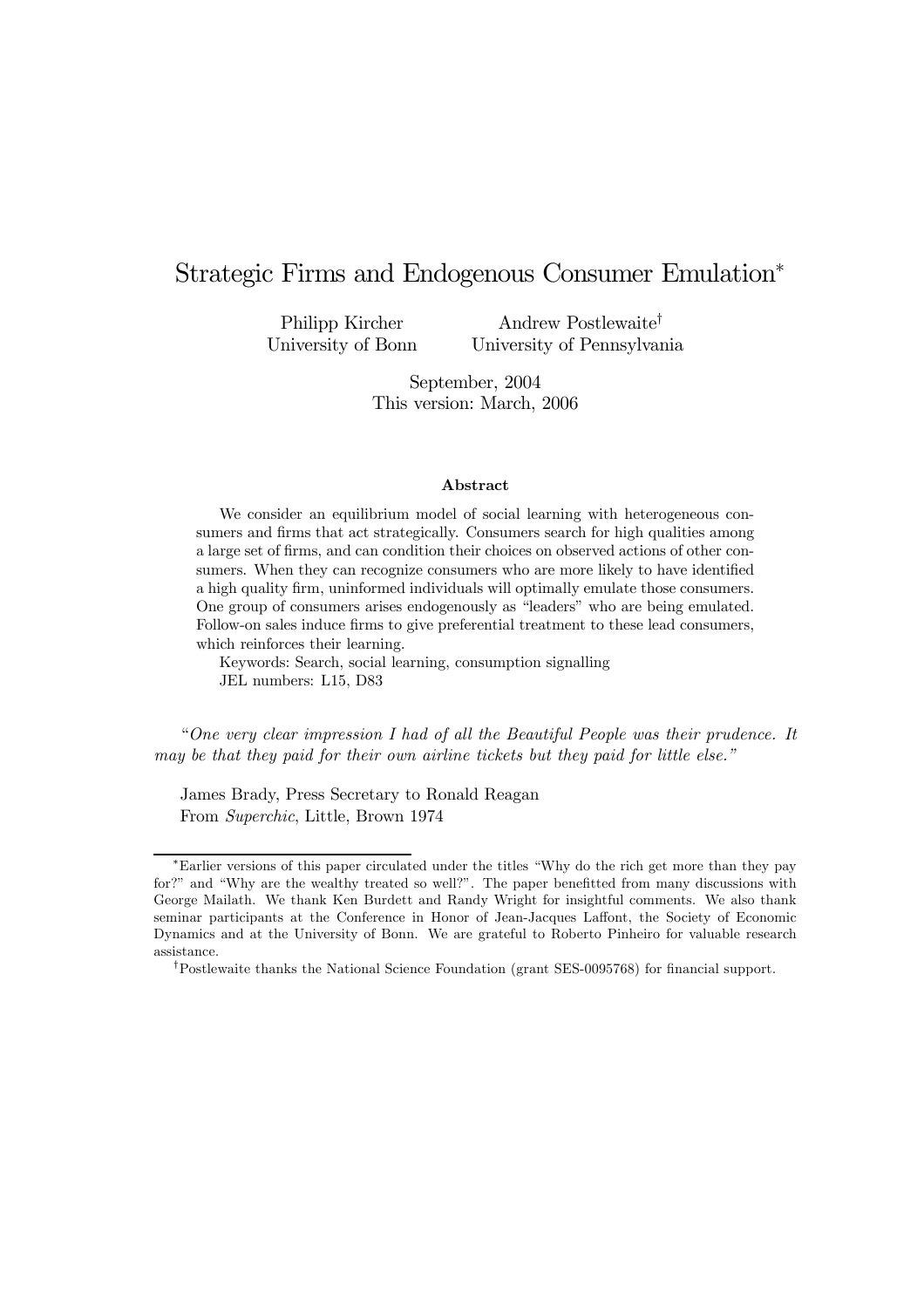# 1. Introduction

There is a large literature on social learning in which consumers make inferences about the quality of a good by observing what other consumers have done in the past. Banerjee (1992) and Bikhchandani, Hirshleifer and Welch (1992) analyze the case in which a sequence of identical individuals consume once and prices are fixed. Bose, Orosel, Ottaviani and Vesterland (1992a,b) extend the analysis to the case in which a monopoly seller facing a sequence of identical one-time buyers behaves strategically in setting his price.12 In this paper we integrate social learning into a more standard sequential search environment.<sup>3</sup> We consider an infinite horizon problem in which a large number of firms with differing qualities face a large number of repeat buyers who make inferences about the quality of firms that other individuals have patronized in the past. Buyers are heterogeneous, and correct inference of an uninformed individual depends on which buyers are better informed, which in turn depends on the (endogenous) frequencies of purchase decisions.

We consider a market environment in which consumers are initially uninformed about firms' qualities, but will know a firm's quality perfectly after purchasing once. Some individuals consume more frequently than others, hence are on average better informed about quality. When uninformed consumers can identify those who are likely to purchase more frequently, they will optimally emulate a frequent purchaser.<sup>4</sup> Because of the follow-on business of these frequent purchasers, they will (in equilibrium) be rewarded by firms they patronize. This will happen even though they do not pay more than others, and the price they pay does not cover the costs of the preferential treatment. Sales to these more frequent purchasers are in a sense "loss-leaders".

In our model consumers are heterogeneous with respect to income, which is assumed

<sup>1</sup>Other work on social learning that is less related to the current paper includes Smallwood and Conlisk (1979) and Ellison and Fudenberg (1995) who consider information transmission of consumption choices or consumption outcomes, respectively, between boundedly rational consumers. Banerjee and Fudenberg (2004) extend this to word-of-mouth communication among rational agents.

 $2$ There is research in other fields on the degree to which consumer choice is influenced by other people. See Rogers (1995) for an overview over the marketing literature and for contributions to consumer research and reference groups see e.g. Bearden and Etzel (1982), Bearden et al. (1989) and Burnkrant and Cousineau (1975). In psychology see e.g. Cohen and Golden (1972) and Pincus and Waters (1977).

<sup>3</sup>Social learning has received little attention in sequential search. Ellison and Fudenberg (1995) analyze a model in which boundedly rational agents make repeated purchases, but due to the decision rule it can be reinterpreted as a model with finitely-lived agents who choose only at the beginning of their life based on a sample of other agents' utility in the previous period.

<sup>&</sup>lt;sup>4</sup>The idea that quality might only be varified through purchases and subsequent consumption goes back at least to Nelson's (1970) concept of experience goods. He suggests that the pattern of an individual's repeated purchases might not be random, but incorporate the information of others, a process he terms guided sampling. We formalize the idea that this guiding might evolve endogenously with firms strategically engaged in the guided sampling.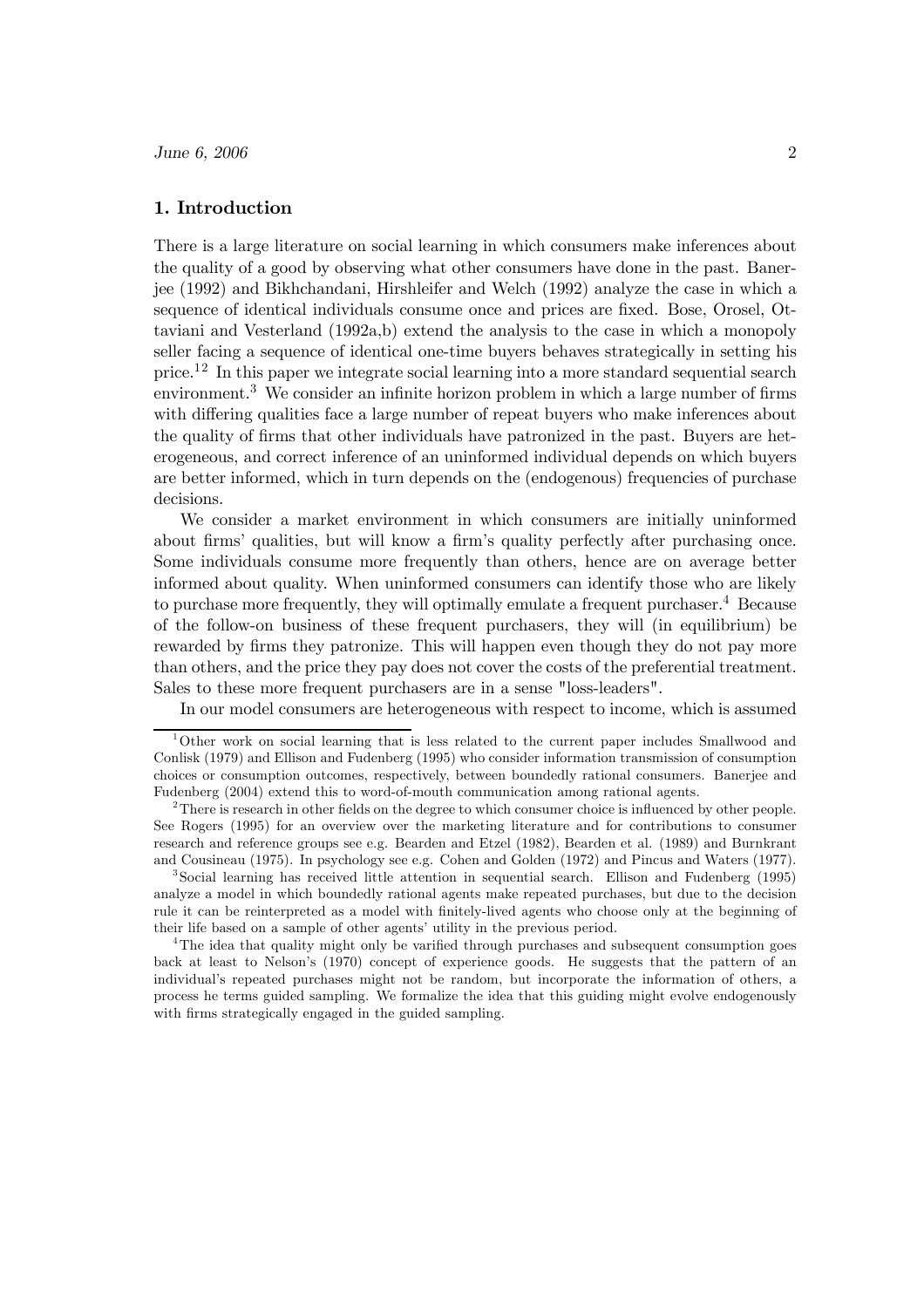observable. We assume that the good of unknown quality is normal, so the relatively wealthy consume more frequently, all else equal, and acquire information faster. Each consumer observes the choices of some other customers in the market. Individuals who have not found a product of acceptable quality have an incentive to buy from the same firms as the customers they observe, in the hope that those customers made informed decisions. When wealthier customers acquire information faster, other customers will follow their decisions rather than the decisions of poorer customers, if they observe both. Wealthier customers will then attract additional business to the firm they patronize. If the firm can enhance the buying experience of a customer by providing costly service, it will provide the service to their customers who purchase more frequently, both to prevent them from switching to a competitor or to induce them to consume more frequently. While typically wealthier customers receive preferential treatment, there may be additional equilibria in which special service is given to less affluent consumers. This arises because service reinforces the learning process, and exclusive service to the poorer consumers can lead them to purchase more frequently than the wealthy. This can only arise if service is sufficiently important.

In the analysis we focus on differences in income as the only source of heterogeneity between consumers. We will show that in a simple setting this translates into different opportunity costs in the search process. It will become clear in the analysis that the difference in the opportunity cost drives the results. Thus, whenever there is consumer heterogeneity that leads to one group consuming more frequently, uninformed consumers will follow the choices of members of the frequently-consuming group when possible. If the difference is observable, our model can be interpreted more broadly as an analysis of the interplay between consumer search and firm competition in a market with two-sided heterogeneity and service as the competitive strategic variable.<sup>5</sup>

We focus on income or wealth as the basis of heterogeneity for two reasons. First, for normal goods higher income is associated with higher consumption, which is the driving force of information acquisition in our model. Second, while income or wealth might be difficult to observe and usually have to be inferred by secondary characteristics, this might still be easier than to observe somebody's taste preferences. Observability is crucial in this setup since it is essential to a consumer's decision about whom to follow.<sup>6</sup>

The paper is structured as follows. The next section introduces the model. Section 3 derives the equilibrium. To reduce complexity of the analysis, we postpone interesting but straightforward discussions of the role of conspicuous consumption, visibility in the market and relative position as well as some robustness checks to section 4. Omitted

<sup>&</sup>lt;sup>5</sup>In such a world service can in fact be reinterpreted as a price reduction, leading to price as the competitive variable. Note also that heterogeneity of opportunity costs in our model is identical to heterogeneity in valuations for the good.

 $6$ We discuss in the last section how conspicuous consumption may arise when wealth must be inferred rather than being directly observed.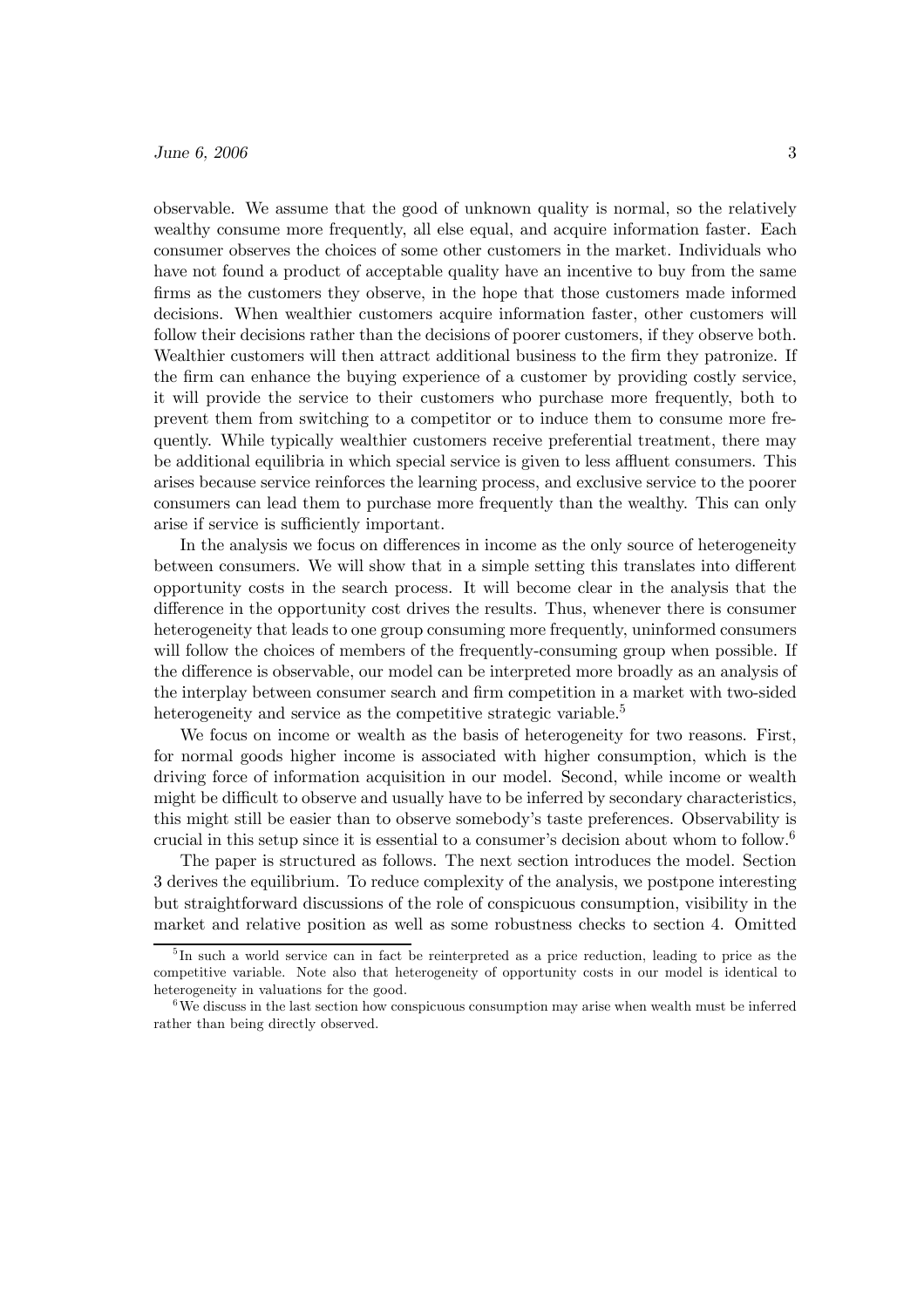proofs and derivations are provided in the appendix.

#### 2. The model

This section sets out the model and the equilibrium concept, followed by a discussion of the main modelling choices. There is a countably infinite number of periods and a continuum  $I$  of consumers and a continuum  $J$  of firms. Consumers are heterogeneous with respect to their per-period income. Each consumer  $i \in I$  has a type  $\theta_i \in \{p, w\}$ , indicating whether he is poor or wealthy. The proportion of wealthy consumers with income  $y_w$  is  $\alpha \in (0,1)$ . The other consumers have income  $y_p < y_w$ .

Firms are infinitely lived and heterogenous with respect to the quality  $q \in \{q_l, q_h\}$ ,  $q_l < q_h$ , of the otherwise identical good that they produce. We denote the proportion of firms with quality  $q_h$  by  $\lambda \in (0, 1)$ .

Consumers' types are public information. A firm's type is initially known only to the firm, and is fully revealed to a consumer after consumption of the firm's output. Consumers die each period with probability  $(1 - \delta)$ ; when a consumer dies, a new consumer of the same type is born; new agents know only the proportion of high quality firms.

# The firm's problem

Each firm  $j \in J$  supplies an indivisible good, the quality of which is exogenous and unchanging over time. The market price of the good,  $P > 0$ , is exogenously given and identical for all firms.<sup>7</sup> Our focus is on firms' interest in attracting customers, and for simplicity we assume that the good can be produced costlessly. We assume that the firm chooses whether to provide service to a given customer, and denote the level of service by  $s \in \{0, \bar{s}\}, \bar{s} > 0$ , where 0 denotes no service. At the time of service provision, the customer is already locked in and cannot switch to a competitor for the current period. The cost  $c(\bar{s})$  of providing service is c and is incurred in the period in which the service is provided. We assume  $c > P$ . There is no cost to the firm if service is not provided, i.e.  $c(0) = 0$ .

Firms can commit to any current customer to give service the next time he returns. More specifically, we model firm j's choice  $s_{j,i}^t$  in period t for consumer i as representing the firm's one-period-ahead service commitment.  $s_{j,i}^t$  is the promise to provide this service level in the first period  $\tau>t$  that the customer returns. First period service is zero.

Let  $I_j^t(\theta)$  be the set of consumers of type  $\theta$  consuming products of firm j in period t, and  $\hat{s}_{j,i}^{t'}$  the service that firm j actually provides to consumer i in period t. Then firm

<sup>&</sup>lt;sup>7</sup>We argue in the discussion section that the price could be endogenized without qualitatively affecting our results.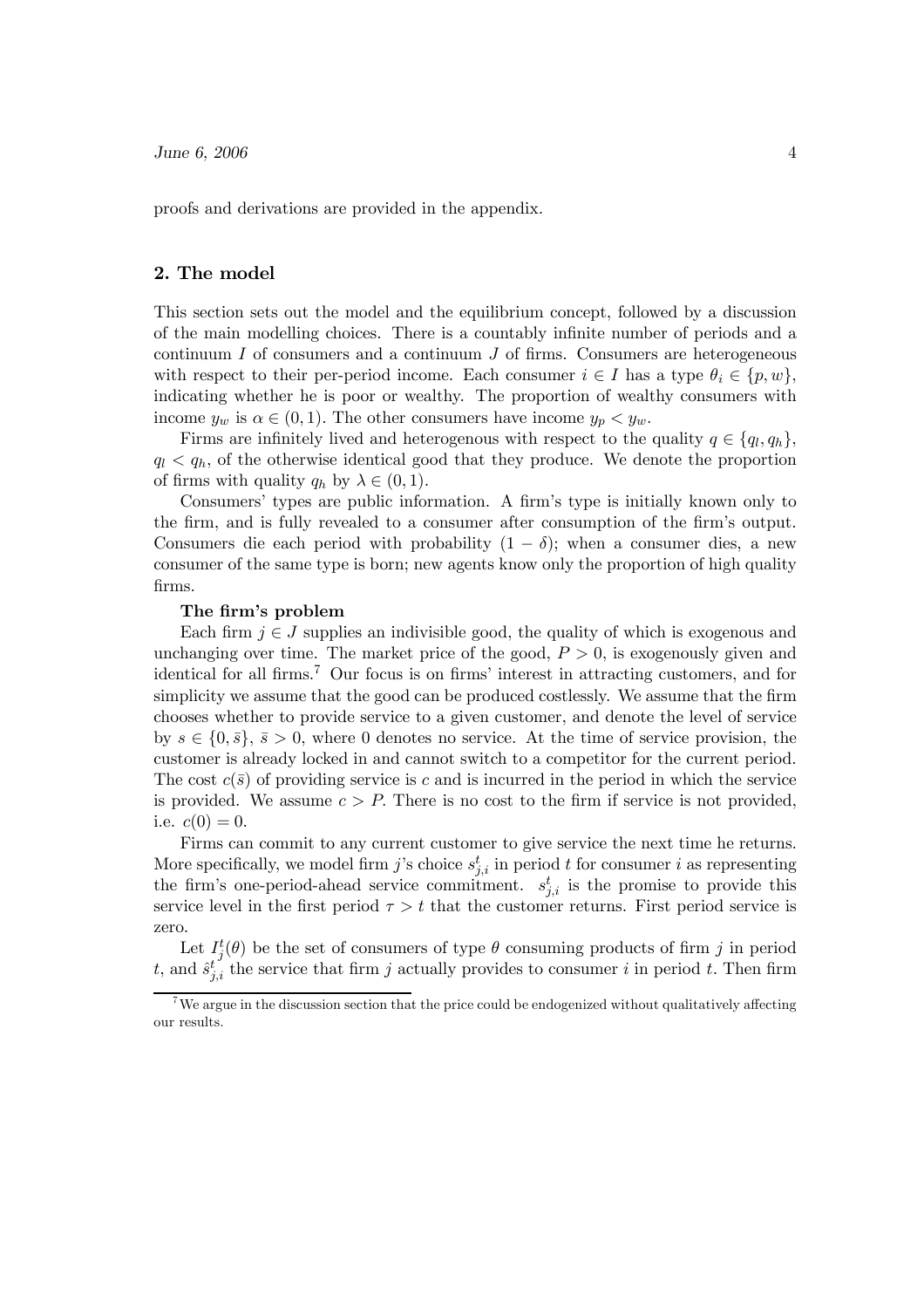$j's$  per period profit is

$$
\pi_j^t=\int_{i\in I_j^t(w)}P-c(\hat{s}^t_{j,i})di+\int_{i\in I_j^t(p)}P-c(\hat{s}^t_{j,i})di.
$$

Firms maximize the discounted present value of per period profits,  $\sum_{t=0}^{\infty} \beta^t E \pi_j^t$ .

The cost of the provision of service is shown in the per period profit expression above while the benefits are indirect. A firm that promises service to an individual consumer may deter the consumer from switching to a competitor or may increase the frequency with which he patronizes the firm. Furthermore, the consumer's choice may affect the future choices of others. These (potential) benefits to a firm that provides service are reflected in the size of the set of consumers who consume at the firm in the future. As a tie-breaking rule we assume that firms offer service when indifferent.

#### The consumer's problem

Consumers are heterogeneous with respect to income, but all can afford the product. That is,  $y_w > y_p > P$ . Income is non-storable. In each period  $t \in T$  each consumer  $i \in I$ has the two choices: Enter the market or not, and if entering the market, from which firm to consume. If he does not enter, that is, does not purchase the good, he spends his income on a numeraire good. Since income is non-storable and the price of the numeraire is normalized to one, the consumer obtains  $y$  units of the numeraire in the case that he does not consume in the market, and  $y - P$  units if he does.

At the beginning of each period, before the consumption decision is made, a taste shock  $\rho$  is realized for each consumer that affects the degree to which he enjoys consuming the indivisible good in that period. We assume this shock is an i.i.d. draw from distribution F with density f and full support on  $[\rho, \bar{\rho}]$ , where  $-\infty \leq \rho < \bar{\rho} \leq \infty$ . If the consumer decides to enter the market and consume from firm  $j$  in period  $t$ , his utility in that period is

$$
U^t = q_j + \hat{s}_j^t + \rho^t + u(y - P),
$$

where  $q_j$  is the quality of firm j,  $\hat{s}^t_j$  is the service that he receives and  $\rho^t$  is the current period taste shock.  $u(.)$  denotes the utility derived from the numeraire, which is assumed to be increasing and strictly concave.

If the consumer is uninformed and chooses a firm randomly, his expected utility is

$$
EU^t = E_j[q_j] + \rho^t + u(y - P).
$$

If the consumer decides not to consume, his utility for that period is  $U^t = u(y)$ . Consumers maximize the expected discounted utility  $\sum_{t=0}^{\infty} \delta^t E U^t$ , where  $\delta \in (0,1)$  is the probability of survival.

We assume that observing other consumers' behavior partially substitutes for an individual's initial lack of information about product qualities. After the first time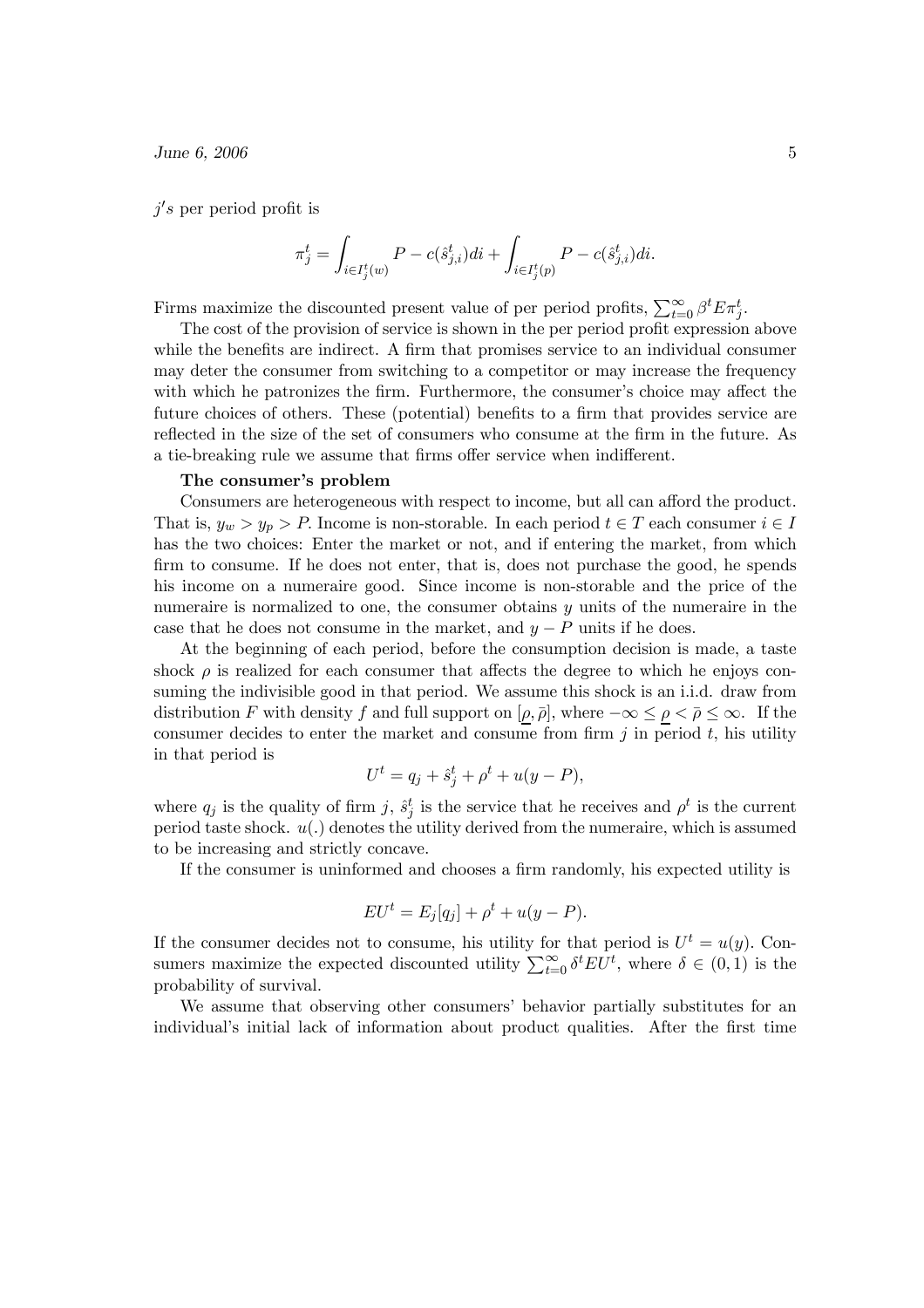a consumer purchases the indivisible good, he can costlessly observe at which firm a random wealthy consumer and a random poor consumer consumed in the previous period.<sup>8</sup> This implies that only players who participated in the market in the previous period are observable. For ease of exposition we assume that if a consumer is indifferent between following other participants' choices observed at different periods, he follows the most recent observation.

#### Equilibrium

In the spirit of Markov perfection we are interested in equilibria in which firms and consumers base their decisions only on information that is relevant for their future payoffs. We also restrict attention to anonymous strategies which condition only on the type (i.e., wealthy or poor) but not on the name of other players. For firms, the minimal payoff relevant information is the type of the consumer. We therefore consider equilibrium strategies  $s(\theta)$  in which the service commitment of a firm is a function of the consumer's type. We will consider symmetric pure strategies, that is,  $s(\theta)$  is deterministic and the same for firms with the same type. We denote by  $s_l(\cdot)$  the strategy for low and by  $s_h(\cdot)$  the strategy for high quality firms.

For a consumer, the relevant information is the combination of quality and service he can obtain; the name of the firm(s) from which he can receive that combination is not important. Consequently, a consumer conditions his actions on  $D \subseteq \{q_l, q_h\} \times \{0, \bar{s}\},\$ where  $D$  denotes the various quality-service combinations he has experienced. If the consumer has not yet purchased,  $D = \emptyset$ . A strategy for a consumer of type  $\theta \in \{p, w\}$ is then a tuple  $(\hat{\rho}^{\theta}(D), \sigma^{\theta}(D))$  for all D. The term  $\hat{\rho}^{\theta}(D)$  denotes a reservation value for the taste shock: If the taste shock is above  $\hat{\rho}^{\theta}(D)$ , the consumer buys the product, otherwise he does not.<sup>9</sup> If he chooses to buy,  $\sigma^{\theta}(D)$  specifies the choice of firm from which he purchases the good. If  $D \neq \emptyset$ , then the consumer can return to a firm with quality-service combination  $(q, s) \in D$ , he can follow the choice of either a wealthy or a poor player observed in the previous period, or he can search randomly for a new firm. If  $D = \emptyset$  only the last option is available, as by assumption the consumer must search on his own in the first period of consumption.

Let  $n^{\theta,t}(D)$  denote the measure of type  $\theta$  consumers with information D at time t, where the law of motion is determined by the strategies of consumers and firms. With this we can define a stationary equilibrium encompassing stationary distributions (1),

<sup>&</sup>lt;sup>8</sup>In section 4.2 we discuss alternative signal technologies. Observing more than one player of any type does not alter any results. Observing only a random selection of N players' choices each period should not alter any qualitative results as long as  $N$  is sufficiently large.

The specification that newborn players in the market have no information about other players' choices prevents a situation in which everybody is following other market participants and no player is searching randomly. The specification that only players who have consumed at least once in the market can observe other players simplifies the analysis.

<sup>9</sup> In the appendix we show that reservation strategies are indeed optimal in our environment.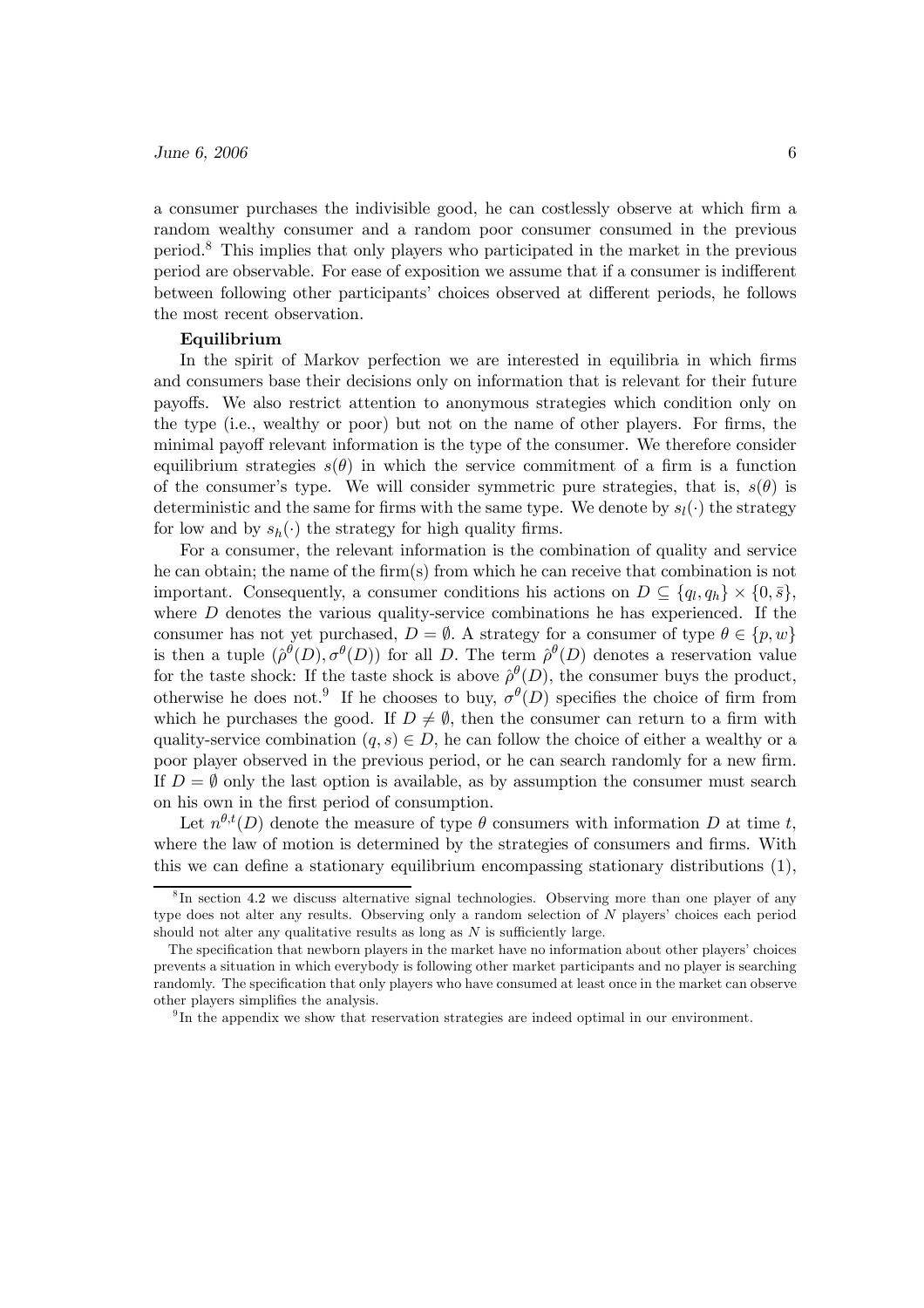consumer optimality (2) and firm optimality (3):

Definition 1 (Stationary Equilibrium) A stationary equilibrium is a tuple  $S =$  $(s_l, s_h, (\hat{\rho}^w, \sigma^w), (\hat{\rho}^p, \sigma^p), n^w, n^p)$  such that

- 1.  $n^{\theta,t}(D) = n^{\theta}(D)$   $\forall t \ \forall D \ \forall \theta$ .
- 2. For each consumer of type  $\theta$ , strategy  $(\hat{\rho}^{\theta}, \sigma^{\theta})$  is optimal in the continuation game for all D, when the consumer takes as given the strategies and fractions of the other players as summarized in S.
- 3. For each high (low) quality firm  $s_h$  (s<sub>l</sub>) is optimal given S.

#### Discussion of modelling assumptions

We will briefly discuss the modelling choices. A discussion of alternative assumptions and their impact on our results is relegated to section 4.2.

Firms. We allow one-period-ahead commitment in order to eliminate implausible equilibria. In particular, without commitment there is always an equilibrium in which a firm does not provide service because the firm cannot convince the customer that he will also get service in the future. In that case, giving service today is costly while it does not change the future behavior of the customer, which implies that it is unprofitable to provide service today. Therefore, even if the firm would like to give service to deter the customer from switching to a competitor or to encourage the customer to consume more frequently, it omits service because it cannot affect the customer's belief about future service through current period action. This arises no matter how profitable the business with this customer is. We restrict attention to time-independent firm strategies to focus on the effects of information transmission and to abstract from repeated game effects. Without commitment, this implicitly restricts the beliefs of the consumer to be unaffected by current period actions, rendering current period service an ineffective tool to change consumer behavior. Limited commitment power, i.e., commitment only for the next time in which the customer returns, provides a tool by which a customer's beliefs about future service can be altered. This allows firms to provide service if the business with the consumer is sufficiently profitable. In the last section we argue that the equilibrium with commitment will also be an equilibrium of the game without commitment when we allow for non-Markovian strategies.

The assumption that no service is given during the first period of consumption at a firm is also due to our restriction to Markovian strategies. If firms have a choice to give more service than promised, they would not do so since they cannot influence the consumer's future behavior. Since there is no commitment to service in the first period, they would not provide any service.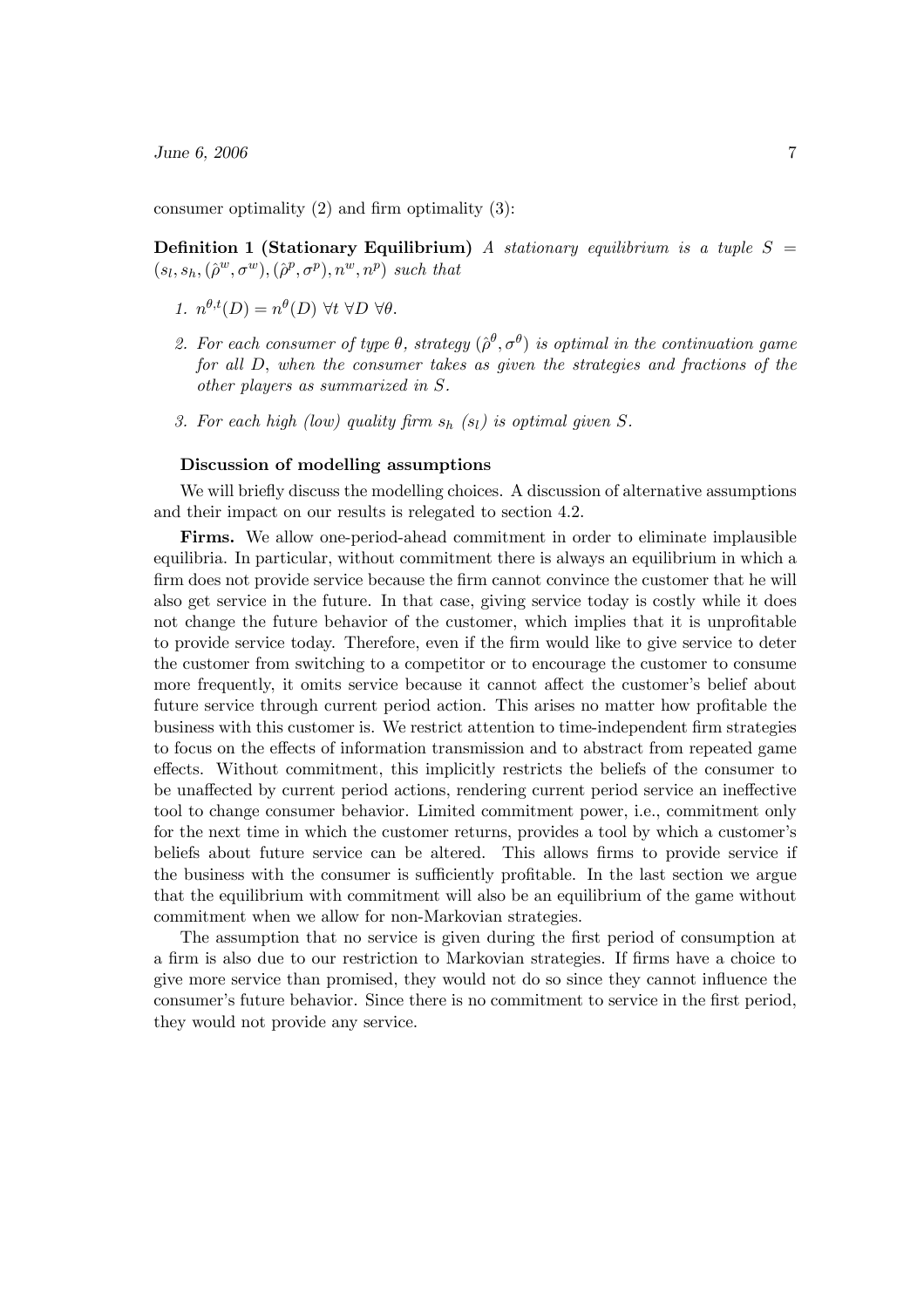Taking prices as exogenously given allows us to focus on private information that is not fully revealed through prices. That prices do not reveal all relevant information about products is widely accepted. Strong restrictions on pricing behavior are therefore common in models of this sort to preclude revelation of too much information (see, for example, Wolinsky (1990)). On the other hand we can, with slight modification, interpret the service as a price reduction. In this sense we do allow for price competition. We discuss the possibility of price competition further in section 4.2.

Consumers. The combination of the numeraire good as an alternative to market consumption and the taste shock together explicitly capture the idea that the good under consideration is a normal good. The opportunity cost of going into the market is

$$
u_0 := u(y) - u(y - P),
$$

that is, the opportunity cost of foregone consumption of the numeraire good. Denote this opportunity cost  $u_0^w$  for the wealthy and  $u_0^p$  for the poor. The strict concavity of  $u(\cdot)$  then implies that  $u_0^w < u_0^p$ , that is, the wealthy have a lower opportunity cost of consumption than the poor.<sup>10</sup> Without service the wealthy will therefore consume at lower values of the taste shock than the poor. Thus, on average the wealthy consume more often, which establishes our version of the normal goods assumption.<sup>11</sup>

The taste shock also allows firms to encourage the customer to consume more frequently. The timing of when to consume in the market is not exogenously fixed, but rather depends on the current period taste shock and the utility of consumption. By promising service, the firms can raise the utility of consumption and can thus encourage a consumer to consume more frequently.

Our results are most interesting when  $c > P$ . In this case no consumer will receive service only because of his own consumption at a firm. Firms will only provide service because a consumer brings in additional customers who follow his lead. Consequently, this case clearly highlights the effects of information transmission in the market.

Equilibrium. The equilibrium concept requires optimality in the continuation after a deviation to ensure that the firms' service promises affect behavior.

<sup>&</sup>lt;sup>10</sup>Players get in each period  $y - P$  units of the numeraire for sure, independent of their current period choice. Therefore wealthy players consumption-independent level of the numeraire is higher. Only the additional amount that they might get, i.e. their opportunity cost, is lower. The term  $u(y - P)$  in the utility function will be dropped for all subsequent calculations as it only reflects a constant.

 $11$  Heterogeneity in the opportunity costs of consumption (rather than the heterogeneity in terms of income) can be taken as primitive to allow for more general interpretations of the model. See section 4.1 for a discussion.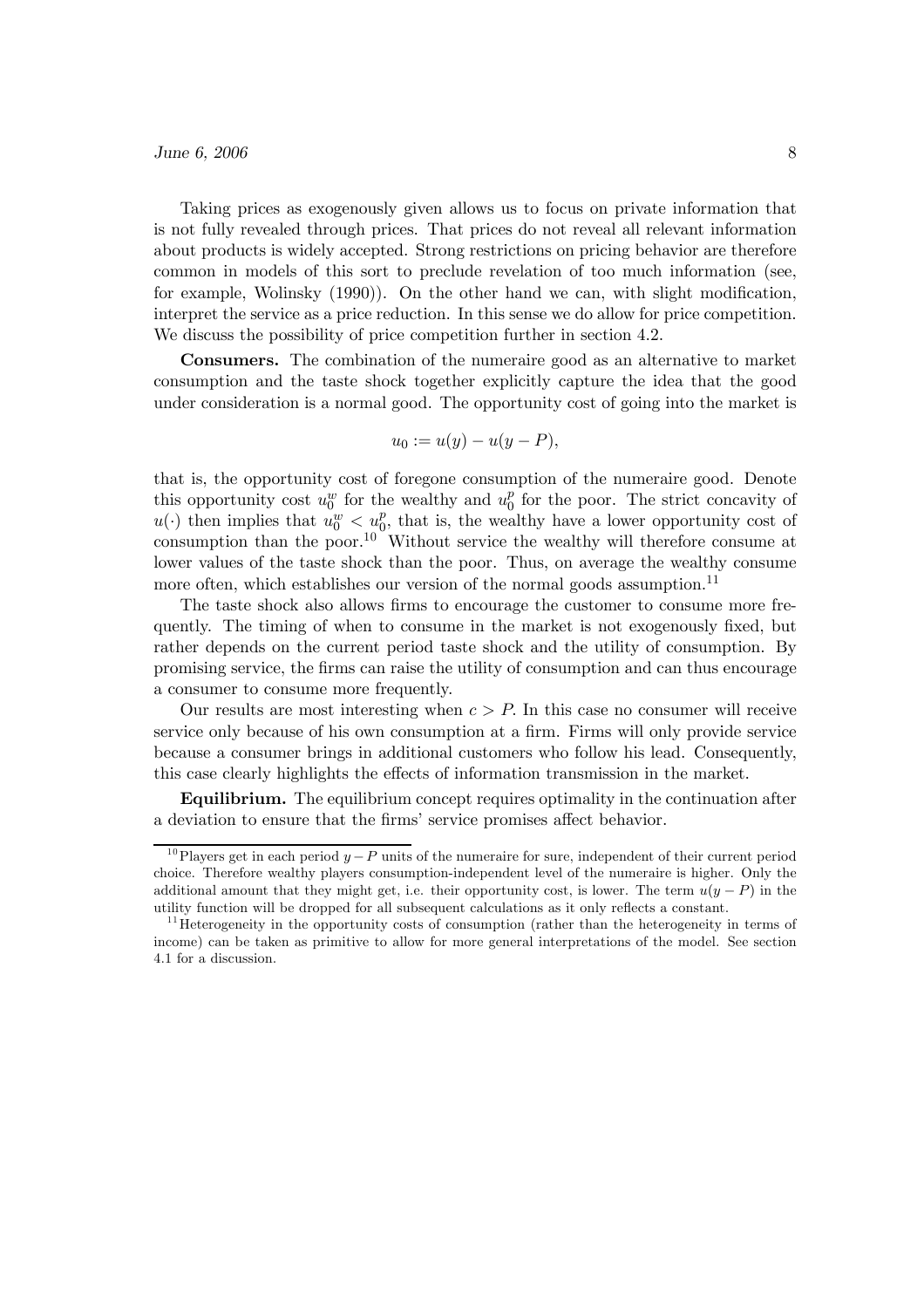# 3. Optimal Behavior

As a first step to characterizing the stationary equilibria of this game, in the following subsection we describe the optimal consumption behavior of a single consumer. Toward this end, we consider a partial problem in which the service provision by firms and the information in the market is exogenous. In the next subsection we endogenize the market information, still under the assumption that firms service provision is exogenously given. The subsequent subsection analyzes the behavior of the firms. Finally, we integrate the parts in the analysis of the equilibria.

#### 3.1. Consumer Search

Consider a consumer with opportunity cost  $u_0$  who has entered the market at least once, that is, he will observe other participants in the market. Suppose all high quality firms offer identical service s (either  $\bar{s}$  or zero) to this consumer in every period, and low quality firms do not offer more service than high quality firms.<sup>12</sup> If the consumer has not found a high quality firm and chooses to purchase from a firm that he hasn't previously frequented, there is a probability which we denote  $\gamma$  that this firm will be of high quality. We take for now as exogenous the process by which this consumer chooses a new firm, and hence  $\gamma$ .

We are interested in the optimal decision rule of the consumer. The problem is a standard search problem with one exception — the consumer does not search in every period. Rather, the choice to enter the market is endogenous and depends on the taste shock, where high taste shocks imply that he enjoys consumption of the indivisible good relatively more than when the taste shock is low. It also depends on the qualities and service promises of the firms he has encountered, as well as on his beliefs about the service he will be promised by firms he has not yet encountered. The decisions about how frequently to search and how to choose firms given the frequency of search are interlinked: a higher frequency of search effectively implies a higher discount factor in the choice of firms. Higher quality or higher service imply a higher value of consumption, thus increasing the frequency of consumption.

Using standard techniques, appropriately modified to this setting, we derive cutoff levels  $\hat{\rho}_l$  and  $\hat{\rho}_h$  for the taste shock as functions of the quality of the best firm encountered so far, for which the consumer is indifferent between consuming in the market and not consuming. When the consumer has only experienced low quality firms, he will enter the market only if his taste shock  $\rho$  exceeds the cutoff  $\hat{\rho}_l$ , and his frequency of consumption is thus  $(1 - F(\hat{\rho}_l))$ . If the customer has experienced at least one high quality firm, his

 $12$ We will later show that it is always profitable for a high-quality firm to provide service if it is profitable for a low-quality firm to provide service. Therefore this specification will be the relevant case.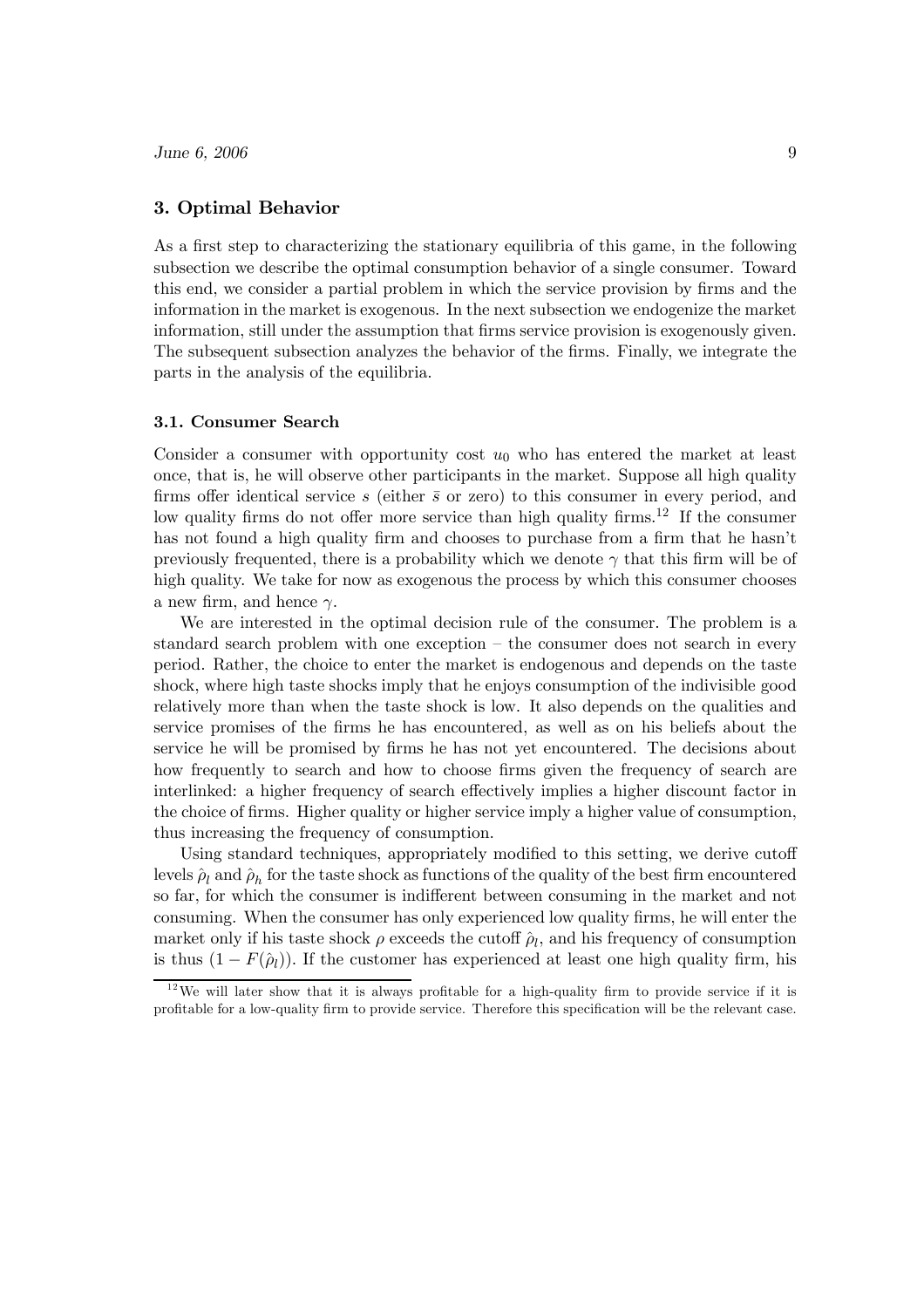relevant cutoff is  $\hat{\rho}_h$  and his frequency becomes  $(1 - F(\hat{\rho}_h))$ . Both  $\hat{\rho}_l$  and  $\hat{\rho}_h$  depend on the service strategies of the firms.

To ensure that a cutoff exists that leads to this indifference, we make the following assumption on the support of the taste shock that we will retain throughout:  $(\rho, \bar{\rho})$  $[u_0^w - q_h - \bar{s}, u_0^p - q_l]$ . This implies that  $\rho + q_h + \bar{s} < u_0^w$ , i.e., even in the most advantageous situation of high quality and high service, there are taste shocks sufficiently low such that not consuming is preferable. Similarly, it implies that  $q_l + \bar{\rho} > u_0^p$ , so that even in the most disadvantageous situation some taste shocks still induce the consumer to enter the market. Requiring the support to be sufficiently large avoids the discussion of boundary cases. Note that we consider different ranges for  $\bar{s}$  in some of our statements. If a range conflicts the first inequality, it is vacuous by assumption. Yet for any shock distribution that has unbounded lower support, i.e.  $\rho = -\infty$ , the inequality above does not restrict  $\bar{s}$  in any way and all ranges that we consider are possible.

Before stating the results on the consumer's search behavior, it should be noted that the consumer might not search for high quality firms if all firms offer service since the consumer does not receive service in his first period of consumption at a firm. If he returns to a low quality firm, he will receive service immediately, while he will not receive any service if he continues searching for a high quality firm until he consumes at least twice at such a firm. However, if service is not too important, or the consumer is sufficiently patient, he will search for high quality firms rather than remaining with a low quality firm. We summarize this in the following lemma, which is proven in the appendix.

**Lemma 1** If all firms offer service, there exists  $\delta \in [0,1)$  such that for  $\delta \geq \delta$  the consumer searches for high quality. If  $\bar{s} < \gamma (q_h - q_l)$ , consumers always search for high quality firms, i.e.  $\delta = 0$ .

The following lemma describes the optimal service strategy for the consumer. Recall that s denotes the service promised by high quality firms to this consumer, which is assumed weakly larger than the service promised by low quality firms. Let

$$
\hat{\rho}_l = u_0 - E_{\gamma}(q) - \frac{\delta \gamma}{1 - \delta} \int_{u_0 - q_h - s}^{\hat{\rho}_l} [1 - F(\rho)] d\rho \tag{3.1}
$$

where  $E_{\gamma}(q) = \gamma q_l + (1 - \gamma) q_h$ . Let the state variable q be the best quality yet encountered. Then we obtain:

**Lemma 2** If  $\delta \in (\delta, 1)$  and high quality firms offer weakly higher service, then the consumer's optimal decision rule has the following structure: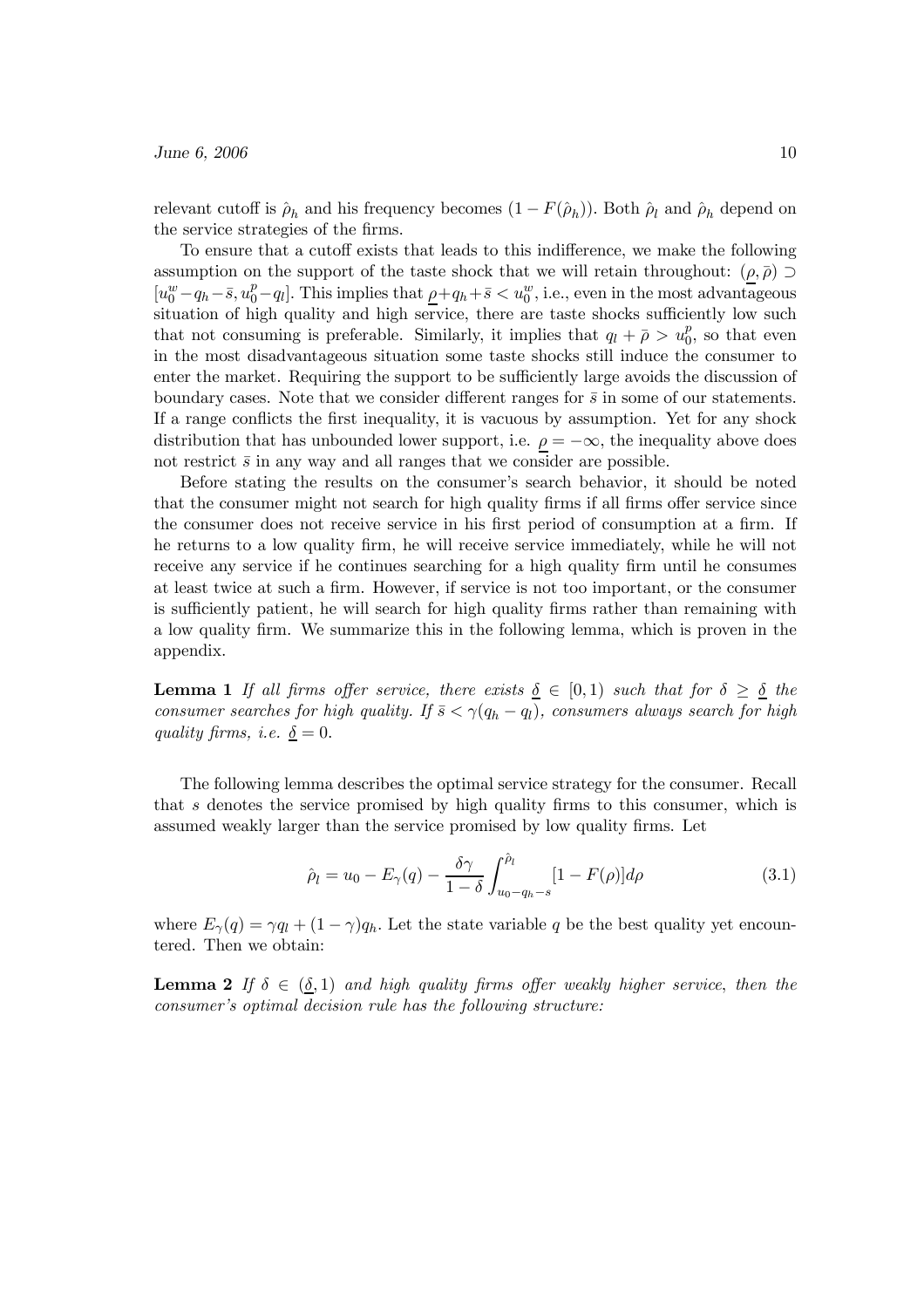If  $q = q_l$ , sample a new firm if current period shock  $\rho \geq \hat{\rho}_l$ , otherwise don't consume. If  $q = q_h$ , then return to the firm with high quality if the current period shock  $\rho \geq \hat{\rho}_h =$  $u_0 - q_h - s$ , otherwise don't consume.

Intuitively these cutoffs are easy to understand. At high qualities the consumer either gets  $u_0$  or  $q_h + s + \rho$ , and he chooses the higher. At low qualities the trade-off is similar, except that consumption yields only the average quality  $E_{\gamma}(q)$ . However, at low qualities there is a future benefit of today's experimentation: Finding a high quality firm yields benefits in future periods of consumption and, thereby, also induces a higher frequency of consumption in the future. These benefits are reflected in the increment in consumption frequency in the last term on the right hand side of (3.1).

The primary interest in the lemma stems from its implications for the behavior of wealthy consumers, i.e., those with the lower opportunity cost, relative to the behavior of poorer consumers. To compare the two groups, consider a setting where high quality firms promise service  $s_h(p)$  to poor consumers and  $s_h(w)$  to wealthy consumers, and low quality firms offer at most this level of service:  $s_h(\cdot) \geq s_l(\cdot)$ . Let  $\hat{\rho}_l^p$  and  $\hat{\rho}_h^p$  be the threshold levels for a poor consumer, and  $\hat{\rho}_l^w$  and  $\hat{\rho}_h^w$  be the threshold levels for a wealthy consumer. The following lemma compares these cutoff values:

**Lemma 3** Let  $\delta \in (\underline{\delta}, 1)$  and  $s_h(\cdot) \geq s_l(\cdot)$ .

- 1) If  $s_h(w) \geq s_h(p)$ , then the wealthy consume more frequently than the poor:  $\hat{\rho}_l^w \leq \hat{\rho}_l^p$ and  $\hat{\rho}_h^w \leq \hat{\rho}_h^p$ .
- **2** a) If  $s_h(p) s_h(w) = \bar{s} < u_0^p u_0^w$ , still  $\hat{\rho}_l^w < \hat{\rho}_l^p$  and  $\hat{\rho}_h^w < \hat{\rho}_h^p$ .
- **2** b) If  $s_h(p) s_h(w) = \bar{s} > u_0^p u_0^w$ , then  $\hat{\rho}_h^w > \hat{\rho}_h^p$ . There exists unique  $\xi_{\gamma} > u_0^p - u_0^w$  such that  $\hat{\rho}_l^w < \hat{\rho}_l^p$  if  $\bar{s} < \xi_{\gamma}$  and  $\hat{\rho}_l^w > \hat{\rho}_l^p$  if  $\bar{s} > \xi_{\gamma}$ .

Proof: The result for the cutoff  $\hat{\rho}_h$  follows directly from  $\hat{\rho}_h^{\theta} = u_0^{\theta} - q_h - s_h(\theta)$ ,  $\theta \in \{p, w\}$ . For  $\hat{\rho}_l$ , rewrite (3.1) as  $\hat{\rho}_l^{\theta} - u_0^{\theta} + E_{\gamma}(q) = -\frac{\delta \gamma}{1-\delta}$  $\int_{u_0^{\theta} - q_h - s_h(\theta)}^{\hat{\rho}_l^{\theta}} [1 - F(\rho)] d\rho$  and observe that the left hand side is increasing in  $\rho_l^{\theta}$  and decreasing in  $u_0^{\theta}$  and the right hand side is decreasing in  $\rho_l^{\theta}$  and increasing in  $u_0^{\theta} - s_h(\theta)$ . For 1) and 2a) the wealthy have lower  $u_0^{\theta}$  and  $u_0^{\theta} - s_h(\theta)$ , therefore their cutoff  $\hat{\rho}_l^w$  must be lower for the equality to hold. For  $2b$ , if  $u_0^p - s_h(p) \approx u_0^w - s_h(w)$ , then  $\hat{\rho}_l^w \leq \hat{\rho}_l^p$  since  $u_0^w < u_0^p$ . Since  $\hat{\rho}_l^p$  is by (3.1) strictly increasing and unbounded in  $\bar{s}$  when  $s_h(p) - s_h(w) = \bar{s}$  but  $\hat{\rho}_l^h$  is constant, there exists a unique  $\xi_{\gamma}$  such that  $\hat{\rho}_l^w = \hat{\rho}_l^p$  if  $\bar{s} = \xi_{\gamma}$ .  $\hat{Q}$ .E.D.

If wealthy and poor consumers are treated equally by firms, this result simply restates our formulation of the normal goods assumption. The wealthy consume more frequently both in the search phase and after they have found a high quality firm. The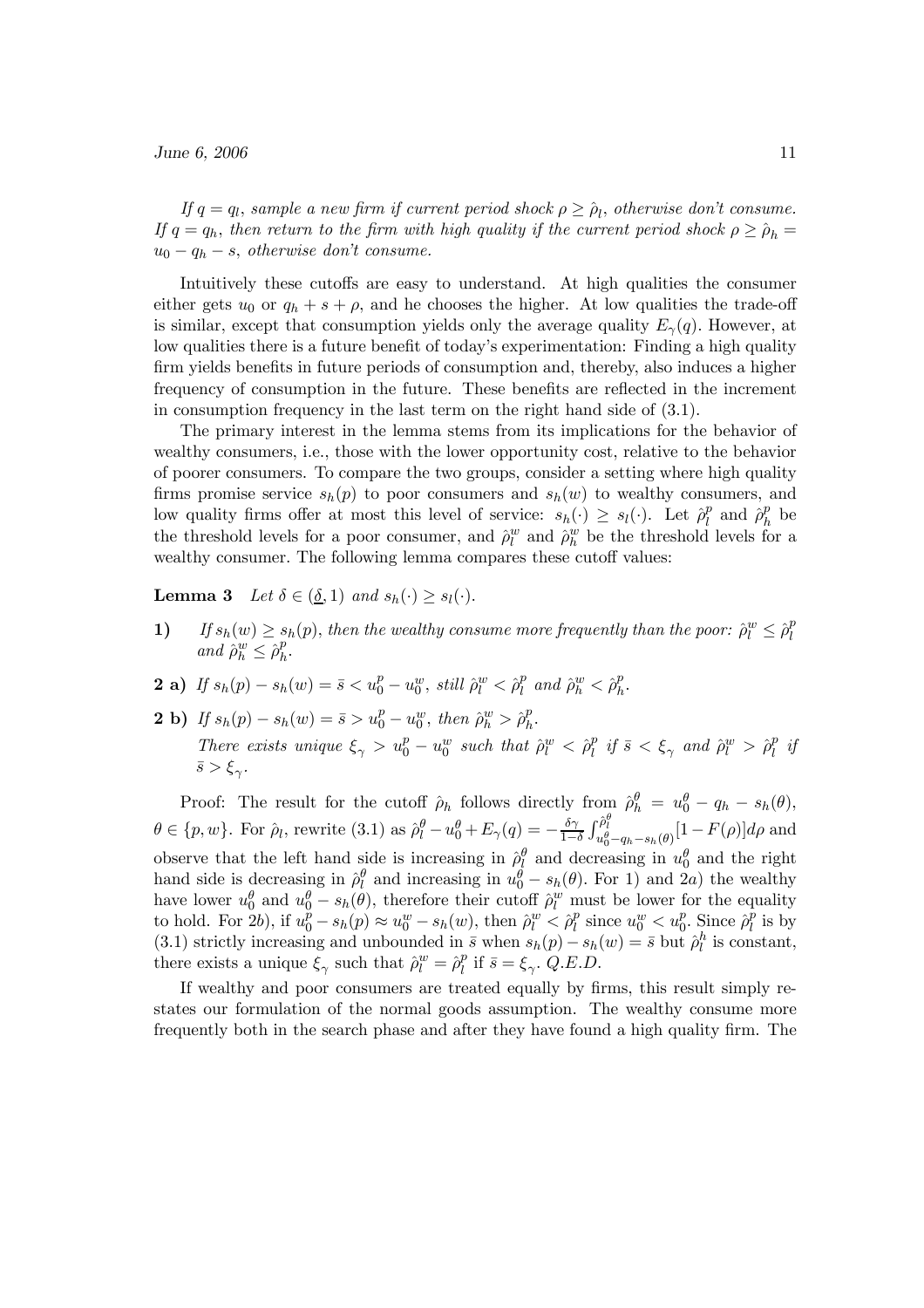explicit formulation allows us to compare the frequency of consumption even in the cases where consumers are treated differently by firms. As long as the service benefit does not outweigh the differences in the opportunity costs of consumption, wealthy consumers still consume more frequently even if poor consumers are treated preferentially. If the impact of service outweighs the difference in the opportunity costs, the frequency of consumption at high quality firms becomes larger for the poor than for the wealthy. This does not necessarily translate into a higher frequency of consumption at low quality firms. As long as consumers are searching they do not obtain service, and without service the wealthy have a stronger incentive to consume. Only if the service at high quality firms is sufficiently attractive, poor consumers search more frequently for high qualities than the wealthy. Otherwise it still means that wealthy consumers find high quality firms relatively faster, even if service outweighs the exogenous difference in opportunity costs.

We turn next to endogenizing the probability  $\gamma$ .

#### 3.2. Consumers' stationary behavior

In equilibrium, both high and low quality firms decide whether to provide service to each of the two types of consumers. Before examining the full model, we take the firms' choices regarding service as fixed and examine consumers' behavior in steady state as they choose optimally, given firms' choices. We will again consider the case where all high quality firms offer weakly higher service than low quality firms.

In this case all consumers, wealthy and poor, will sample in a way that gives the highest probability of identifying a high quality firm. Thus, both the uninformed wealthy consumers and the uninformed poor follow the same group. The probability of drawing a high quality firm,  $\gamma$ , when following consumers of this group (which we will call "leaders") is now endogenous.  $\gamma$  depends on the particular stationary equilibrium we are looking at.

We note that following *any* consumer, wealthy or poor, is preferable to searching randomly. At worst, that consumer who is followed has not found a high quality firm yet, in which case the firm he or she purchased from is as likely to be high quality as a randomly sampled firm. In addition, there is positive probability that the consumer who is being mimicked has found a high quality firm and purchases only from that firm. Hence, it is strictly better to follow *any* other consumer than to sample randomly; thus, in any equilibrium  $\gamma \geq \lambda$ . Due to this inequality  $\delta$  in lemma 1 can be established independent of the exact value of  $\gamma$ , and long-lived consumers indeed search for high qualities.

An individual who follows the leaders sees only those who have consumed in the previous period. The probability that this individual will find a high quality firm is the proportion  $\gamma$  of the leaders who have identified a high quality firm and who consumed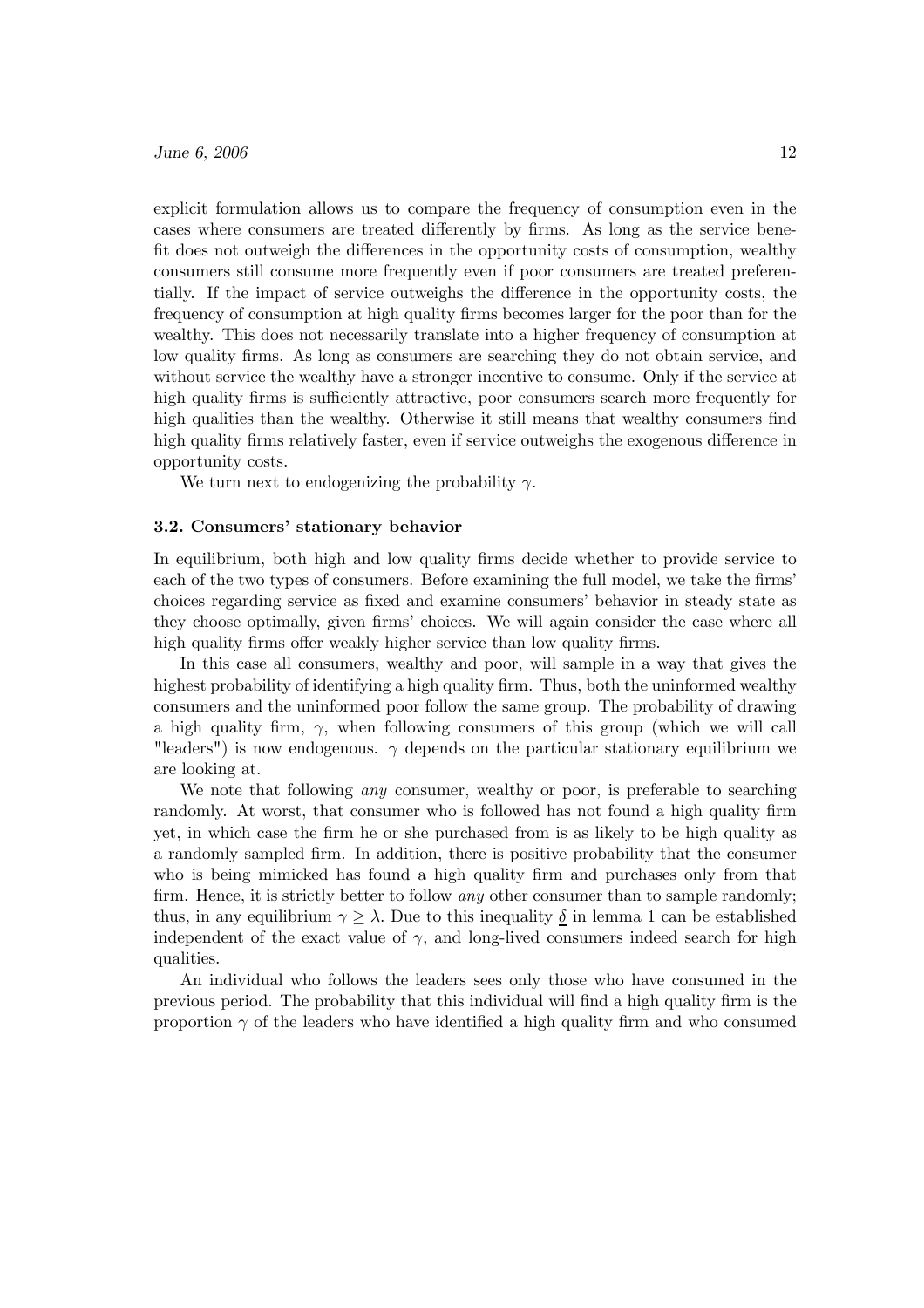in the previous period. When the wealthy identify high quality firms with probability  $\gamma$  when following the leaders, a fraction  $\gamma^w$  of the wealthy who consume in any given period will purchase from a high quality firm. We will first show how  $\gamma^w$  is determined. If the wealthy themselves are the leaders, we then have to show that  $\gamma = \gamma^w$ , i.e. that a fixed point exists. Given also that the poor follow the leaders, a fraction  $\gamma^p$  of the poor who purchase in any given period will do so from a high quality firm. If the poor are the leaders, the fixed point will be  $\gamma = \gamma^p$ . The goal of this section is to establish conditions under which  $\gamma^w > \gamma^p$  and vice versa. This will determine which group is being followed, since an uninformed consumer will follow the group with the higher  $\gamma^{\theta}$ .

To calculate  $\gamma^{\theta}$ ,  $\theta \in \{p, w\}$ , we will consider each group individually. We will focus on the wealthy, but the derivations for the poor are analogous when replacing  $w$  with p. In the first period in which a wealthy person consumes, he samples a firm randomly and has probability  $\lambda$  of drawing a high quality. In every period thereafter he draws a high quality firm with probability  $\gamma$  whenever he searches. To derive the stationary distribution we must keep track of the proportion of wealthy consumers whose best quality encountered so far is  $q_l$ ,  $q_h$  or  $\emptyset$  respectively, where  $\emptyset$  stands for those who have not yet consumed. In period t denote these by  $n_l^{w,t}$ ,  $n_h^{w,t}$  and  $n_{\emptyset}^{w,t}$ .

The relevant flow equations can then be constructed as follows: In period  $t + 1$ consumers who have not tried any product include all newborns and those consumers who had not yet consumed at the beginning of period  $t$ , did not consume a product in period t and survived:

$$
n_{\emptyset}^{w,t+1} = (1 - \delta) + \delta F(\hat{\rho}_{\emptyset}^{w}) n_{\emptyset}^{w,t}, \qquad (3.2)
$$

where  $F(\hat{\rho}_{\emptyset}^w) > 0$  is the probability that a wealthy person who does not yet observe other market participants does not consume in the market. The cutoff  $\rho_{\theta}^{w}$  is analytically complicated,<sup>13</sup> but our specification that in addition to the newborn, all consumers prior to their first purchase lack information about other market participants, eliminates  $F(\hat{\rho}_{\emptyset}^{w})$  in the derivation of  $\gamma^{w}$ .

Wealthy consumers in  $t + 1$  who have state variable  $q_l$  include those without information at the beginning of period t who consumed a product in t, drew quality  $q_l$  and survived; those who had not found a satisfactory quality before t, drew quality  $q_l$  in t and survived; and those survivors from the prior period who did not consume a product

<sup>&</sup>lt;sup>13</sup>For a given  $\gamma$ , the taste shock  $\rho_{\emptyset}^{w}$  is characterized by the indifference of the customer between going into the market and sampling a random firm vs. taking his outside option. If he goes into the market, his continuation payoff  $EV_{\rho'}(q, \rho')$  is given in the appendix in (5.2) and (5.4). Let  $X =$  $\lambda [(1-\delta)q_h + \delta EV_{\rho'}(q_h, \rho')] + (1-\lambda) [(1-\delta)q_l + \delta EV_{\rho'}(q_l, \rho')]$ , then  $\hat{\rho}_{\emptyset}^w \in (\rho, \bar{\rho})$  is characterized by  $[1 - \delta F(\hat{\rho}_\emptyset^w)][(1 - \delta)\hat{\rho}_\emptyset^w + X] = (1 - \delta)u_0^w + \delta \left[ (1 - F(\hat{\rho}_\emptyset^w))X + \int_{\hat{\rho}_\emptyset^w} \rho dF(\rho) \right].$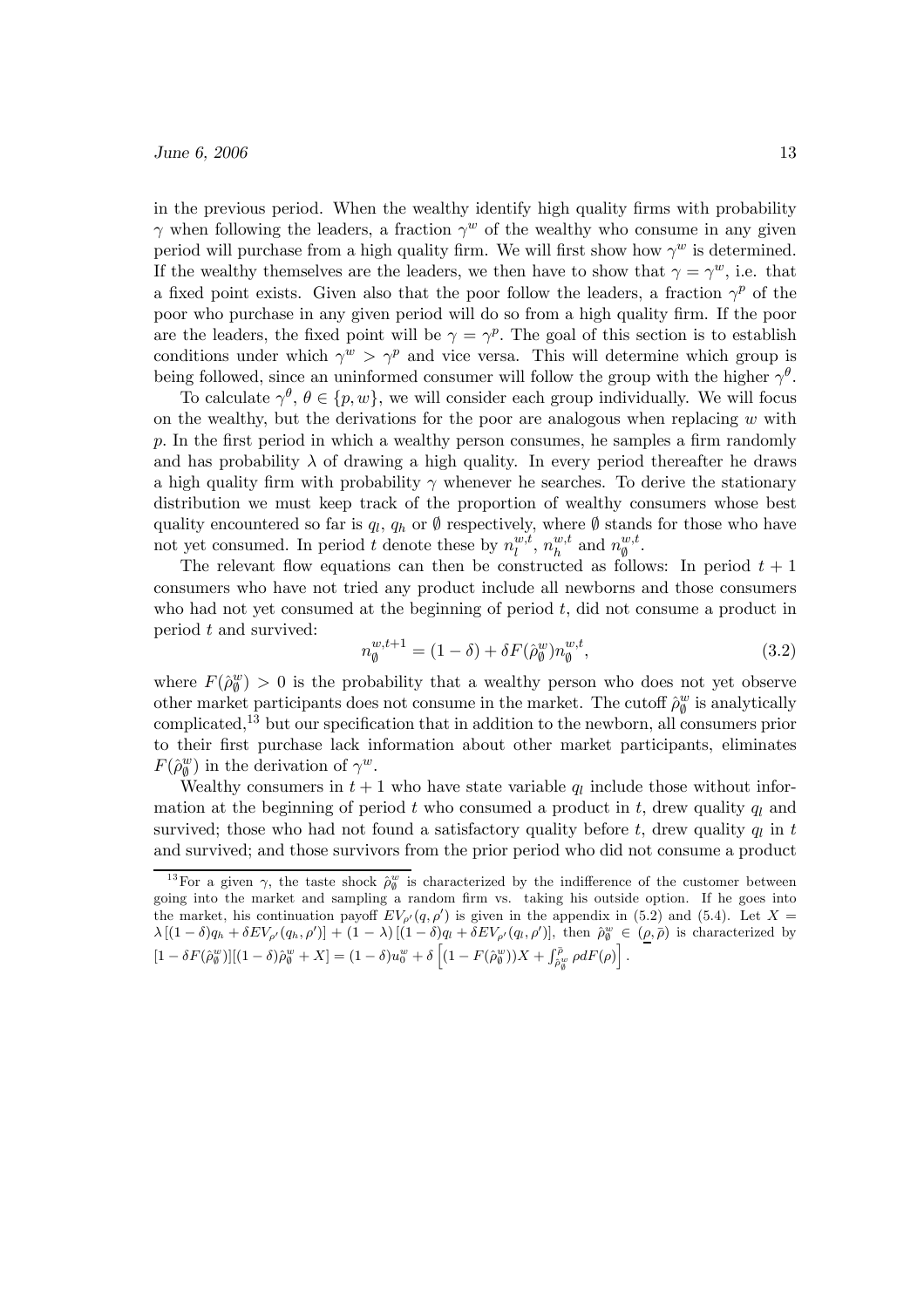and had experienced quality  $q_l$  before:

$$
n_l^{w,t+1} = \delta \left[ 1 - F(\hat{\rho}_{\emptyset}^w) \right] (1 - \lambda) n_{\emptyset}^{w,t}
$$
  
+ \delta \left[ 1 - F(\hat{\rho}\_l^w) \right] (1 - \gamma) n\_l^{w,t}  
+ \delta F(\hat{\rho}\_l^w) n\_l^{w,t}(3.3)

The cutoff  $\hat{\rho}_l^w$  is given by (3.1) under the opportunity cost  $u_0^w$ .

Finally, the people who have state variable  $q_h$  constitute

$$
n_h^{w,t+1} = \delta \left[ 1 - F(\hat{\rho}_{\emptyset}^w) \right] \lambda n_{\emptyset}^{w,t}
$$
  
 
$$
+ \delta \left[ 1 - F(\hat{\rho}_{l}^w) \right] \gamma n_{l}^{w,t}
$$
  
 
$$
+ \delta n_h^{w,t}
$$
 (3.4)

which is similar to  $(3.3)$  except for the last line: Since at  $q_h$  people return to the same firm, their state variable is  $q_h$  regardless of whether they consumed last period.

Stationarity is characterized by  $n_{\omega}^{w,t'} = n_{\omega}^{w,t} = n_{\omega}^w$  for all t and  $t'$  and  $\omega \in {\emptyset, l, h}.$ We can use equations  $(3.2)$  to  $(3.4)$  to get

$$
n_{\emptyset}^{w} = \frac{(1 - \delta)}{1 - \delta + \delta A^{w}},\tag{3.5}
$$

$$
n_l^w = \frac{\delta n_{\emptyset} A^w (1 - \lambda)}{1 - \delta + \delta \gamma B^w},\tag{3.6}
$$

and

$$
n_h^w = \frac{1}{1 - \delta} \frac{\delta n_\emptyset A^w [(1 - \delta)\lambda + \delta \gamma B^w]}{1 - \delta + \delta \gamma B^w},\tag{3.7}
$$

where  $A^w \equiv [1 - F(\hat{\rho}_{\emptyset}^w)]$  represents the frequency of consumption for a wealthy consumer who has never consumed the product before, and  $B^w \equiv 1 - F(\hat{\rho}_l^w)$  represents the frequency of consumption for a wealthy consumer who has only experienced low quality firms. Since  $\gamma^w$  represents the fraction of wealthy consumer who consumed in a period who have found a high quality firm, we must find the measure of consumers who actually consume in any given period. Denote by  $\varphi_l^w(\varphi_h^w)$  the measure of wealthy consumers who consume at low quality (high quality) firms in any given period in the steady state.

In any period the consumers who consume at  $q_l$  are all the uninformed players  $n_q^w$ who consume with probability  $A^w = [1 - F(\hat{\rho}_{\emptyset}^w)]$  and draw a low quality with probability  $(1 - \lambda)$ , plus all informed players who have not found a high quality firm,  $n_l^w$ , who consume with frequency  $B^w = [1 - F(\hat{\rho}_l^w)]$  and draw a low quality firm with probability  $(1 - \gamma)$ . Thus we have

$$
\varphi_l^w = n_\emptyset^w A^w (1 - \lambda) + n_l^w B^w (1 - \gamma). \tag{3.8}
$$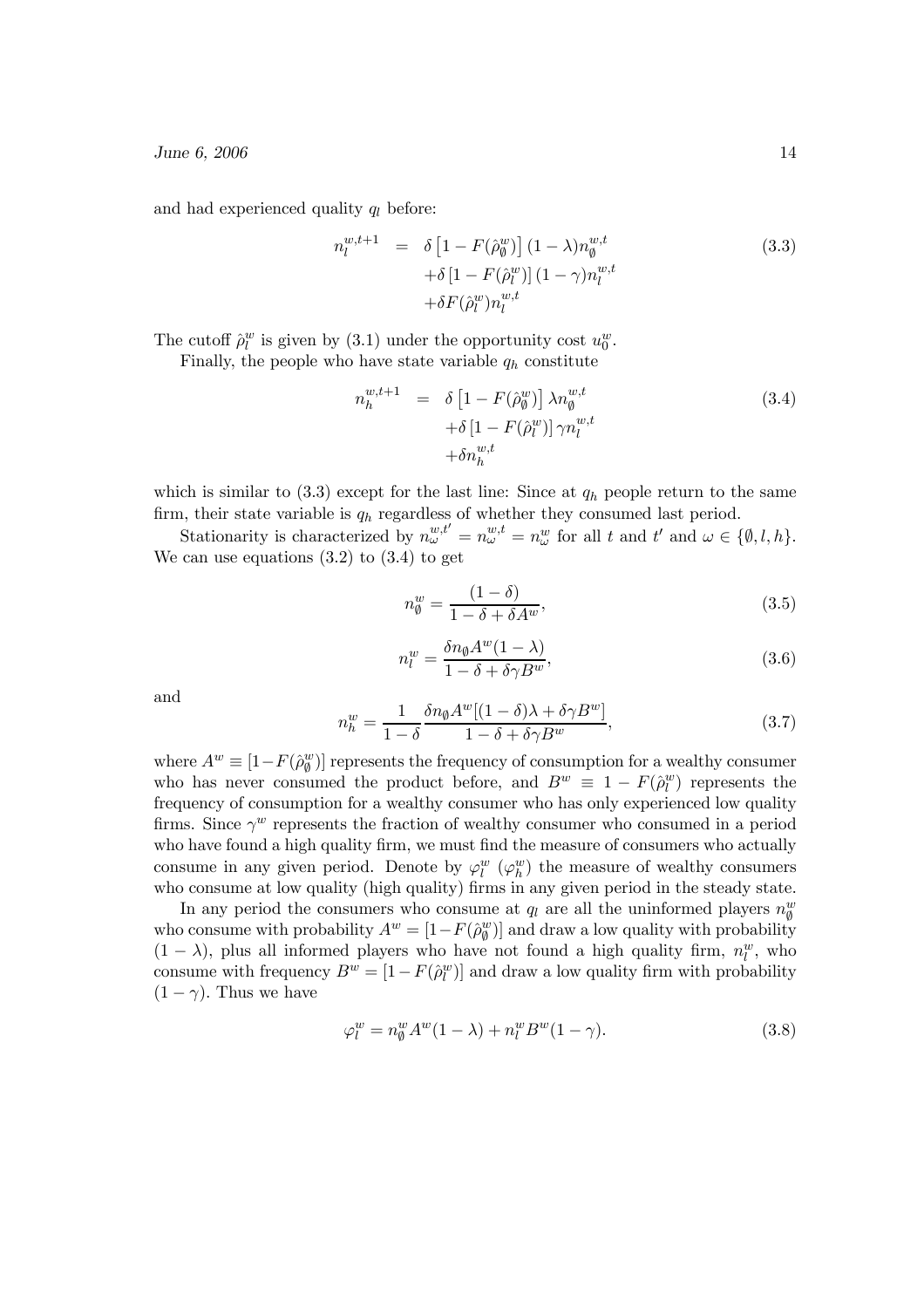For  $\varphi_h^w$ , we have similar terms for the uniformed and unsatisfied players, plus an additional term reflecting those people who had already found a firm of satisfactory quality in the past,  $n_h^w$ , times their frequency of consumption  $C^w \equiv [1 - F(u_0^w - q_h - s_h(w))]$ . Therefore

$$
\varphi_h^w = n_\emptyset^w A^w \lambda + n_l^w B^w \gamma + n_h^w C^w.
$$

Since  $\gamma^w = \frac{\varphi_h^w}{\varphi_l^w + \varphi_h^w}$  we get

$$
1 - \gamma^w = \frac{\varphi_l^w}{\varphi_l^w + \varphi_h^w} = \frac{n_\emptyset^w A^w (1 - \lambda) + n_l^w B^w (1 - \gamma)}{n_\emptyset^w A^w + n_l^w B^w + n_h^w C^w},\tag{3.9}
$$

where again  $A^w$ ,  $B^w$  and  $C^w$  represent the frequencies of consumption for those wealthy consumers who have not consumed from any firm before, those who have only experienced low quality firms and those who have previously experienced a high quality firm, respectively. Substituting the value for  $n_{\ell}^{w}$ ,  $n_{\ell}^{w}$  and  $n_{h}^{w}$  from equations (3.5) to (3.7) and rearranging yields an expression for  $\gamma^w$  that is independent of the initial frequency  $A^w$ , i.e.

$$
\gamma^{w} = 1 - \frac{\left[1 - \delta + \delta B^{w}\right]\left[1 - \lambda\right]}{1 - \delta + \delta(1 - \lambda + \gamma)B^{w} + \left[\delta\lambda + \frac{\delta^{2}}{1 - \delta}B^{w}\gamma\right]C^{w}}
$$
(3.10)

for a given  $\hat{\rho}_l^w$ , which is implicitly defined in equation (3.1) in lemma 2.

The proof of the following lemma, which is left to the appendix, shows that there is a fixed point  $\gamma^w = \gamma$ .

**Lemma 4** There exists a fixed point  $\gamma^w = \gamma$ ,  $\gamma \in (\lambda, 1)$ , in equation (3.10) such that equation  $(3.1)$  is also satisfied.

We argued above that it is always better to follow some group than to sample randomly. Therefore in a stationary equilibrium,  $\gamma = \gamma^w$  or  $\gamma = \gamma^p$ , where  $\gamma^p$  is constructed analogously. While an uninformed consumer does better by following any other consumer than searching randomly, one should expect that it is better to follow a wealthy consumer than a poor consumer. Suppose that the level of service offered to wealthy consumers is at least as large as the service offered to poor consumers. Then while uninformed, the wealthy will consume more frequently than the poor, and hence, will discover a high quality firm more quickly.

While this argument is appealing, it is not trivial. The wealthy search more often at low quality firms in any period, diluting the visibility of the wealthy who have identified a high quality firm. Partial differentiation of (3.10) reveals that  $\partial \gamma^w / \partial B^w > 0$  if  $\gamma > \lambda$ , and therefore the dilution effect does not outweigh the greater frequency with which they consume. If the frequency of consumption while searching for a high quality firm increases for either group, this unambiguously increases the quality of their signal.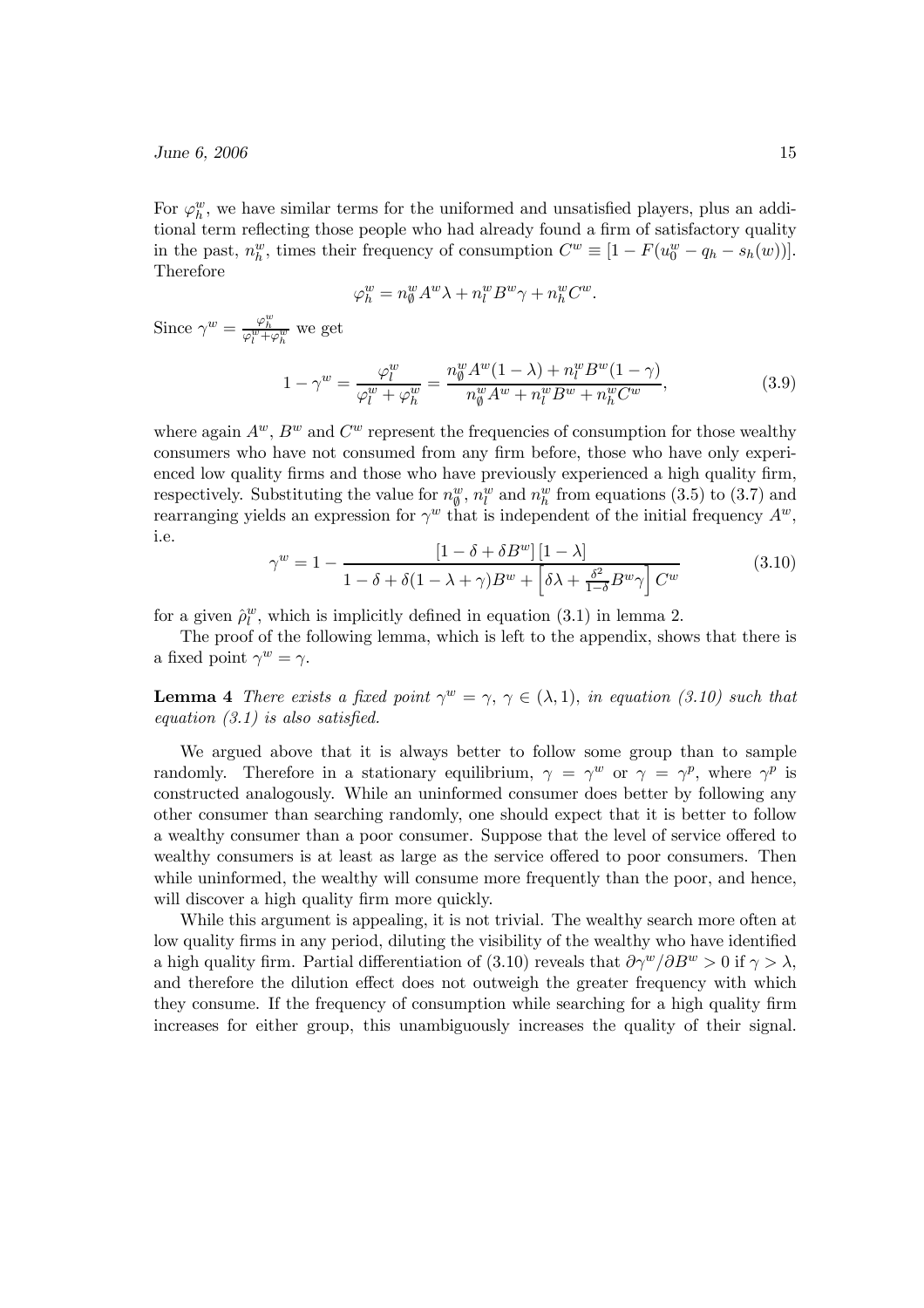Nevertheless, the visibility induced through the frequency of consumption is important: If the poor is the group that receives service (which we will show is only possible if service is sufficiently valuable), then it is possible that the poor consume less frequently prior to identifying a high quality firm than the wealthy, but it is nevertheless better to follow the poor. The reason is that the poor consume much more frequently at high quality firms, and therefore those who have identified a high quality firm are a greater proportion than the proportion of wealthy who have identified a high quality firm.

We summarize this in the following proposition the proof of which is left to the appendix. Recall that  $\xi_{\gamma}$  was introduced in lemma 3 as the threshold on service below which the poor search less frequently at low qualities even if they are the ones that receive service.

**Proposition 1** Let  $\delta \in (\underline{\delta}, 1)$  and  $\gamma \in (\lambda, 1)$  Consider a candidate stationary equilibrium with  $s_h(\cdot) \geq s_l(\cdot)$ . Then there exists  $\hat{\xi}_{\gamma} \in (u_0^p - u_0^w, \xi_{\gamma})$  such that

- 1) If  $s_h(w) > s_h(p)$ , then  $\gamma^w > \gamma^p > \lambda$ .
- **2** a) If  $s_h(p) s_h(w) = \bar{s} < \hat{\xi}_{\gamma}$ , still  $\gamma^w > \gamma^p > \lambda$ .
- **2** b) If  $s_h(p) s_h(w) = \bar{s} > \hat{\xi}_{\infty}$ , then  $\gamma^p > \gamma^w > \lambda$ .

The proposition establishes a bound on the importance of service below which all consumers will follow wealthy consumers. Only if  $\bar{s}$  exceeds this bound could it be preferable to follow the poor.

#### 3.3. Firms' behavior

We next analyze service provision by the firms. We establish that it is profitable for the firm to provide service to some type of consumers if they are followed by sufficiently many consumers of the other type. We also prove that high quality firms will always provide at least as high a service level as low quality firms, which we have so far taken as exogenous. A key observation for this result is that in any stationary equilibrium, if a high-quality firm promises in any period service  $\bar{s}$  to a consumer, then the consumer will return to this firm the next period he enters the market, regardless of his expectations about future service. The intuition behind this observation is that accepting the optimal per-period outcome of high quality and high service and searching thereafter for a new firm yields higher utility than searching immediately. Therefore, high-quality firms can always ensure the return of a consumer by promising him service. The question in this section is when this will be profitable.

Our first result concerns the equilibrium profit contribution of a customer. In a stationary equilibrium, a consumer who purchases from a firm has the same expected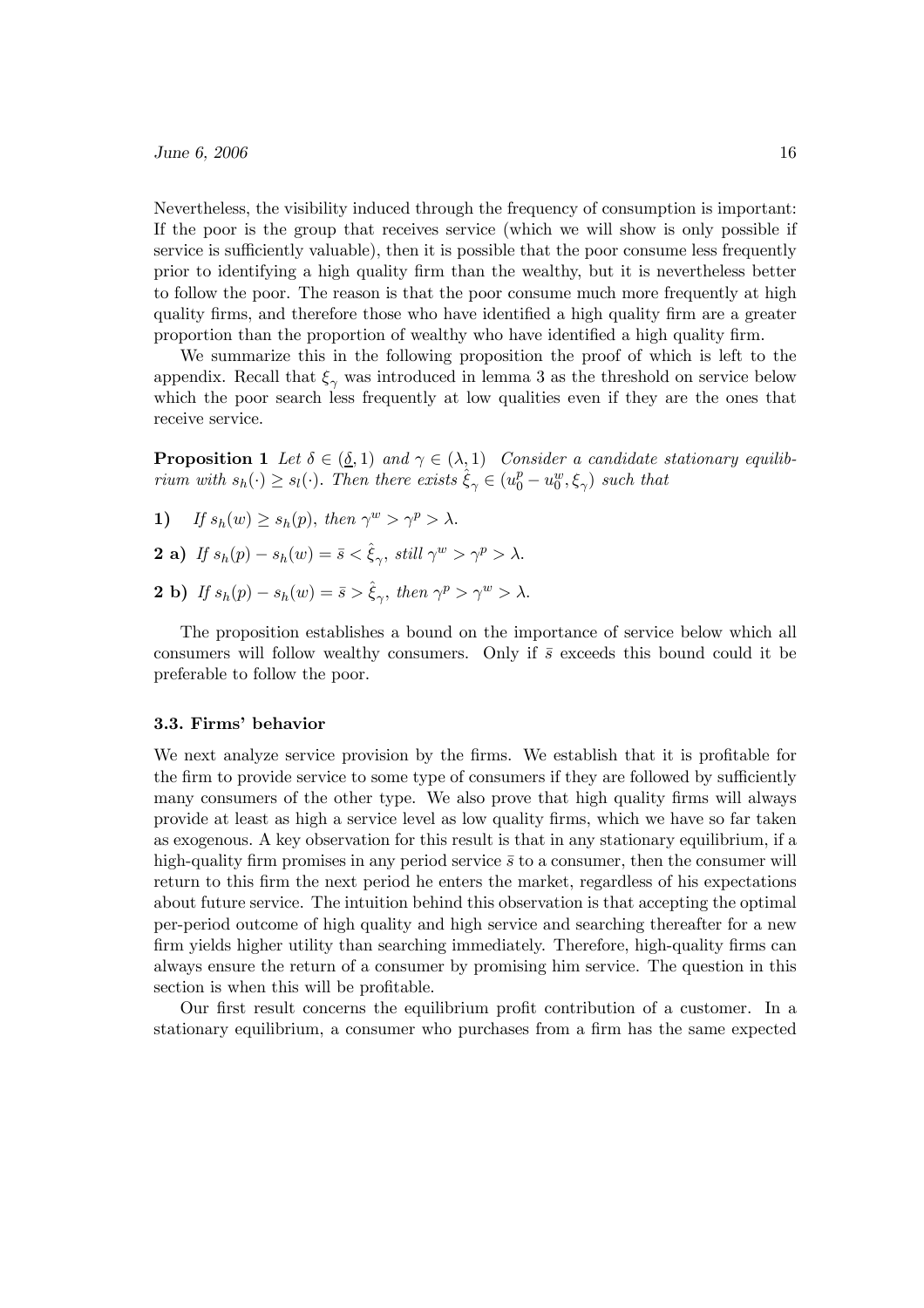number of followers in every period. Thus, the benefit to a firm of a single visit of a particular customer is the following: He pays price P, potentially receives service at cost  $c>P$ , and induces the expected discounted lifetime equilibrium profit that the firm generates from his next-period followers. Call this benefit  $\Pi$ .  $\Pi$  is an equilibrium object that depends on the strategies of the firm in question as well as the strategies of other firms and consumers. If a firm deviates and promises  $s'$  instead of the equilibrium promise s, the benefit of the next return visit is  $\Pi - (c(s') - c(s))$ . Since in a stationary equilibrium after a one shot deviation the continuation game is unchanged once the customer returns, only the immediate cost of service changes from  $c(s)$  to  $c(s')$ . In particular, the behavior of the customer once he returns as well as the behavior of the followers is unchanged.<sup>14</sup> For example, promising no service instead of service in any period changes the benefit of the next visit of the consumer from  $\Pi$  to  $\Pi + c$ , as the firm saves the service costs next time. Yet it might delay the consumer's return, as now consumption is less valuable compared to the opportunity cost of consumption. If the consumer switches to a competitor,  $\Pi + c$  will in fact never be realized.

Consequently, if a particular consumer generates sufficient indirect profit it will pay a firm to promise that consumer service to induce him to purchase more frequently. In addition, Proposition 1 provides conditions under which it is optimal to follow consumers of type  $\theta$ . If the fraction of this leading group is not too large, the spillover benefits of the followers will make it profitable for high quality firms to provide service to the leaders. We state this formally in the next proposition.

Moreover, we establish that it is indeed optimal for high quality firms to outbid low quality firms in their pursuit of valuable customers. We show that if it is profitable for a low wage firm to provide service to a consumer, it is also profitable for a high wage firm to provide service in order to keep the business of this consumer. In Lemma 1 we showed that if consumers are sufficiently long-lived, that is,  $\delta \in (\underline{\delta}, 1)$ , they will continue to search for a high quality firm rather than return to a low quality firm. This was derived under the assumption that high quality firms offer at least weakly more service. The result here establishes that this assumption is indeed fulfilled. We summarize this in the following proposition, the proof of which is relegated to the appendix. For more compact notation of the proposition, let  $\alpha^w = \alpha$  and  $\alpha^p = 1 - \alpha$ .

# **Proposition 2** Let  $\delta \in (\delta, 1)$ .

 $14$ This is a consequence of the assumption of markov perfection which is embedded in the requirement that the equilibrium service strategy does not depend on past histories. In the situations that we analyze the consumer is not indifferent between his choices of searching for a new firm or returning to a previous firm. Furthermore, the decision situation is effectively unchanged compared to on the equilibrium path play once he returns after a one-shot deviation. Taken together, this implies that his continuation strategy once he returns will be his on-the-equilibrium-path strategy.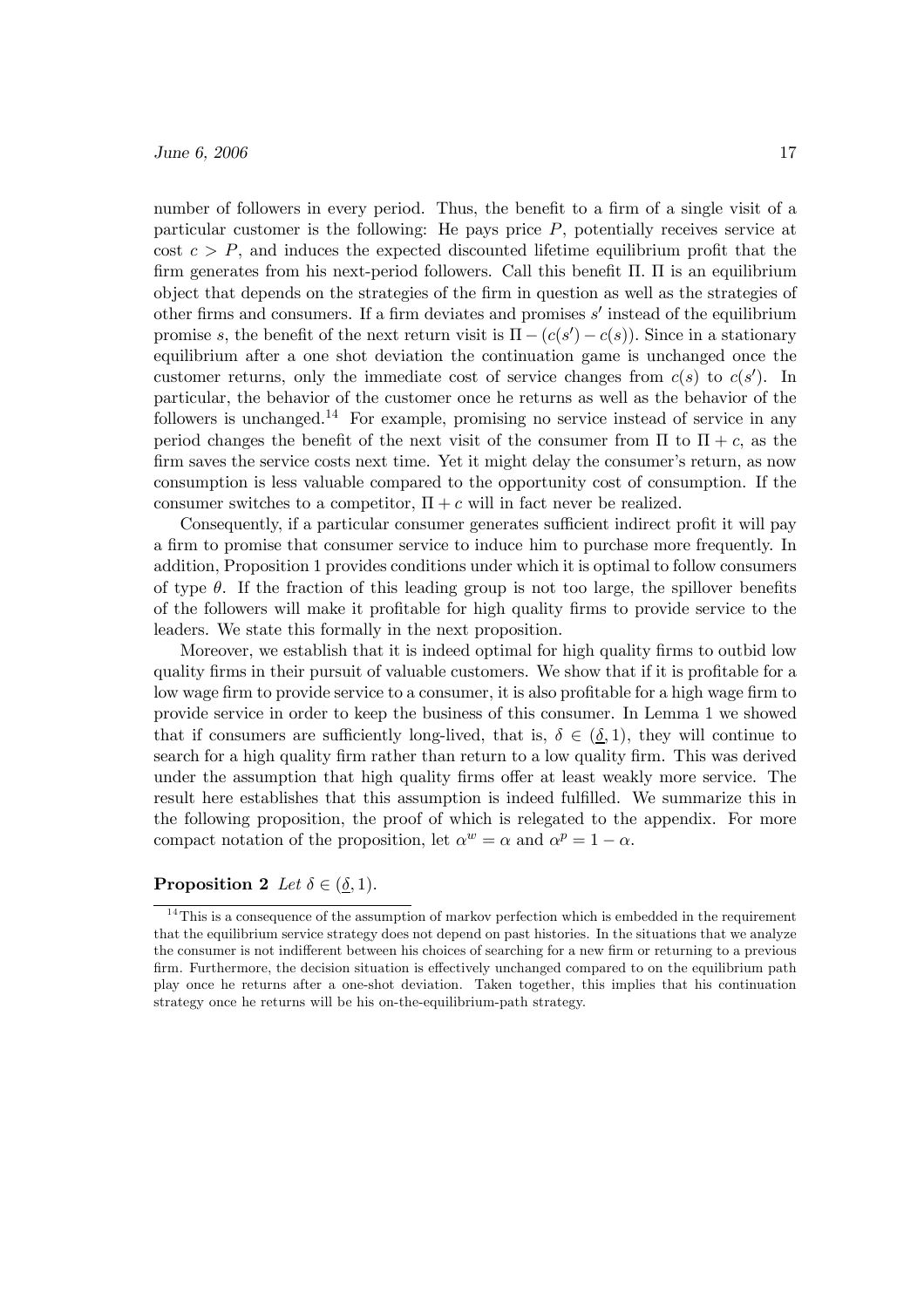- i) Suppose all uninformed consumers follow consumers of type  $\theta$ . Then there exists  $\bar{\alpha} > 0$  such that for  $\alpha^{\theta} < \bar{\alpha}$ , in any stationary equilibrium  $s_h(\theta) = \bar{s}$ .
- ii) In any stationary equilibrium, either  $s_h(\theta) \geq s_l(\theta)$  for  $\theta \in \{p, w\}$ ; or  $s_h(\theta) < s_l(\theta)$ but type  $\theta$  consumers nevertheless do not return to low quality firms.

We should point out that two forces can lead to high-quality firms' willingness to provide service. One is competitive pressure. If other high-quality firms offer service, then if a single firm does not provide service, the consumer might not return, preferring to search for another firm that provides service. The second is the encouragement effect, that is, the consumer returns more frequently when he is offered service. In our model the encouragement effect is important to sustain a high-service equilibrium. That is due to the Markovian assumption on the firms' strategies which implies that service provision only depends on the consumer type, and not on the firm's own or other players' past actions. In an equilibrium in which the high-quality firms are supposed to promise service, the firm's strategy specifies offering service again in the continuation game even if it deviated for a period and did not offer service. After a deviation a consumer will therefore still expect to get a service promise the next time he consumes there (even though he will not get any actual service provided in that period) and it is better for him to return than to search for a new firm in which he also will not receive any service in the first period of consumption, but might draw a low quality. Therefore, the consumer would return even if service is not provided for one period. The motivation for high quality firms to offer service then comes from the encouragement effect. If we impose less stringent assumptions on the equilibrium (in particular, dropping the restriction to Markov strategies), the competitive forces can be very important. If consumers believe that they will not be promised service by a firm ever again if it does not promise service in a given period, then service provision can be sustained by the competitive threat that consumers search for new firms that do offer service, which seems intuitively appealing.

With these results on optimal strategies for consumers and firms and the steady state derivations we now turn to the stationary equilibria of the game.

#### 3.4. Equilibria

We first provide a necessary condition for equilibria when the value of service is not too large. In any such equilibrium, the poor follow the wealthy, and if service is provided, it is provided only to the wealthy. This is driven by the fact that the wealthy accumulate information faster than the poor.

**Proposition 3** Let  $\delta \in (\underline{\delta}, 1)$ . There exists  $\xi > u_0^p - u_0^w$  such that for  $\overline{s} < \xi$  in any stationary equilibrium all uninformed consumers follow wealthy consumers after their initial purchase. If service is provided in equilibrium, it is only provided to the wealthy.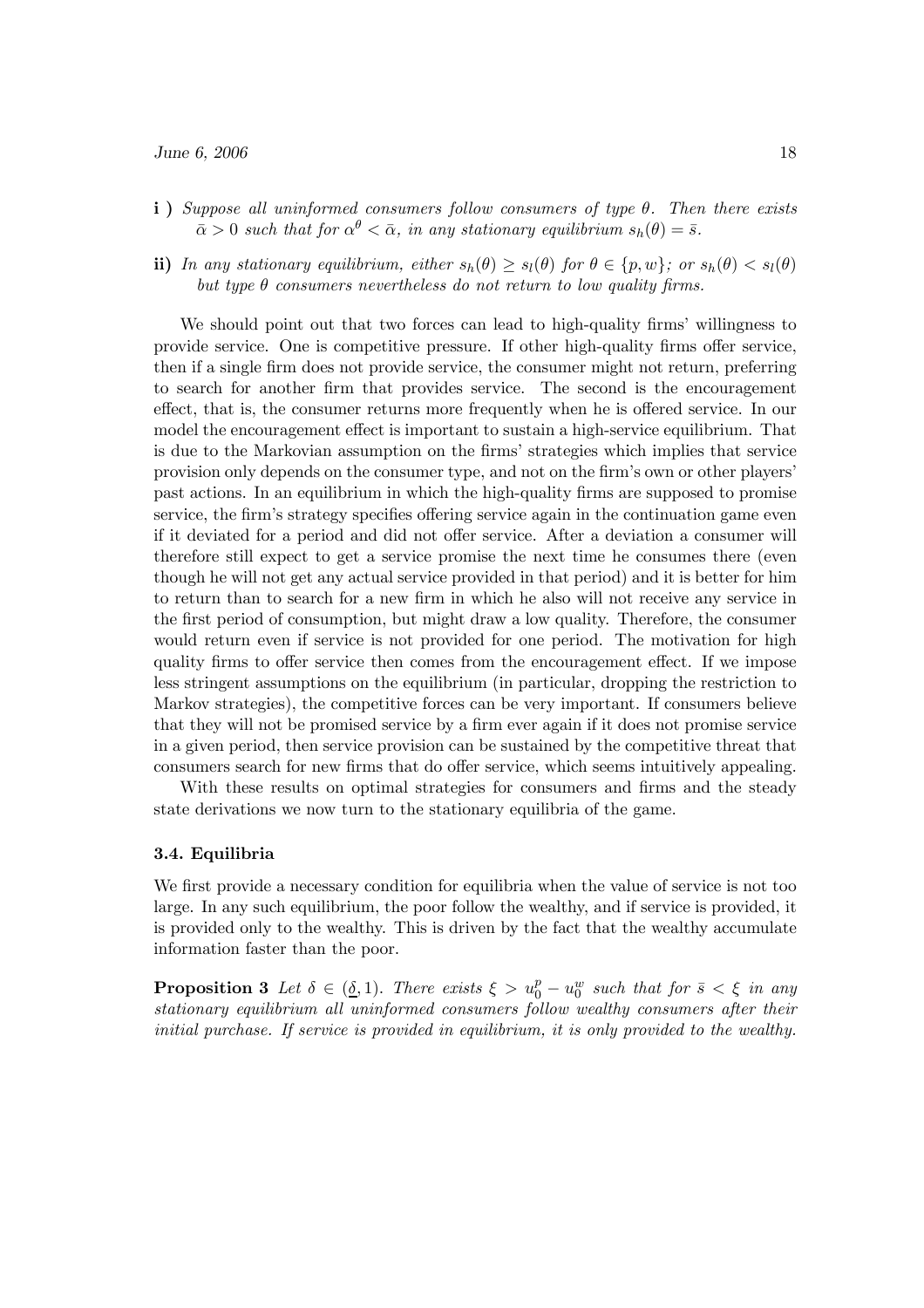Proof: By proposition 2 higher quality firms provide weakly higher service. In combination with lemma 1 we know that all consumers search for high quality firms. That is, all consumers, wealthy and poor, will in equilibrium follow the distribution that places the highest weight on high quality firms. By Proposition 1  $\bar{s} < \hat{\xi}_{\gamma}$  ensures that all consumers will follow the wealthy, even if the poor receive the service. Since  $P < c$ service is only provided (i.e., promised and then delivered) to players who have followers. Therefore, in equilibrium only the wealthy can receive service. While  $\hat{\xi}_{\gamma}$  depends on  $\gamma$ , one can show that it is bounded away from  $u_0^p - u_0^w$  for all  $\gamma \geq \lambda$ . Q.E.D.

Whether stationary equilibria with or without service exist depends on the profit generated by the followers that a consumer has. Since  $P \leq c$  service will only be provided when the profit generated by one's followers is sufficiently large. We establish existence and uniqueness separately for the cases when there are many or few poor.<sup>15</sup> With many poor people, the wealthy arise unambiguously as the leaders and will be provided with service to further encourage their search externality. With few poor people there still is always an equilibrium in which everybody follows the wealthy, but no service is provided. Only if service sufficiently outweighs the difference in the opportunity costs can the poor receive service and be the leaders.

When analyzing the equilibria, we will discuss cases where a consumer is followed mainly by consumers of his own type. It is therefore important to understand whether this induces service or not. Consider the case where there is only one group of consumers. Consumers without followers do not receive service, since the price of the good is lower than the cost of providing service. If consumers do not die, i.e.,  $\delta = 1$ , there cannot be a steady state in which a non-trivial fraction of consumers has not found a high quality firm. Therefore in any steady state equilibrium, consumers do not search for new firms, and thus consumers do not have followers. Therefore no firms will find it profitable to provide service to any consumer, independently of the service provided by other firms. By continuity, there exists  $\delta^*$  < 1 such that this holds for all  $\delta \in (\delta^*, 1)$ , where  $\delta^*$  is a function of the price P and the cost  $c^{16}$ . That is, there exists a value  $\delta^*$  such that for survival rates greater than  $\delta^*$ , no firm would find it profitable to provide service to consumers who are only followed by consumers of their own type, independent of the service promises of the other firms.

 $15$  We have not shown that the fixed point distribution when the rich follow themselves is unique. Also, service by low quality firms might make no difference to the consumers' search. Therefore equilibria might not be unique, but all exhibit the properties we want to establish.

<sup>&</sup>lt;sup>16</sup>This can also be seen by considering equation (5.9) with  $N_p = 0$  and  $N_r = 1 - \gamma$ , where  $\gamma$  is the fixed point to equation (3.10). Since  $1 - \gamma$  converges to 1 and  $\frac{1-\gamma}{1-\delta}$  to  $\frac{1}{1-F(u_0^r-q_h-\bar{s})}$  for  $\delta$  converging to 1,  $\prod^{rh} \approx (P - c) < 0$  for  $\delta$  large. The argument can be extended to low quality firms and poor consumers, and to the case where other firms do not provide service. It remains valid even when  $\beta = \delta$ , i.e., the firms' discount factor is also large.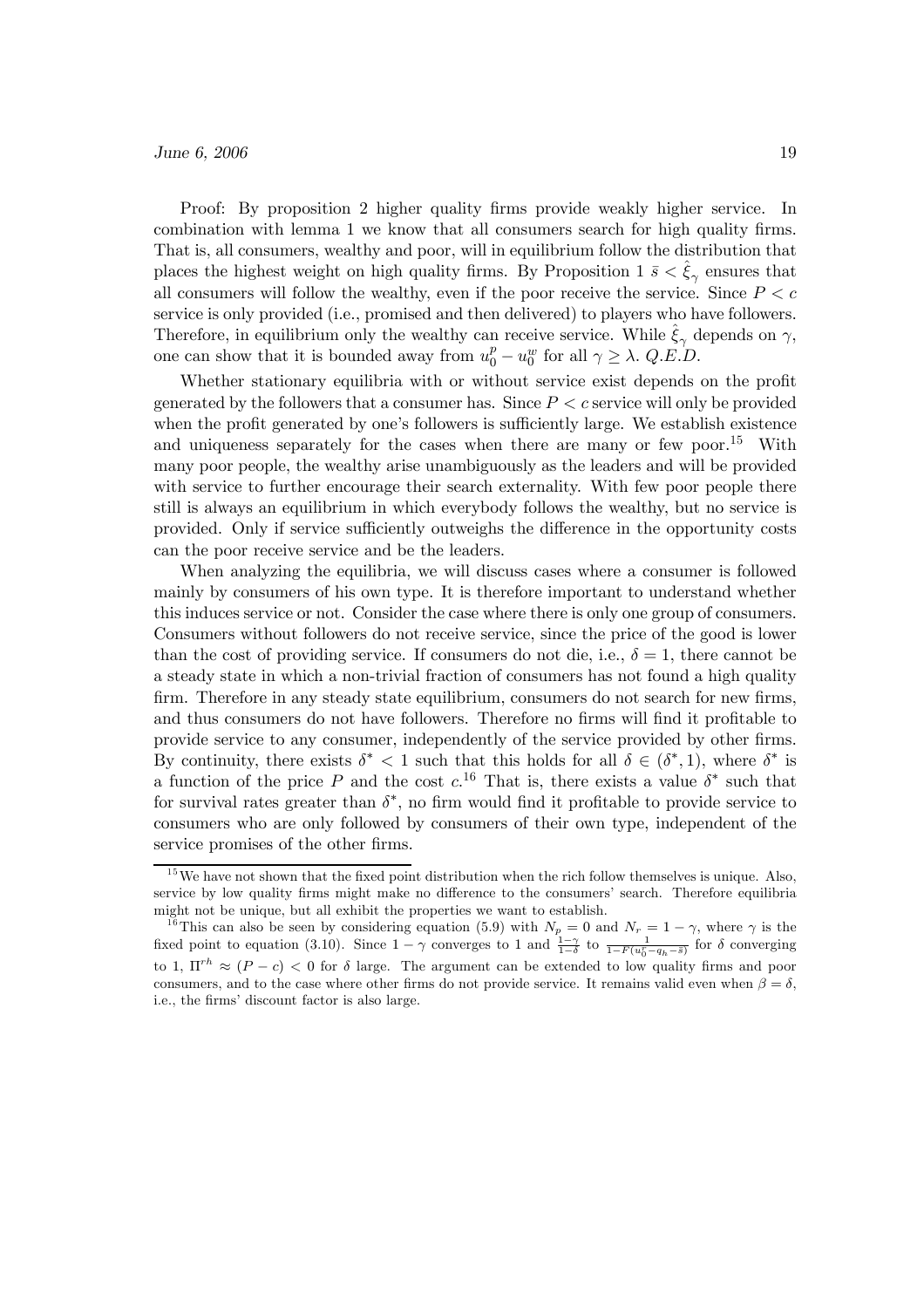The following proposition establishes the existence of equilibria in an environment when the ratio of poor to wealthy consumers is sufficiently large. All equilibria exhibit service only for the wealthy customers if the survival rate is sufficiently high or service is lower than the threshold  $\xi$  in Proposition 3.

**Proposition 4** Fix  $\delta \in (\underline{\delta}, 1)$  and  $\overline{s} > 0$ . There exists  $\alpha^* \in (0, 1)$  such that for  $\alpha \leq \alpha^*$ the following holds:

- 1) There exist stationary equilibria in which all consumers follow wealthy consumers while searching. Consumers stop searching only when they find a high quality firm, and high quality firms offer service to the wealthy and not to the poor. Low quality firms may offer service but do not attract repeat business.
- 2) All stationary equilibria are of this form if  $\bar{s} < \xi$  or if  $\delta > \delta^*$  and  $\alpha^*$  sufficiently small.

Proof: Assume all players follow the wealthy when searching. Then the poor will never be promised service by any firm that expects repeat business, as by  $P < c$  the firm would make a loss. The wealthy will be promised service by all high quality firms. These firms can induce the consumer to return by offering service. For  $\alpha^*$  small enough Proposition 2 establishes that this will be the only choice that does not have a profitable deviation. By lemma 1 low quality firms are never repeatedly visited by a wealthy player. It is immediate that all players have an incentive to follow the wealthy: since  $s_h(w) \geq s_h(p)$  by Proposition  $1 \gamma^w > \gamma^p > \lambda$ , and following the wealthy is better than following the poor or sampling randomly.

For  $\bar{s} < \xi$  no other equilibria exist, as by Proposition 3 all players follow the wealthy and the assumption of the prior paragraph is fulfilled. If  $\delta > \delta^*$ , then it is not profitable to provide service to the poor if they are followed only by other poor consumers. If  $\alpha^*$  is sufficiently small, then each poor consumer can only have a negligible number of wealthy followers, and providing service to the poor remains unprofitable even if all consumers follow the poor. If the poor do not receive service, they prefer to follow the wealthy, and again the assumption of the prior paragraph is fulfilled.  $Q.E.D.$ 

The proposition shows that firms indeed support the learning process when the service can be concentrated on sufficiently few wealthy people who achieve a high visibility in the market. For all consumers the outcome is clearly preferred to a world in which service is absent. Wealthy consumers benefit directly from the service and indirectly because they obtain high qualities faster. Poor customers benefit also, but only indirectly through the improved search externality provided by the wealthy. High quality firms benefit, because consumers find high quality firms faster. Yet their cost of providing service might outweigh this benefit. Low quality firms unambiguously loose compared to a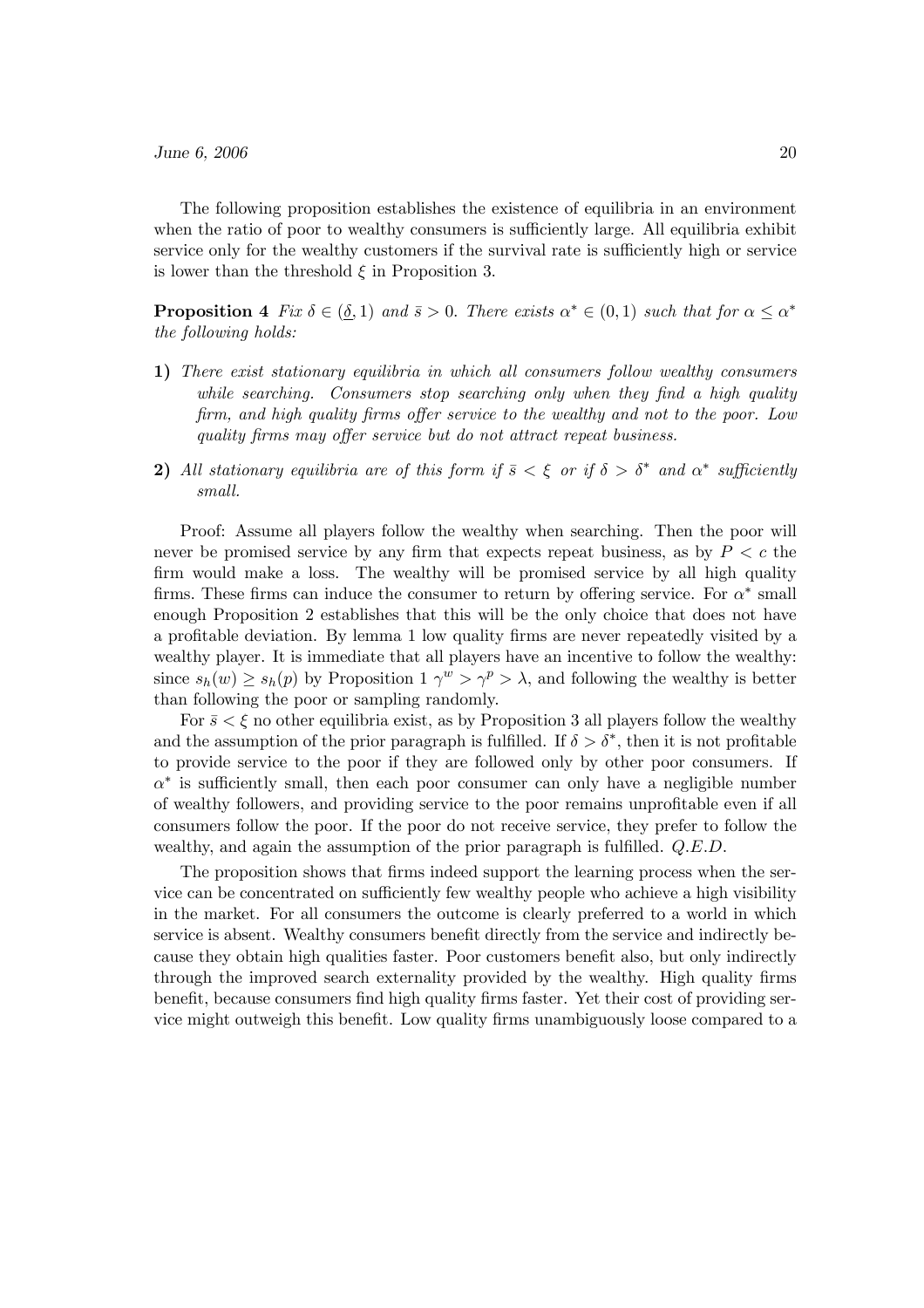world without firms' ability to interference with the consumers search process. Service increases the informational externality between consumers, and a newborn consumer tries on average fewer low quality firms before finding high quality.

As a comparison we analyze the case in which the ratio of wealthy to poor players is reversed. If there are few poor people, there is still always an equilibrium in which everybody follows the wealthy. Only if service is sufficiently important is there also a second equilibrium in which everybody follows the poor.

**Proposition 5** Fix  $\delta > \max{\{\delta, \delta^*\}}$  and  $\bar{s} > 0$ . There exists  $\alpha^{**} \in (0, 1)$  such that for  $\alpha \geq \alpha^{**}$  the following holds:

- 1) There exist stationary equilibria in which all consumers follow wealthy consumers while searching. Consumers stop searching only when they find a high quality firm. High quality firms do not offer service to any consumer. Low quality firms may offer service but do not attract repeat business.
- 2) If  $\bar{s} < \xi$  these are the only equilibria. There is  $\xi' > u_0^p u_0^w$  such that there also exist equilibria in which all consumers follow poor consumers while searching if  $\bar{s} > \xi'$ . Consumers stop searching only when they find a high quality firm. High quality firms offer service to the poor and not to the wealthy. Low quality firms may offer service but do not attract repeat business.
- 3) There do not exist stationary equilibria with other properties.

Proof: Assume all consumers follow the wealthy. Since  $\delta > \delta^*$  the wealthy do not receive service due to wealthy followers, and  $\alpha^{**}$  small enough assures there will not be sufficient poor followers to warrant service.<sup>17</sup> Also the poor do not get service. Proposition 1 then establishes  $\gamma^w > \gamma^p > \lambda$ , and indeed everybody wants to follow the poor. By Proposition 3, for  $\bar{s} < \xi$  there cannot be any other stationary equilibria in which the wealthy are not being followed.

Consider a stationary equilibrium in which the poor do not follow the wealthy. It must then be the case that the wealthy follow the poor. If the wealthy did not follow the poor, the poor would not receive service, and everybody would follow the wealthy as in the previous paragraph. If the wealthy follow the poor, then by lemma 2 high quality firms would indeed want to provide service to the poor. Yet the wealthy will only follow the poor if  $\gamma^p \geq \gamma^w$ . By Proposition 3 this only happens for  $\bar{s} \geq \hat{\xi}_{\gamma^p}$ . Since  $\gamma^p$  is bounded away from one for all  $\bar{s}$  since some newborns are always searching, it

<sup>&</sup>lt;sup>17</sup>The contribution by the poor is  $\delta \frac{\varphi_l^p}{\varphi_l^w + \varphi_h^w} \frac{1-\alpha}{\alpha} P \left[ 1 + \frac{\delta \beta}{1-\delta \beta} (1 - F(u_0^p - q^h)) \right]$ . Since for a given  $\delta$ the term  $\frac{\varphi_l^p}{\varphi_l^w + \varphi_h^w}$  is bounded from above and independent of  $\alpha$ , the expression converges to zero as  $\alpha$  $\frac{r_l + r_k}{r_l}$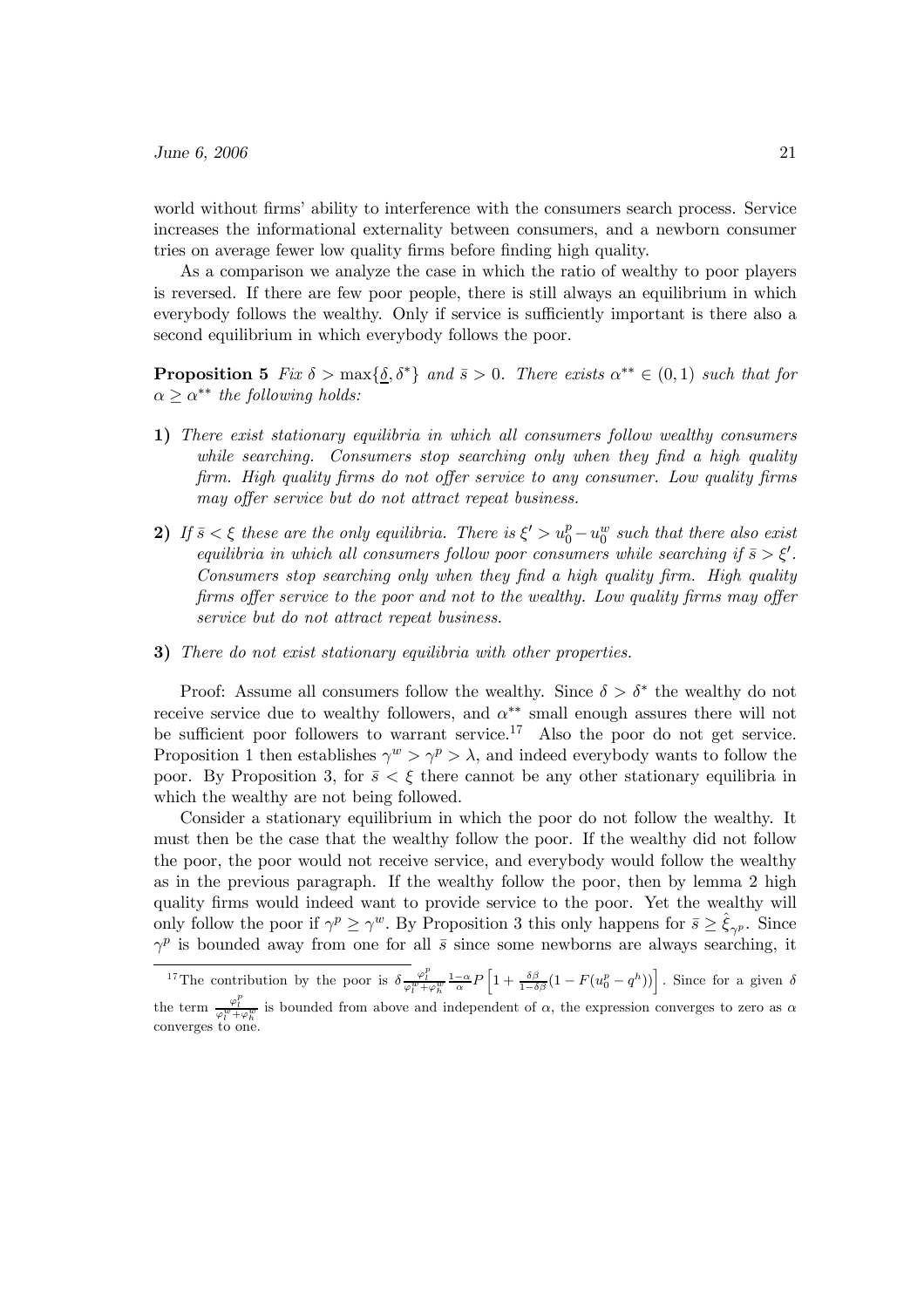is easy to see that  $\hat{\xi}_{\gamma p}$  is bounded. Therefore there exists  $\xi'$  such that  $\bar{s} \geq \xi'$  implies  $\gamma^p \geq \gamma^w$ . Q.E.D.

Proposition 5 reveals the natural advantage that the wealthy possess in information gathering. Following the wealthy is always an equilibrium, as in the absence of service it is best for everybody to follow them. Only if service is very attractive will the poor search enough such that following them can be worthwhile for the wealthy. As discussed in the context of Proposition 1, service has to sufficiently outweigh the difference in opportunity costs, but does not need to be so high that poor consumers actually find high qualities faster than wealthy consumers. It is worth noticing that in the case where both types of equilibria coexist, consumers are all better off in the equilibrium where consumers follow the poor and the poor obtain service.

Propositions 4 and 5 establish that it is the information that is revealed in the choices of the wealthier players that makes them valuable to other players and, by extension, to firms. If there are sufficiently many consumers who value this information, the wealthy are in a unique position to profit from this if service is not too valuable. Poor consumers are not substitutes for the wealthy as their actions reveal less information than those of the wealthy, even if the visibility of the poor is much better when there are fewer of them. Note that we have effectively ruled out trigger strategies in the analysis.<sup>18</sup> Hence, firms' decisions are primarily influenced by the per period contribution of a customer. Thus, it is not the frequency of consumption per se that allows wealthier consumers to command service, but rather the induced information that is valued by other consumers, and in turn by the firms.

# 4. Discussion

The mechanics of our model are sufficiently transparent to allow the discussion of additional social components such as conspicuous consumption, visibility and the importance of relative position in society. We discuss these in the next subsection. We discuss the robustness of our results to various changes in the model assumptions in the following subsection and then conclude.

# 4.1. Social Interaction

Our interpretation of the different opportunity costs  $u_0^w$  and  $u_0^p$  has been derived from differences in income that affect the consumers' budget constraints. For the analysis,  $u_0^w$  and  $u_0^p$  could be taken as primitives that result from heterogeneity with respect to

 $18$ These would have allowed richer customers to impose harsher punishment on firms, as their overall lifetime consumption is higher and their effective discount factor is higher due to more frequent consumption.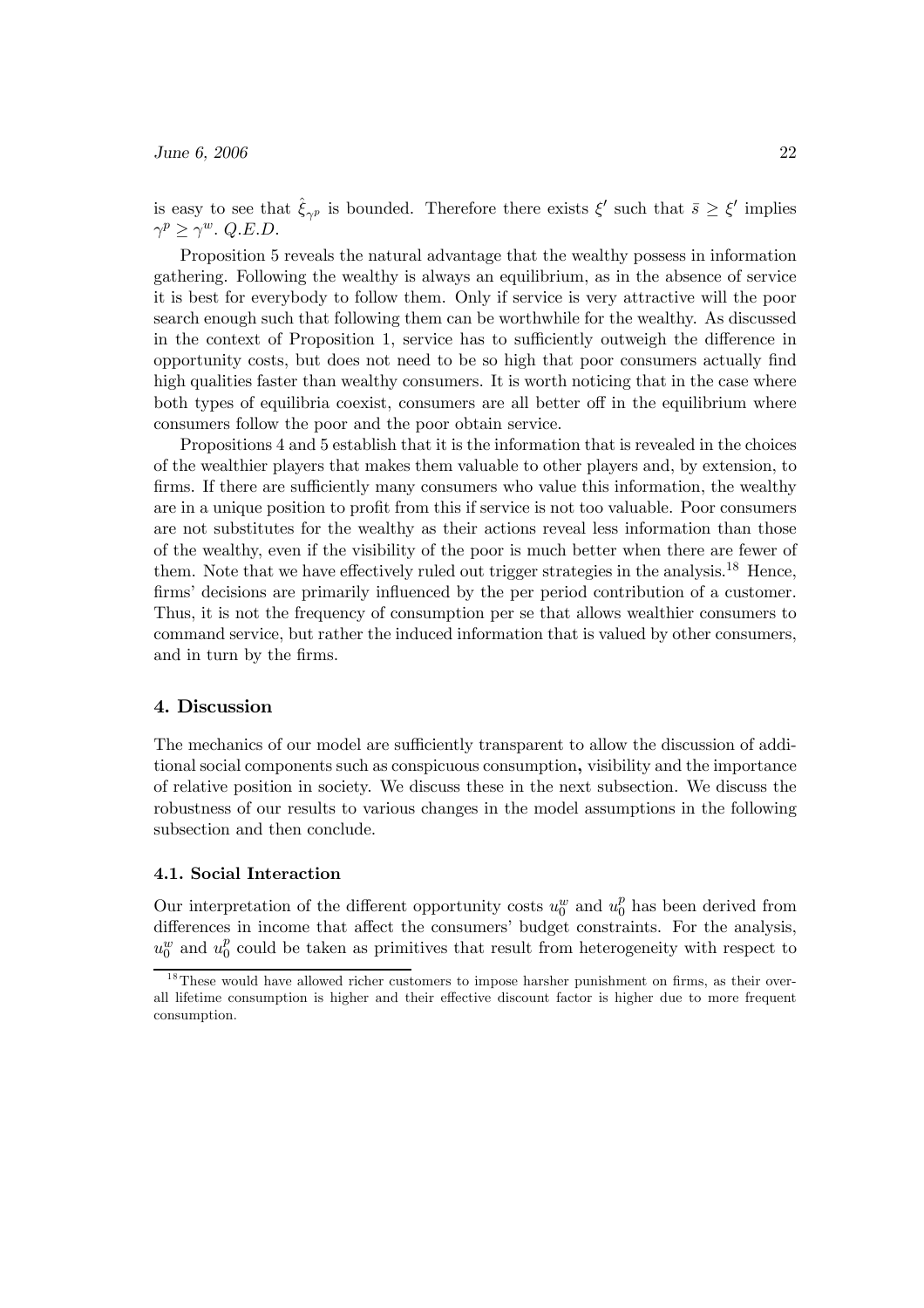something other than income. They could, for example, reflect differences in tastes. If you look for a Swedish restaurant, Swedes might have a greater preference than the average consumer, that is, have lower  $u_0$ . For running shoes, runners will consume more, and good jazz places are likely most likely discovered by following jazz enthusiasts. While our analysis can easily handle exogenous differences, our focus on income differences stems from two observations. For normal goods income differences will induce higher consumption for the wealthy. More importantly, in many situations income differences might be easier to infer than differences in taste. If taste heterogeneity is similar for different income categories but only income differences are observable, then the firms' treatment decisions and the consumers' decisions on whom to follow will be based on the observable characteristic.

The ability to distinguish between wealthy and poor is important in our framework. Typically this must be inferred from some attribute, for example from the suit one wears or the car one drives, suggesting a rational basis for conspicuous consumption.<sup>19</sup> A standard signalling argument would explain why those who would like to consume more frequently would rationally choose to spend the money for a Rolex watch if it leads to greater service while less frequent purchasers would not. It is interesting to note that the inefficiencies associated with the excess spending on such items is at least partially offset by the increased efficiency in the search process made possible by the conspicuous consumption.

Our results also highlight the importance of visibility in the marketplace. Given our signal technology, a consumer of the group that is relatively small is most visible. Therefore it is the small group that can receive service, as service is tied to a sufficient number of followers. This can obviously be extended to a setting in which consumers in the same income category have different visibility in the market.<sup>20</sup> Again those with higher visibility are more likely to receive service.

As a final point it should be noted that our concept of wealthy vs. poor is one of relative comparison. Being materially better off then others is important, as this results in a "leader" status. The absolute level is not crucial for this. Thus, even in market settings relative comparisons can be important.<sup>21</sup> This provides an understanding of how some groups can enjoy leadership status even when there is only slight heterogeneity in society. The actual market outcome in terms of consumption might be quite different even though the underlying heterogeneity is small, because firms may interact with the

 $19$ Fang (2001) analyses conspicuous consumption as a way to mediate informational free-riding in a labor market context; Cole, Mailath and Postlewaite (1995) investigate this in a matching setting.

 $^{20}$ Assume e.g. two subgroups of wealthy players, and each consumer sees a member of the first subgroup for sure but a member of the second only with probability smaller than one.

 $21$ Cole, Mailath and Postlewaite (1992) and Mailath and Postlewaite (2002) provide a rationale for relative comparisons in a model where benefits of higher relative standing arise from more attractive matching opportunities. Samuelson (2004) attributes relative comparisons to evolutionary pressure.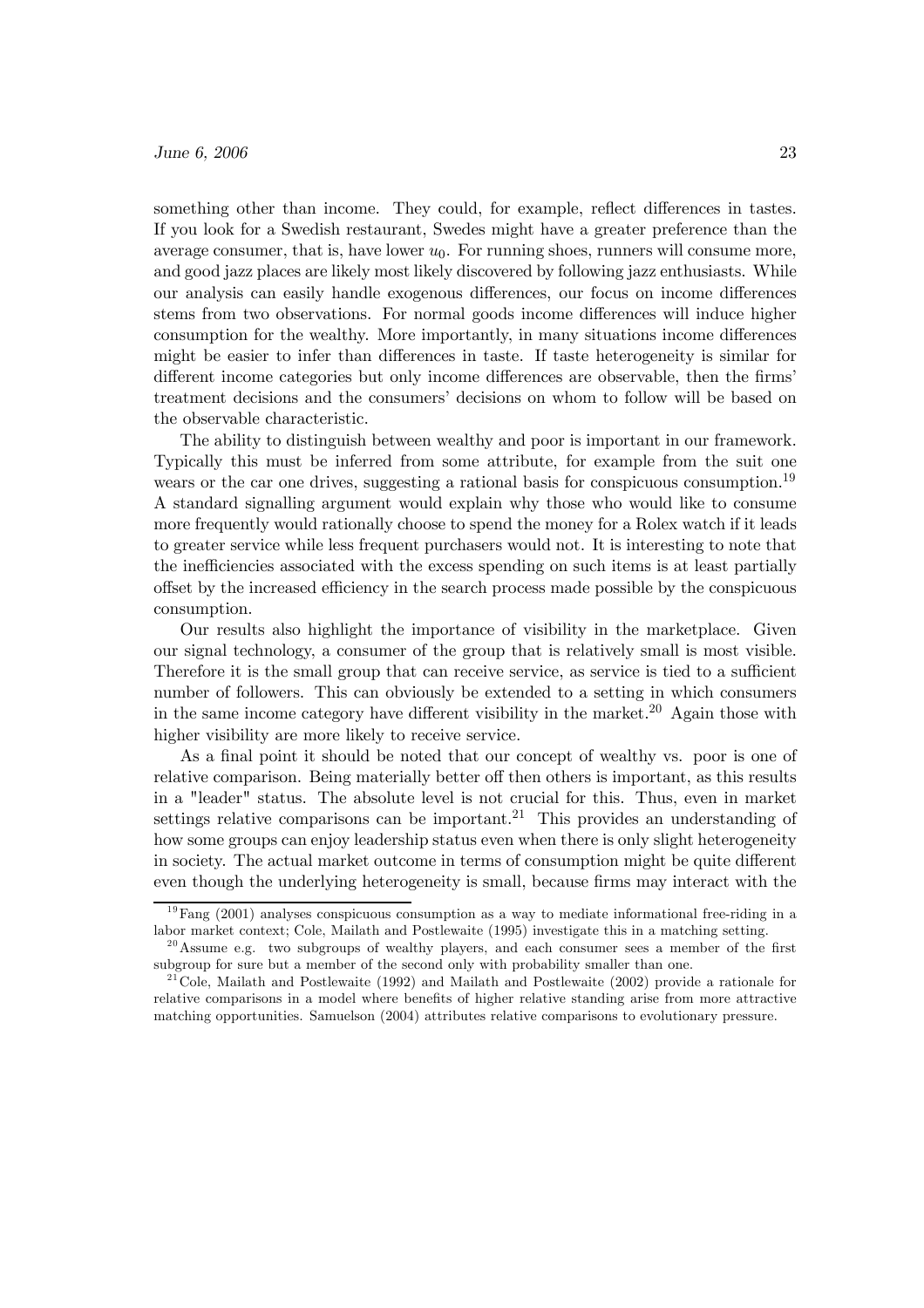search process in ways that magnify intrinsic heterogeneity.

### 4.2. Robustness

We will discuss some of the modelling choices we have made and the robustness of our results to changes in these assumptions. One of the features of our model that deserves discussion is the validity of the commitment. We assumed that firms promise some service level and always honor their promise when the customer returns. This commitment assumption is a shorthand way of introducing reputational considerations that allow for service provision even in Markov-perfect equilibria, i.e., it allows us to rule out equilibria in which service is not provided because firms cannot convince consumers that they will get service in the future. In the analysis we have not considered whether firms would want to renege on their promise (as we assumed that this is not possible). Commitment is not necessary to support this equilibrium in a world without commitment if we allow non-Markovian (trigger) strategies: incentive compatibility of the commitments can be ensured. Equilibria without service as in Proposition 5 can trivially be supported by out of equilibrium beliefs that no firm will provide service in the future, even if it provided service in the current period. Providing service in any period thus only induces costs to the firm without altering future benefits. Equilibria with service such in Propositions 4 and 5 can be supported if consumers believe to never receive service again from a firm that deviates from equilibrium service provision. If players are sufficiently long-lived and patient, the loss of the consumers business or the slowdown of his visits still warrant service provision. Obviously, uniqueness claims do not apply to such a non-restricted environment.

In the equilibrium analysis we have established existence for small and large fractions  $\alpha$  of wealthy consumers. Due to our restriction to pure markovian strategies we cannot ensure existence for intermediate  $\alpha$  for arbitrary parameters c,  $\bar{s}$  and  $F(\cdot)$ . If service is provided, the signal is better and consumers search more efficiently, which reduces the number of followers. Therefore with service the number of followers might be too small to warrant service, while without service the number of followers might be large and service is profitable. In these cases mixed or non-markovian strategies would be necessary for existence.

We also limit attention to two quality levels. This assumption is not entirely innocuous. If there were three qualities  $q_l < q_m < q_h$  with associated population fractions  $\lambda_l$ ,  $\lambda_m$  and  $\lambda_h$ , it is possible that wealthy consumers search only for  $q_h$  firms, while poor consumers stop if they found a medium quality firm since their lower frequency of consumption acts similarly to a lower discount factor. Following the wealthy then implies a high probability of drawing a high quality firm, but also a relatively high probability of finding a low quality firm since the wealthy do not settle on a medium quality firm should they find one, and hence may search for a long time. Following the poor reduces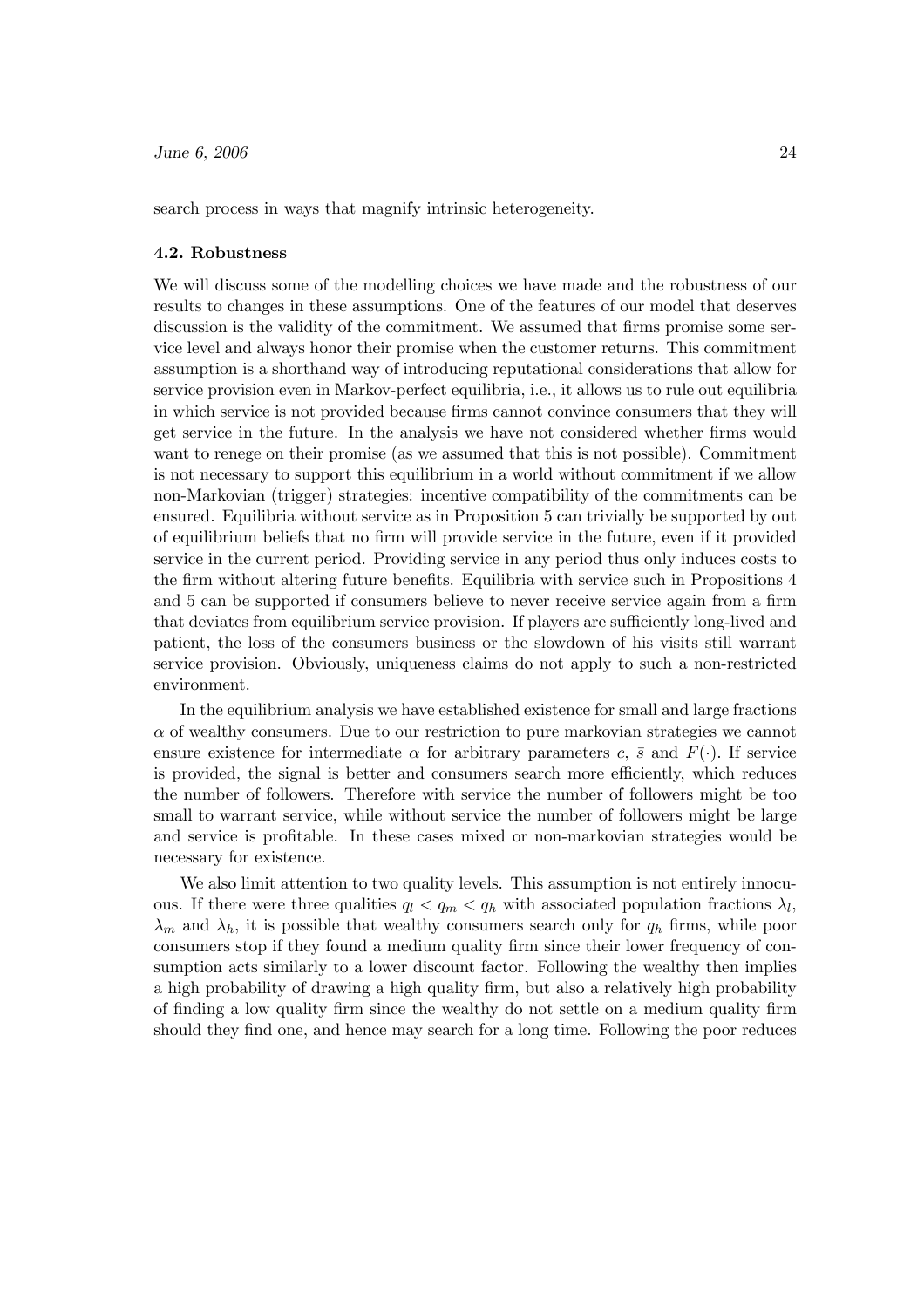## $\mu$  June 6, 2006 25

the risk of finding a low quality firm if they stop searching once they identify either a medium or high quality firm. This can lead to the wealthy following the wealthy to obtain high quality, and the poor following the poor to find medium or high quality firms. Nevertheless, modified versions of our results hold if the survival rate  $\delta$  is sufficiently large, since in that case both poor and wealthy will continue searching until they find a high quality firm.

We also restricted attention to only two levels of service. This simplifies the analysis, but the model could accommodate multiple levels of service  $s_1, ..., s_n$  at costs  $c_1, ..., c_n$ . In Proposition 4 the level of service to the poor would be small even if they are followed, because the number of followers is small. Therefore they would nevertheless search less frequently, only the wealthy are followed and substantial service is only given to the wealthy. In Proposition 5 the equilibrium in which the wealthy are followed continues to exist, because without followers the poor receive little service and the wealthy consume more often. In this case all consumers receive little service. There will also be an equilibrium in which everybody follows the poor, as they then have many followers. Many followers will induce firms to provide top service, and high quality firms outbid low quality firms. This also happens if service is a continuous choice  $s \in [0, \bar{s}]$ .<sup>22</sup>  $c_n > P$  or  $c(\bar{s}) > P$  would again insure that maximum service is not simply given due to individual consumption. Yet individual consumption could warrant a service level above zero.

We have assumed a simple signal structure in which each consumer can observe one wealthy and one poor consumer in every period. All results hold if a consumer can observe multiple wealthy and multiple poor consumers each period. Since there is a continuum of firms, the probability of observing two or more consumers who choose the same firm is zero. Therefore several consumers of the same type are as informative as a single consumer, and an individual simply decides to follow either one of the wealthy or one of the poor. On the other hand we could have assumed that each consumer simply sees the choices of N randomly chosen consumers who purchased last period. This assumption is closer to models such as those analyzed by Ellison and Fudenberg (1995) and Banerjee and Fudenberg (2003). While analytically much more complicated, we do not think that it changes the flavor of the results as long as  $N$  is sufficiently large given the fraction of wealthy people. The reason is that a consumer only cares about observing at least one poor or at least one wealthy person, depending on whom he wants to follow. For sufficiently large  $N$ , the probability is virtually one that one poor and one wealthy consumer is in the observed set.

 $22$  If the service is unbounded, there are parameter constellations for which low quality firms provide service so high as to prevent the leaders from continued search for high qualities and a pure strategy equilibrium may not exist. The reason is that low quality firms are willing to give up the full surplus to retain the customer, while high quality firms are only driven by the encouragement effect of more frequent consumption due to the markovian restriction.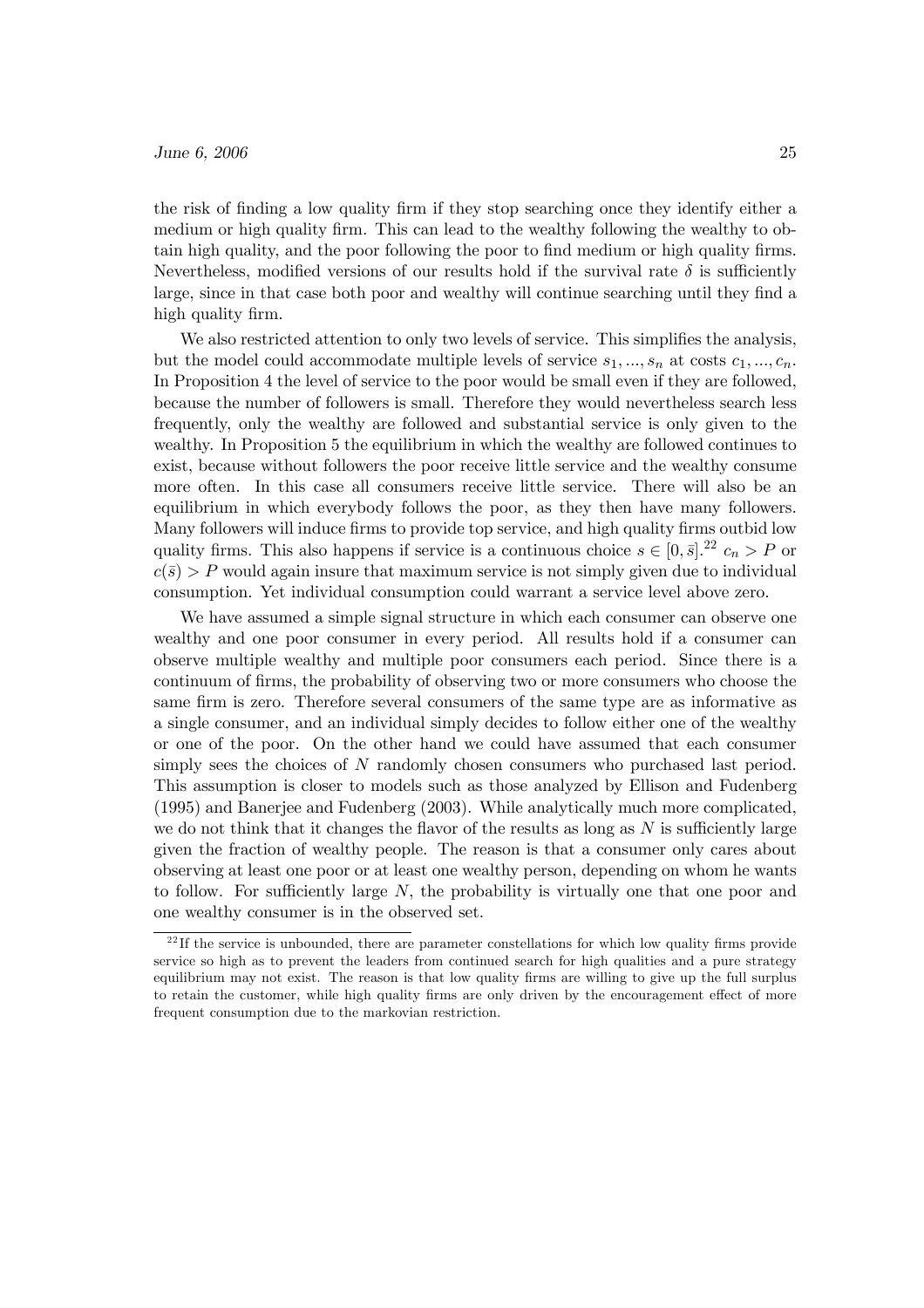Some of the social learning literature assumes some private information by agents. If we assume that agents receive in each period a private signal that indicates a firm which is with probability  $\psi$  of good and with  $1 - \psi$  of average quality, this would change the probability of finding a high quality firm when sampling independently to  $\lambda' = \psi + (1 - \psi)\lambda$ , rather than simply  $\lambda$ , leaving the results qualitatively unchanged.

We took the price as being exogenously set, and identical across firms regardless of quality. We argued above that it seems unrealistic that even if prices differed across firms, they would perfectly convey the quality of firms, and there would remain the possibility that social learning of the sort in our model would still play a role. It is nevertheless worth discussing what the equilibria of a model such as we have laid out would look like if prices were a strategic variable rather than exogenously set. Suppose that there were a symmetric equilibrium in which all low quality firms set one price and all high quality firms set a possibly different price. If the difference in quality between the high and low quality firms is small, there may be a separating equilibrium in which the prices of the two types of firms are not very different, and wealthy people go to high quality firms while the poor go to cheaper, low quality firms. Suppose, however, that there was no value to the low quality firm; that is, even if the price were zero, all consumers would prefer the high quality firm. There clearly cannot be a separating equilibrium then since low quality firms could profitably charge the same price as high quality firms. If all firms charge the same price, whether any single firm has an incentive to deviate depends on consumers' beliefs when they see an out-of-equilibrium price. Trivially, beliefs that it is a low quality firm that deviates will support equal pricing.<sup>23</sup> Hence, if our model were extended so that pricing was endogenized, one would get the equal pricing that we assumed.

# 5. Appendix

It will be convenient to prove lemma 2 prior to lemma 1.

Proof of Lemma 2: We consider first the case where the consumer is promised the same service  $s \in \{0, \overline{s}\}\$ from every firm in every period. Having characterized the consumer search behavior for this case, it is straightforward to extend it to the case where low-quality firms promise less. We will work with average discounted payoffs. The functional equation for sampling with recall, given that the best quality the consumer

<sup>&</sup>lt;sup>23</sup> For low quality firms only new customers are important. These firms want to pool on any price above marginal cost if they otherwise get no new customers. High quality firms obtain profits from new customers, but also from existing customers. Analogous to the Diamond Paradox, existing customers face switching costs and a high quality firm can extract rents from them. In equilibrium high quality firms must charge a price such that a deviation does not increase the profits from existing customers beyond the loss of sales due to absence of new customers.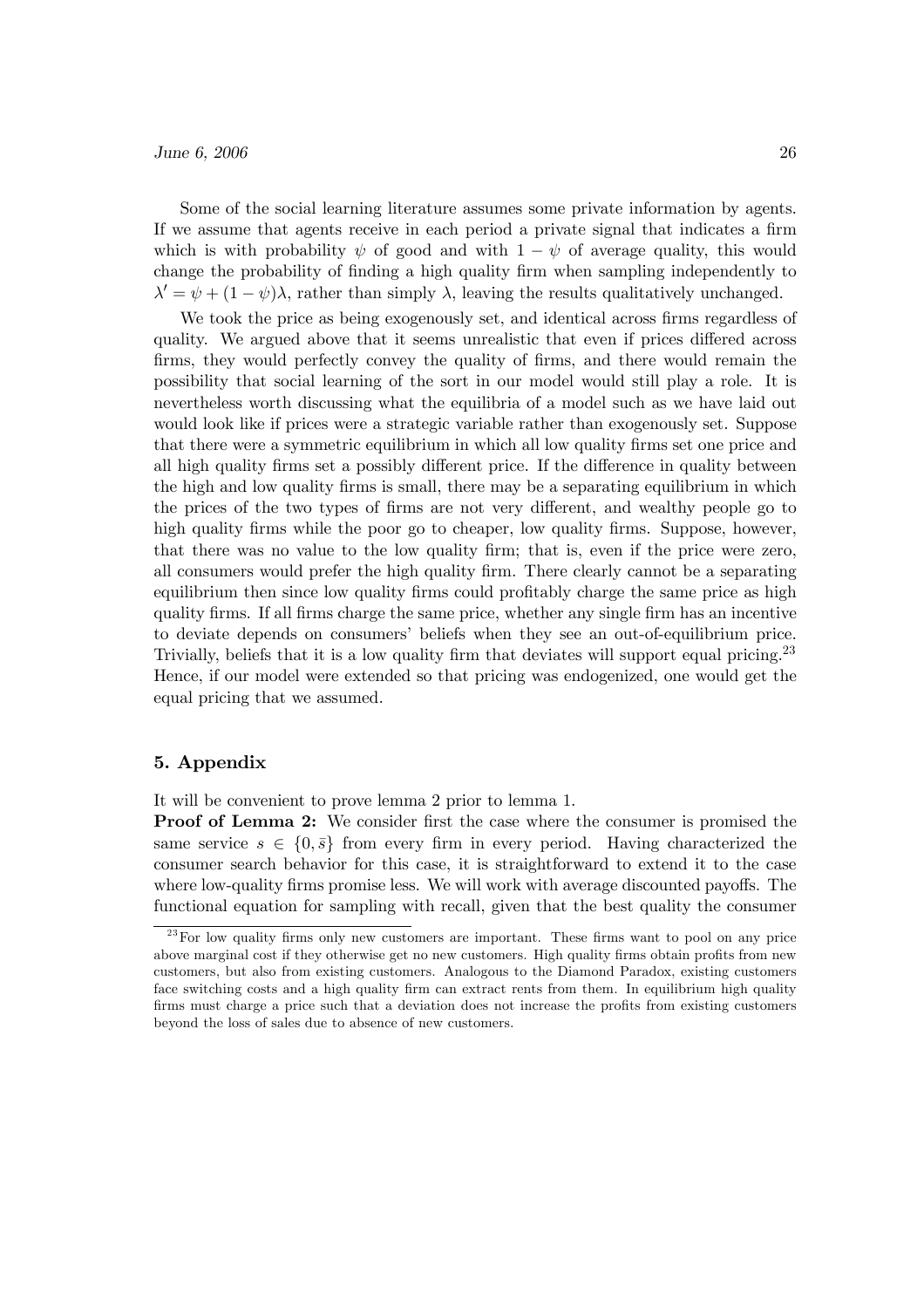has yet encountered is q, and given the current shock  $\rho$ , can be written as

$$
V^{C}(q, \rho) = \max\{(1-\delta)(q+s+\rho) + \delta E_{\rho'} V^{C}(q, \rho'), \qquad (5.1)
$$
  

$$
(1-\delta)(E_{q|\gamma}(q)+\rho) + \delta E_{\tilde{q}|\gamma} E_{\rho'} \max\{V^{C}(q, \rho'), V^{C}(\tilde{q}, \rho')\},\qquad (1-\delta)u_{0} + \delta E_{\rho'} V^{C}(q, \rho')\},
$$

where the first line describes the utility from returning to a known firm with quality q, the second line describes random sampling and the last line consumption of the numeraire.  $E_x$  denotes the expectation operator with regard to variable x.  $x = q|\gamma$ refers to variable q when the probability of a high quality is  $\gamma$ <sup>24</sup>. We drop the decisionirrelevant constant  $u(y-P)$ . The right hand side of (5.1) defines an operator  $T : Z \to Z$ . If  $[\rho, \bar{\rho}]$  is bounded,  $Z = {\nu : \{q_l, q_h\} \times [\rho, \bar{\rho}] \to \Re|\nu}$  is continuous and bounded} and it is easily checked that T fulfills Blackwell's (1965) sufficient conditions for a contraction. Therefore, a solution to the problem exists and is unique. For  $\bar{\rho} = \infty$  note that for all  $\rho > \bar{\rho}_r = u_0 - q_l + \frac{\delta}{1-\delta}(q_h + \bar{s}-q_l)$  the consumer will consume the indivisible good, because even if he loses high quality and high service forever (and only gets  $q_l$  now instead of  $u_0$ ) the taste shock today outweighs the forgone benefits. Therefore we do not alter his decision problem if we restrict  $[\rho, \bar{\rho}]$  to  $[\rho, \bar{\rho}_r]$  and assume a distribution  $F_r(\rho) = F(\rho)$  for all  $\rho < \bar{\rho}_r$  and  $F_r(\rho) = 1$  for all  $\rho \geq \bar{\rho}_r$ . Similarly, for  $\rho < \rho_r = u_0 - q_h - \bar{s} - \frac{\delta}{1-\delta}(q_h + \bar{s} - q_l)$ the consumer would always choose the numeraire to avoid the negative taste shock, even if he were certain to permanently gain high quality and high service by consuming the indivisible good, and we can bound the shock distribution from below without altering the consumer' decision. On the restricted problem the contraction property establishes that (5.1) has a unique solution, and so the unrestricted problem has a unique solution.

From (5.1) note that  $V^C(q, \rho)$  is weakly increasing in q. Therefore for  $q = q_h$  the first line in the max-operator is larger than the second. Thus, whenever a consumer with state variable  $q_h$  enters the market, he will return to the firm with quality  $q_h$  rather than sample a new one. He enters the market if the taste shock is high enough, i.e., higher than  $\rho_h \in (\rho, \bar{\rho})$  that makes the player indifferent between not consuming (line 3 in equation  $(5.1)$  or going into the market (line 1), so that

$$
(1 - \delta)(q_h + s + \hat{\rho}_h) + \delta E_{\rho'} V^C(q_h, \rho') = (1 - \delta)u_0 + \delta E_{\rho'} V^C(q_h, \rho')
$$

or  $\hat{\rho}_h = u_0 - q_h - s$ .

Then in any given period the ex ante probability that this player will enter the market is  $[1 - F(u_0 - q_h - s)]$ , while the ex ante probability of not consuming is  $F(u_0 - q_h - s)$ .

<sup>&</sup>lt;sup>24</sup>We used the shortcut  $\gamma$  for  $q|\gamma$  in the main body of the text.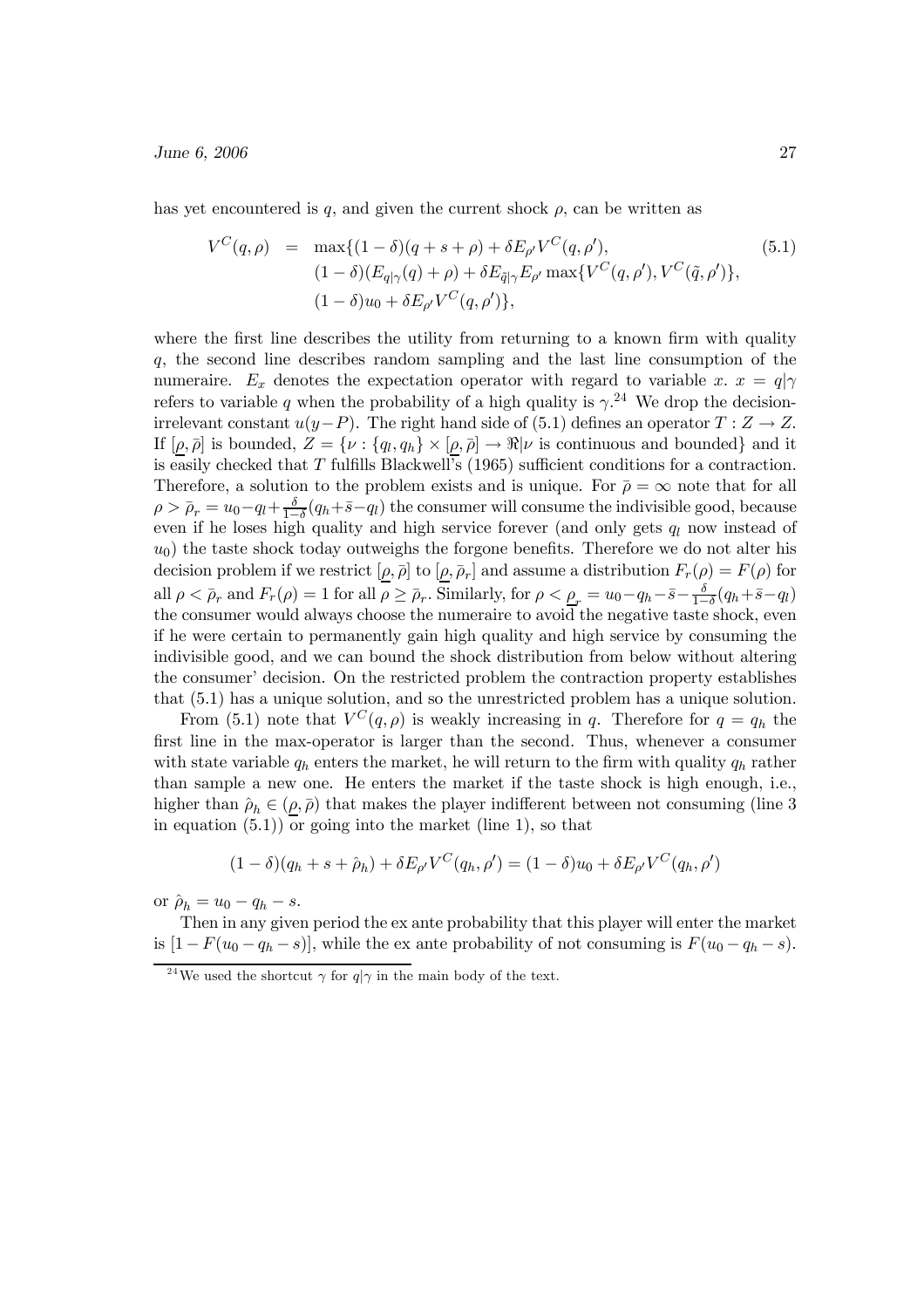Knowing this, the expected average discounted payoff is

$$
E_{\rho'}V^C(q_h, \rho') = \int_{\rho}^{\bar{\rho}} \max\{q_h + s + \rho, u_0\} dF(\rho)
$$
(5.2)  
=  $F(u_0 - q_h - s)u_0 + [1 - F(u_0 - q_h - s)](q_h + s) + \int_{u_0 - q_h - s}^{\bar{\rho}} \rho dF(\rho)$   
=  $u_0 + \int_{u_0 - q_h - s}^{\bar{\rho}} [1 - F(\rho)] d\rho.$ 

The second equality is simply the probability of not consuming times the opportunity cost, plus the probability of going into the market times the value from quality and service of doing so, plus the expected value of the taste shock when going into the market. The last line follows by integration by parts.

Now consider  $q = q_l$ . Assume that searching for a higher quality firm is preferable to returning to the low quality firm and obtaining service in the next period. (We will show in the subsequent proof of lemma 1 that this is indeed optimal). The threshold  $\hat{\rho}_l$ for the taste shock is now given by the equality of line 2 and 3 in (5.1), so that

$$
(1 - \delta)(E_{q|\gamma}(q) + \hat{\rho}_l) + \delta(1 - \gamma)E_{\rho'}V^C(q_l, \rho') + \delta\gamma E_{\rho'}V^C(q_h, \rho') = (1 - \delta)u_0 + \delta E_{\rho'}V^C(q_l, \rho'),
$$

or

$$
\frac{\delta \gamma}{1-\delta} \left[ E_{\rho'} V^C(q_h, \rho') - E_{\rho'} V^C(q_l, \rho') \right] = u_0 - E_{q|\gamma}(\tilde{q}) - \hat{\rho}_l. \tag{5.3}
$$

Taking  $\rho_l$  as given, we can express the expected value as

$$
E_{\rho'}V^C(q_l, \rho') = F(\hat{\rho}_l)[(1-\delta)u_0 + \delta E_{\rho'}V^C(q_l, \rho')]+ [1 - F(\hat{\rho}_l)](1-\delta) [E_{q|\gamma}(q) + E_{\rho'}(\rho'|\rho' \ge \hat{\rho}_l)]+ [1 - F(\hat{\rho}_l)]\delta [\gamma E_{\rho'}V^C(q_h, \rho') + (1-\gamma)E_{\rho'}V^C(q_l, \rho')].
$$

The first line weights the opportunity cost of consumption by the probability  $F(\hat{\rho}_l)$  of not consuming. The term  $[1-F(\hat{\rho}_l)]$  in the second and third line reflects the probability of entering the market. The utility from doing so is comprised of two components. Line 2 reflects the instantaneous expected value from entering the market due to quality and taste shock, while line 3 represents the expected continuation value after encountering a firm with high or low quality respectively. After rearranging terms we have

$$
E_{\rho'}V^{C}(q_{l},\rho') = F(\hat{\rho}_{l})u_{0} + [1 - F(\hat{\rho}_{l})]E_{q|\gamma}(q) + \int_{\hat{\rho}_{l}}^{\bar{\rho}} \rho dF(\rho) + [1 - F(\hat{\rho}_{l})]\frac{\delta\gamma}{1 - \delta} \left[E_{\rho'}V^{C}(q_{h},\rho') - E_{\rho'}V^{C}(q_{l},\rho')\right]
$$

.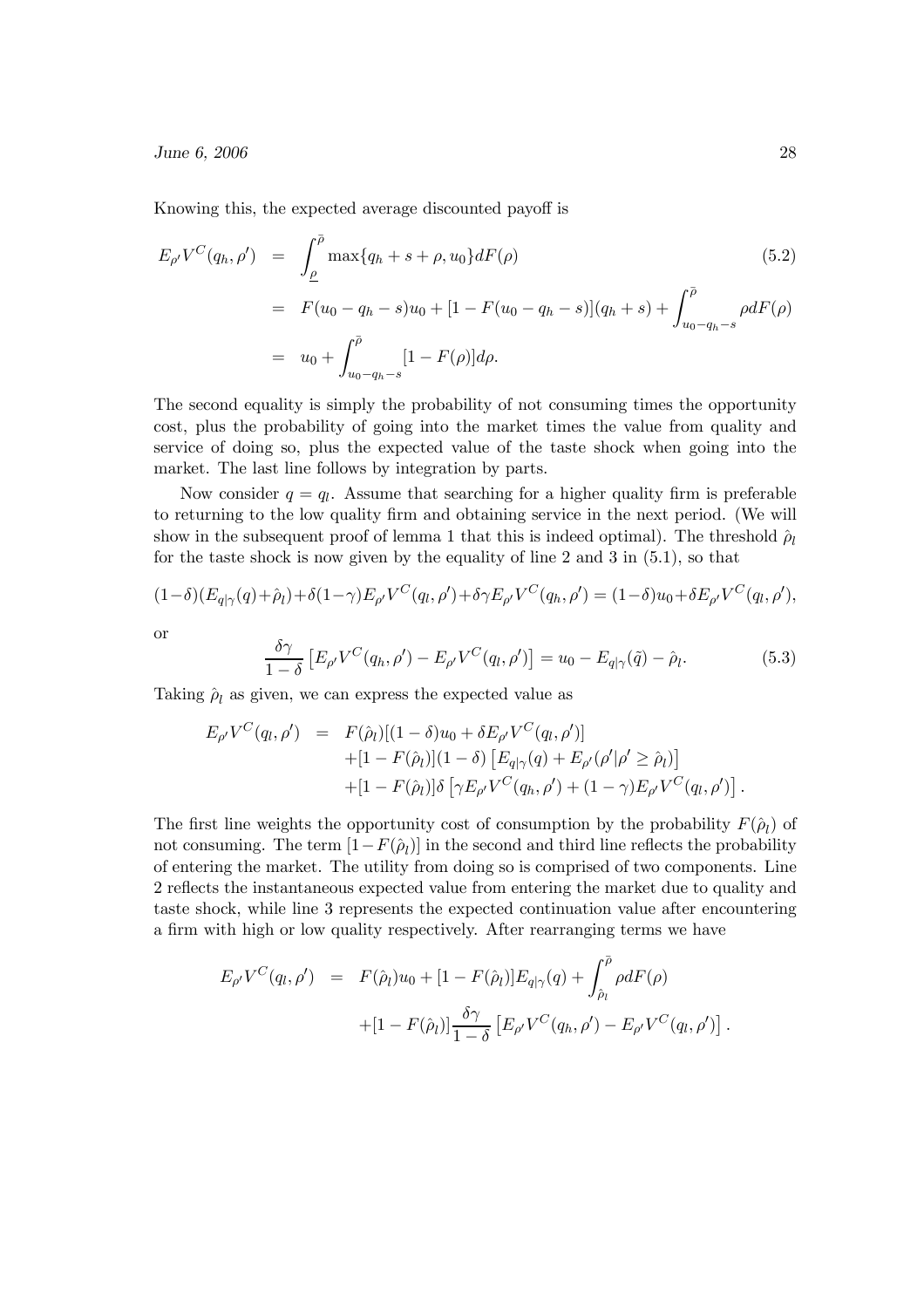$\mu$  June 6, 2006 29

Inserting (5.3) and rearranging gives

$$
E_{\rho'}V^C(q_l, \rho') = u_0 - [1 - F(\hat{\rho}_l)]\hat{\rho}_l + \int_{\hat{\rho}_l}^{\bar{\rho}} \rho dF(\rho) = u_0 + \int_{\hat{\rho}_l}^{\bar{\rho}} [1 - F(\rho)] d\rho.
$$
 (5.4)

Substituting (5.4) and (5.2) into (5.3), we obtain an implicit function characterizing the threshold shock value  $\hat{\rho}_l \in (u_0 - q_h - s, u_0 - E_{q|\gamma}(q))$ :

$$
\hat{\rho}_l - u_0 + E_{q|\gamma}(q) + \frac{\delta \gamma}{1 - \delta} \int_{u_0 - q_h - s}^{\hat{\rho}_l} [1 - F(\rho)] d\rho = 0.
$$
\n(5.5)

By the intermediate value theorem there is a solution to this equation, and the solution is unique as the left hand side is strictly increasing in  $\hat{\rho}_l$ .

Finally, note that when both firms offer service  $s = \bar{s}$ , the customer will not return to a low quality firm (see lemma 1). Since service is not provided in the first period, the customer will never experience service from any low quality firm, even if it promises to provide service should the customer return. Therefore the results also hold for the case where only high quality firms promise service  $\bar{s}$ , while low quality firms may not. Q.E.D.

**Proof of Lemma 1:** Consider a consumer of type  $\theta$  with opportunity cost  $u_0^{\theta}$  who has experienced only low quality firms. If low quality firms do not offer service, the consumer would search for a high quality firm, as nothing is lost by doing so.

If both types of firms offer service, the cost of searching consists of the forgone service (recall that first period service at a new firm is zero). Assume searching for a high quality firm is not optimal, given that the best firm encountered so far is low quality and all firms offer service. In other words a consumer always returns to the first firm he encounters. Similar to a derivation as in equation (5.2), the expected value at  $q = q_l$  is then  $E_{\rho'}V^C(q_l, \rho') = u_0^{\theta} + \int_{u_0^{\theta} - q_l - \bar{s}}^{\bar{\rho}} [1 - F(\rho)] d\rho$ . The condition under which returning to the low quality firm rather than searching is optimal is then

$$
(1 - \delta)(q_l + \bar{s} + \rho) + \delta E_{\rho'} V^C(q_l, \rho')
$$
  
\n
$$
\geq (1 - \delta)(E_{q|\gamma}(q) + \rho) + \delta E_{\tilde{q}|\gamma} E_{\rho'} \max\{V^C(q_l, \rho'), V^C(\tilde{q}, \rho')\},
$$

or

$$
(1 - \delta) (q_l - E_{q|\gamma}(q) + \bar{s}) \geq \delta \gamma \left[ E_{\rho'} V^C(q_h, \rho') - E_{\rho'} V^C(q_l, \rho') \right].
$$

Substitution and division by  $\gamma$  yields

$$
(1 - \delta) \left( q_l - q_h + \frac{\bar{s}}{\gamma} \right) \ge \delta \int_{u_0^{\theta} - q_h - \bar{s}}^{u_0^{\theta} - q_l - \bar{s}} [1 - F(\rho)] d\rho. \tag{5.6}
$$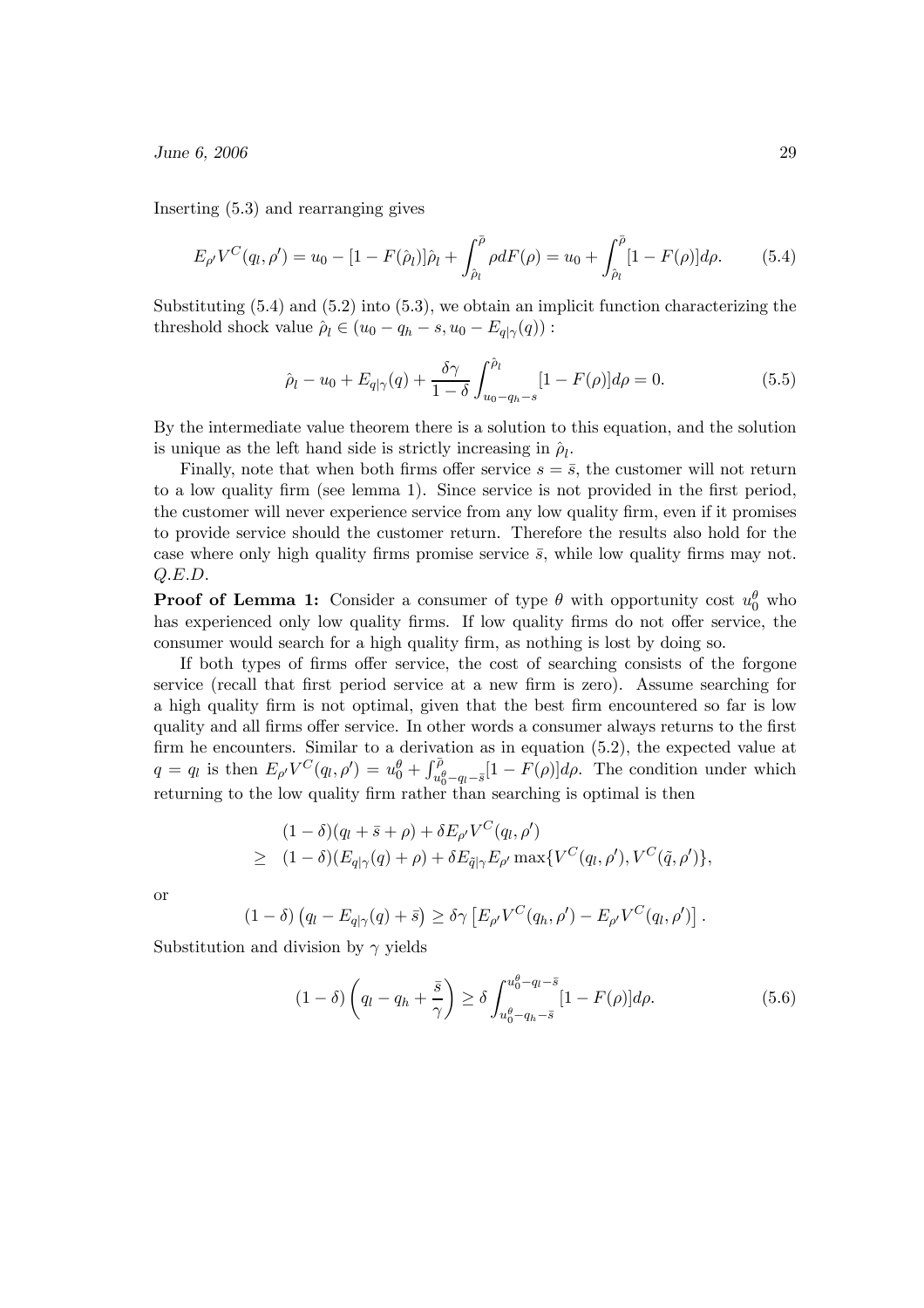Since  $\int_{\alpha,\theta}^{u_{0}^{\theta}-q_{h}-\bar{s}}$  $\int_{u_0^{\theta}-q_h-s}^{u_0^{\omega}-q_h-s}[1-F(\rho)]d\rho>0$  and independent of  $\delta$ , and  $\gamma>0$ , there exists  $\delta^{\theta}$  such that for  $\delta > \delta^{\theta}$  condition (5.6) cannot hold, where  $\delta^{\theta}$  is defined as the survival probability that solves (5.6) with equality. For  $\bar{s} < \gamma (q_h - q_l)$ ,  $\delta^{\theta} \leq 0$ . If  $\delta > \underline{\delta} \equiv \max\{0, \delta^w, \delta^p\},$ all consumers will search for high quality firms. This establishes lemma 1. Note that for  $\gamma \geq \lambda$  a bound  $\delta$  can be established independently of the exact value of  $\gamma$  by finding the fixed point of the equality in (5.6) when  $\gamma$  is replaced by  $\lambda$ . Q.E.D.

**Proof of Lemma 4:** Consider the mapping  $\tau : [\lambda, 1] \times [u_0^w - q_h - \bar{s}, u_0^p - q_l] \rightarrow$  $[\lambda, 1] \times [u_0^w - q_h - \bar{s}, u_0^p - q_l]$  such that  $\tau(\gamma, \hat{\rho}) = \begin{pmatrix} \tau_1(\gamma, \hat{\rho}_l) \\ \tau_2(\gamma, \hat{\rho}_l) \end{pmatrix}$  $\overline{ }$ . Similar to equation (3.10) let  $\tau_1(\gamma, \hat{\rho}_l)$  be defined as

$$
\tau_1(\gamma, \hat{\rho}_l^{\theta}) = 1 - \frac{\left[1 - \delta + \delta B^{\theta}\right] \left[1 - \lambda\right]}{1 - \delta + \delta(1 - \lambda + \gamma)B^{\theta} + \left[\delta \lambda + \frac{\delta^2}{1 - \delta} B^{\theta} \gamma\right] C^{\theta}},\tag{5.7}
$$

with  $B^{\theta} \equiv 1 - F(\hat{\rho}_l^{\theta})$  and  $C^{\theta} \equiv 1 - F(u_0^{\theta} - q_h - s)$ . When the wealthy follow other wealthy consumers,  $\theta = w$ . However, the analysis holds similarly for the poor following other poor, i.e.,  $\theta = p$ . For  $\gamma \in [\lambda, 1]$  the multiplier of  $(1 - \lambda)$  is strictly smaller than 1 and so  $\tau_1(\gamma, \hat{\rho}_l^{\theta}) > \lambda$ . Clearly  $\tau_1(\gamma, \hat{\rho}_l^{\theta}) < 1$ . Similar to equation (3.1), let  $\tau_2(\gamma, \hat{\rho}_l^{\theta}) = \tau_2(\gamma)$ be implicitly defined by

$$
\tau_2(\gamma) = u_0^{\theta} - E_{q|\gamma}(q) - \frac{\delta \gamma}{1 - \delta} \int_{u_0^{\theta} - q_h - s_h(\theta)}^{\tau_2(\gamma)} [1 - F(\rho)] d\rho.
$$
 (5.8)

The function  $\tau$  is continuous. For  $\tau_1$  this is easy to see. For  $\tau_2$ , note that in (5.8)  $\gamma$  as a function of  $\tau_2$  is continuous and strictly monotone. Therefore  $\tau_2(\gamma)$  is also continuous. Domain and codomain of  $\tau$  are identical, and they are compact subsets of  $\mathbb{R}^2$ . By Brouwer's fixed point theorem there exists a fixed point of  $\tau$ . Q.E.D.

**Proof of Proposition 1:** Consider  $\theta \in \{p,w\}$ . For  $\gamma \in (\lambda,1)$  we have  $\gamma^{\theta} > \lambda$  (see discussion in proof of lemma 4, where  $\tau_1(\gamma, \hat{\rho}_l^{\theta})$  corresponds to  $\gamma^{\theta}$ ). To compare  $\gamma^w$  and  $\gamma^p$  consider the general form of (3.10) with w replaced by  $\theta$ , where  $\theta \in \{p, w\}$ . Some algebra reveals that  $(\partial \gamma^{\theta}/\partial B^{\theta}) > 0$  iff  $(\gamma - \lambda)\delta(1 - \delta) + \delta^2(\gamma - \lambda)C^{\theta} > 0$ , which holds since  $\gamma \in (\lambda, 1)$ . Clearly  $(\partial \gamma^{\theta}/\partial C^{\theta}) > 0$ . Therefore  $\gamma^{w} > \gamma^{p}$  if  $C^{p} < C^{w}$  and  $B^{p} < B^{w}$ , which is by lemma (3) the case for  $s_h(w) \geq s_h(p)$  or  $\bar{s} < u_0^p - u_0^w$ . By the same lemma  $s_h(p) - s_h(w) = \bar{s} > \xi_\gamma$  implies  $C^p > C^w$  and  $B^p > B^w$ , which in turn implies  $\gamma^w < \gamma^p$ . In the intermediate case of  $s_h(p) - s_h(w) = \bar{s} \in (u_0^p - u_0^w, \xi_\gamma)$  we have  $C^p > C^w$  but  $B^p \leq B^w$ . If  $s_h(p) - s_h(w) \approx u_0^p - u_0^w$ , then  $C^p \approx C^w$  but  $B^p \lt B^w$  and therefore  $\gamma^w > \gamma^p$ . If  $s_h(p) - s_h(w) \approx \xi_{\gamma}$ , then  $C^p > C^w$  but  $B^p \approx B^w$  and therefore  $\gamma^w < \gamma^p$ . If  $s_h(p)-s_h(w)=\overline{s}\in (u_0^p-u_0^w,\xi_\gamma)$  an increase in  $\overline{s}$  increases  $C^p$  and  $B^p$  but leaves  $C^w$  and  $B^w$  unchanged, and there exists unique  $\hat{\xi}_{\gamma} \in (u_0^p - u_0^w, \xi_{\gamma})$  for which  $s_h(p) - s_h(w) = \hat{\xi}_{\gamma}$ implies  $\gamma^w < \gamma^p$ . *Q.E.D.*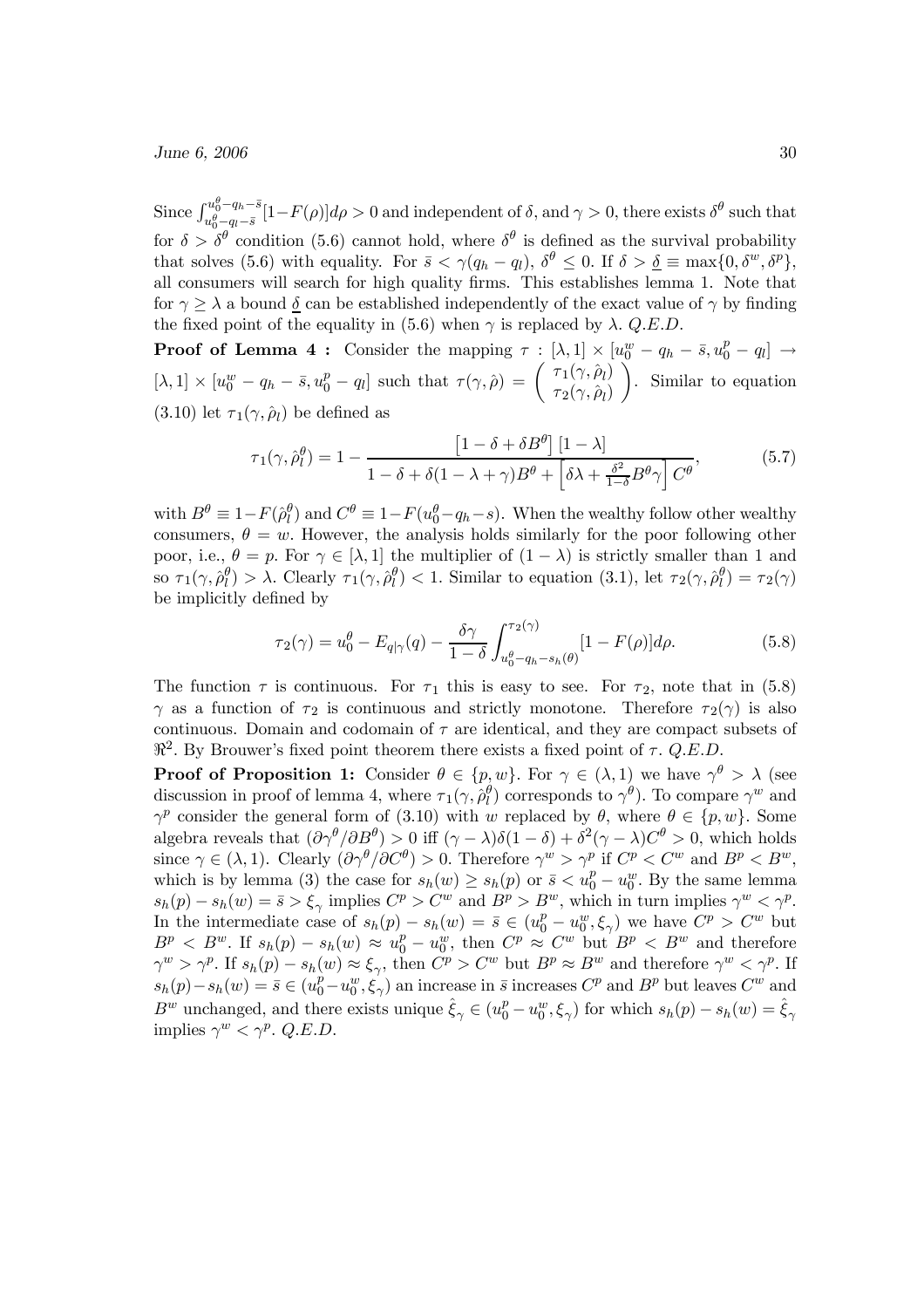**Proof of Proposition 2:** To illustrate how  $\Pi$  is calculated, consider the following candidate stationary equilibrium: All consumers follow the wealthy, the wealthy are promised service by high quality and not by low quality firms, and no firm promises service to the poor. In this case, the benefit of a wealthy consumer to a high quality firm, denoted  $\Pi^{wh}$ , comprises the wealthy consumer's own contribution  $P - c$ , plus the life-time contributions of his followers. The expected number  $N_w$  of wealthy followers in the next period is given by the number of consumers who are searching in that period divided by the number of all wealthy who are consuming, i.e.,  $N_w = \frac{\varphi_l^w}{\varphi_l^w + \varphi_h^w} = 1 - \gamma$ . In subsequent periods they consume with probability  $1 - F(u_0^w - q_h - \bar{s})$  conditional on surviving. They generate benefit  $\Pi^{wh}$  every time they visit. These followers do not get service on their first visit to the firm, and finally, there are  $N_p = \frac{\varphi_l^p}{\varphi_l^w + \varphi_h^w} \frac{1-\alpha}{\alpha}$  poor consumers who follow in the next period. In every subsequent period they consume with probability  $1-F(u_0^p-q_h)$  if they survive. They generate benefit P each time they consume. Thus, the contribution of a wealthy consumer is given by

$$
\Pi^{wh} = P - c \qquad +\beta N_w \Pi^{wh} \left[ 1 + \frac{\delta \beta}{1 - \delta \beta} (1 - F(u_0^w - q_h - s)) \right] + \beta N_w c \qquad (5.9)
$$

$$
+ \beta N_p P \left[ 1 + \frac{\delta \beta}{1 - \delta \beta} (1 - F(u_0^p - q_h)) \right].
$$

The proof of the proposition is divided into three lemmata. The following lemma establishes that a leader's benefit to a firm can be arbitrarily high if he is followed by sufficiently many customers of the other type.

**Lemma 5** Fix  $M > 0$ . Assume type  $\theta$  customers are being followed by consumers of the other type  $\bar{\theta} \neq \theta$ . Assume the type  $\bar{\theta}$  consumers do not receive service. Then for any  $\delta \in (0,1)$  there exists  $\bar{\alpha} > 0$ , such that for all  $\alpha^{\theta} \in (0, \bar{\alpha})$  the benefit  $\Pi$  of a type  $\theta$ customer to a firm is greater than M (independent of the service strategies toward type  $\theta$  consumers).

Proof: Since the type  $\bar{\theta}$  followers do not receive service by assumption, they will search for high quality firms. The value of next-period type  $\bar{\theta}$  followers to any firm due to a visit by a leader is at least

$$
(1 - \delta)\alpha^{\bar{\theta}}[1 - F(u_0^{\bar{\theta}} - q_l)]^2 (1 - \lambda)\delta \frac{1}{\alpha^{\theta}} P\beta,
$$
\n(5.10)

where  $\alpha^w = \alpha$  and  $\alpha^p = 1 - \alpha$ . In every period there will be  $(1-\delta)\alpha^{\bar{\theta}}$  newborn followers of type  $\bar{\theta}$  who go into the market with probability greater than  $[1 - F(u_0^{\bar{\theta}} - \underline{q})] > 0$ , do not find a sufficiently good firm with probability  $(1 - \lambda)$ , survive another period with probability  $\delta$ , and consume again with probability of at least  $[1 - F(u_0^{\bar{\theta}} - q_l)]$ . This time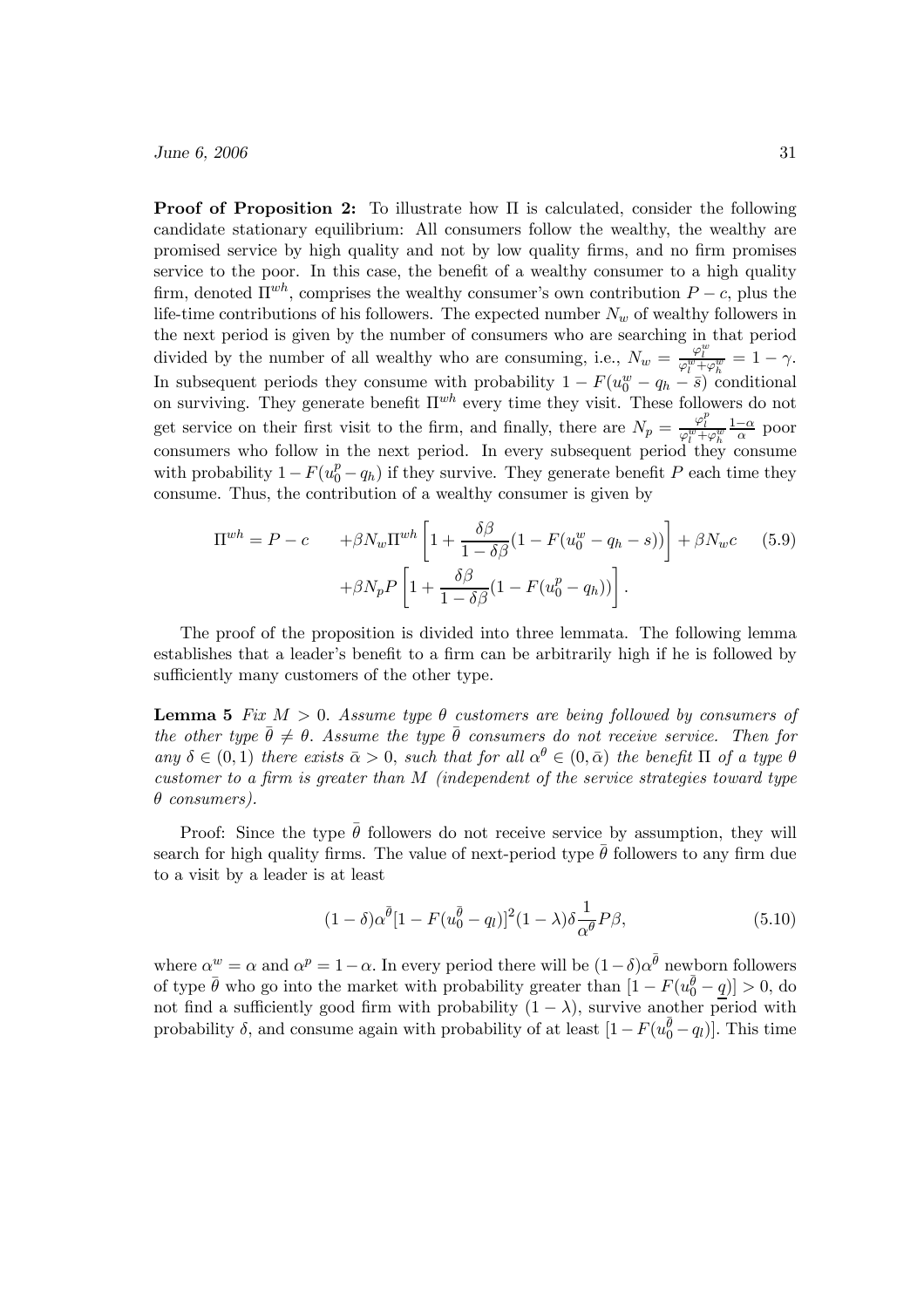they follow a leader who was in the market the previous period, of whom there are at most  $\alpha^{\theta}$ . They pay price P, and since they follow a period later than the visit of the leader, their value is discounted by  $\beta$ . The expression goes to infinity as  $\alpha^{\theta}$  going to zero.

The firm might incur service costs for the leader, but these are easily offset by his immediate type  $\bar{\theta}$  followers. The leader might also have followers of his own type, which themselves bring a benefit larger than  $M$  in the period after and will therefore increase this consumers benefit even more. Q.E.D.

Recall that a high quality firm can induce a customer to return by promising service. The following lemma shows that a high quality firm will provide service when the customer's profit contribution is sufficiently large. Let  $\Pi^{\theta h}$  denote the benefit of one-time consumption of a type  $\theta$  consumer for a high quality firm.

**Lemma 6** There exists  $M > 0$  such that in any stationary equilibrium with  $\Pi^{\theta h} > M$ , a high quality firm will promise service  $\bar{s}$  in any period to type  $\theta$  consumers.

Proof: Let s be the equilibrium strategy of a high quality firm to a type  $\theta$  customer that generates the benefit of  $\Pi^{\theta h}$  for the firm. Let  $\check{s} \neq s$  be a one-shot deviation in the service promise.

If promising  $\check{s}$  instead of  $s = \bar{s}$  results in the customer searching for another firm and never returning, then for  $\Pi^{\theta h} > M = c$  offering the service is optimal, since by offering service the firm retains the business of this consumer and gains  $\Pi^{\theta h} - c$  when he returns. As discussed above, our restrictive equilibrium concept necessitates the discussion of the case where the consumer would return even if service were not promised for one period.<sup>25</sup> For this case the proof is divided into two parts. The first establishes that increasing (decreasing) the service promise increases (decreases) the probability with which the consumer returns by a finite amount. The second provides the lower bound for the profitability of the consumer such that the threat of a potential time delay warrants service promises.

For the first part we discuss the consumer's reaction to a deviation. In equilibrium the customer returns whenever  $\rho \geq \hat{\rho}_h^{\theta} = u_0^{\theta} - q_h - s$ , otherwise he does not consume. Assume that the customer also chooses the firm rather than random sampling at  $\check{s} \in \mathbb{R}^n$  $\{0,\bar{s}\}\backslash\{s\}.$  Let  $V^C(q_h,\rho)=V^C(\rho)$  and  $V^F$  be the flow payoff of this strategy for the customer and the firm respectively. Consider the customer's response to a one-shot deviation by the firm. The value function  $\check{V}^C(\rho)$  of the customer for the period directly

<sup>&</sup>lt;sup>25</sup>Since the equilibrium strategy of a firm is a function  $s(\theta)$  independent of the history, after a oneshot deviation a consumer still expects to get the equilibrium service promise whenever he returns. This belief makes it hard to sustain an equilibrium at  $s = \overline{s}$  and easy to sustain an equilibrium at  $s = 0$ , because the consumer expects the change for only a single period and reacts little (compared e.g. to the case where he expects the change to continue forever).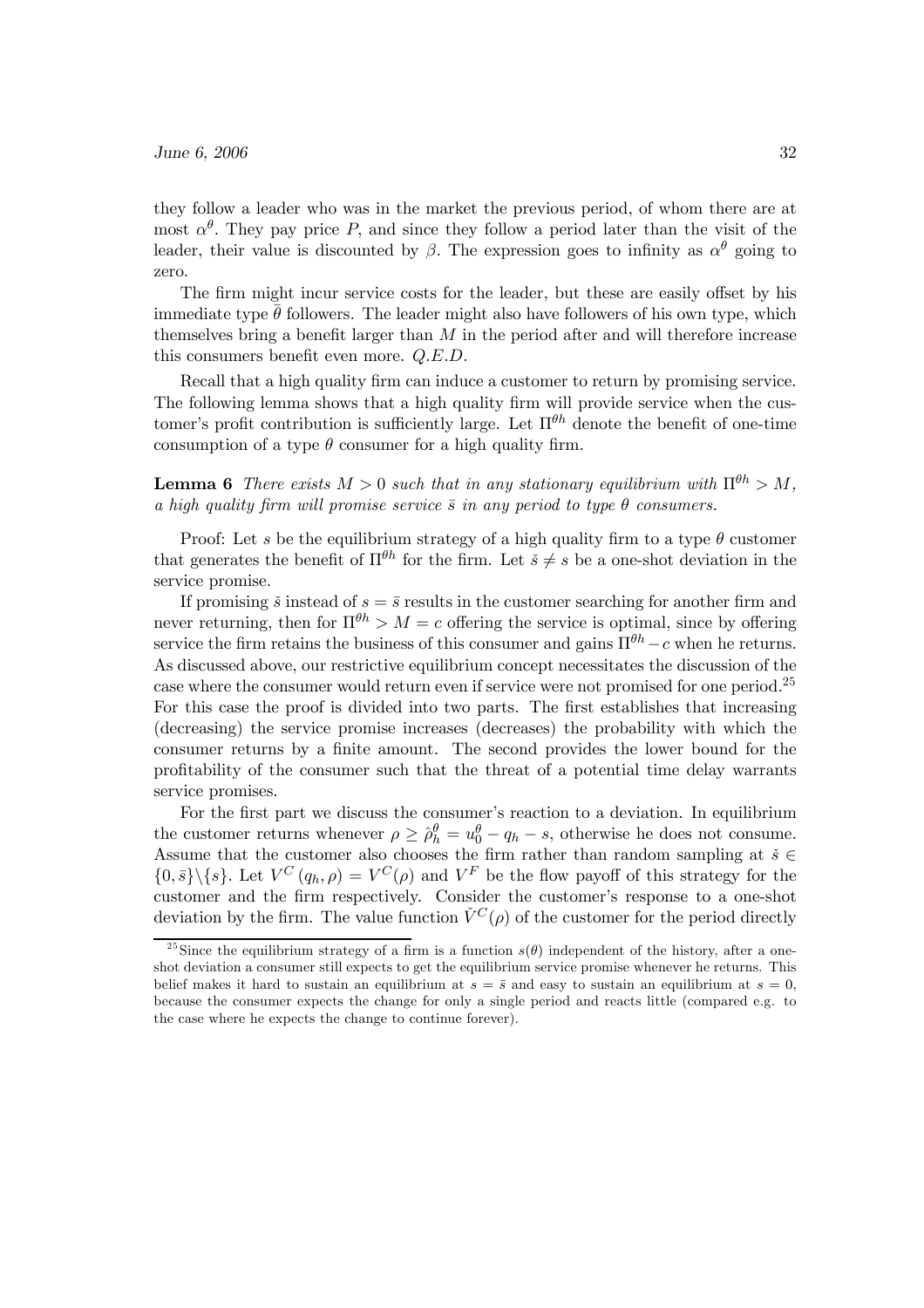after the deviation is

$$
\check{V}^{C}(\rho) = \max\{(1-\delta)(q_h + \check{s} + \rho) + \delta EV^{C}(\rho), (1-\delta)u_0^{\theta} + \delta E \check{V}^{C}(\rho)\}.
$$
 (5.11)

Let  $\check{\rho}$  be the value for which the first term in the max operator is equal to the second term, i.e.,

$$
(1 - \delta)(q_h + \check{s} + \check{\rho}) + \delta EV^C(\rho) = (1 - \delta)u_0^{\theta} + \delta E \check{V}^C(\rho).
$$
 (5.12)

This implies that the customer will return to the firm when  $\rho \geq \check{\rho}$ , and will not consume otherwise. Then

$$
E\check{V}^C(\rho) = \int_{\check{\rho}}^{\check{\rho}} \left[ (1-\delta)(q_h + \check{s} + \rho) + \delta EV^C(\rho) \right] f(\rho) d\rho + \int_{\underline{\rho}}^{\check{\rho}} \left[ (1-\delta)u_0^{\theta} + \delta E \check{V}^C(\rho) \right] f(\rho) d\rho.
$$

Therefore

$$
(1 - \delta F(\check{\rho})) E\check{V}^C(\rho) = (1 - F(\check{\rho})) [(1 - \delta)(q_h + \check{s}) + \delta E V^C(\rho)] \qquad (5.13)
$$

$$
+ \int_{\check{\rho}}^{\check{\rho}} (1 - \delta) \rho f(\rho) d\rho + F(\check{\rho})(1 - \delta) u_0^{\theta}.
$$

Substituting (5.13) into the equation (5.12), integration by parts and rearranging yields:

$$
(1 - \delta)(\check{\rho} + q_h + \check{s}) - \delta \int_{\check{\rho}}^{\check{\rho}} (1 - F(\rho)) d\rho - u_0^{\theta} + \delta EV^C(\rho) = 0.
$$

The value of  $EV^C(\rho)$  is given by lemma (2). Substitution leads to

$$
(1 - \delta)(\tilde{\rho} + q_h + \check{s} - u_0^{\theta}) + \delta \int_{u_0^{\theta} - q_h - s}^{\check{\rho}} (1 - F(\rho)) d\rho = 0.
$$
 (5.14)

Equation (5.14) has a unique solution. It also reveals that for  $s = 0$  and  $\check{s} = \bar{s}$  we have  $\tilde{\rho} < u_0^{\theta} - q_h$ , which implies that the frequency of consumption is increased by the deviation. Let  $\zeta_s$  be the probability of returning each period under the equilibrium strategy s, and let  $\check{\zeta}_s$  be the probability of returning next period after a one-shot deviation in the service promise. Then  $\check{\zeta}_0 - \zeta_0 = (1 - F(\check{\rho})) - (1 - F(u_0^{\theta} - q_h)) > 0$ . On the other hand for  $s = \bar{s}$  and  $\check{s} = 0$  equation (5.14) reveals that  $\check{\rho} < u_0^{\theta} - q_h - \bar{s}$ , which implies that the deviation decreases the frequency of consumption. That is,  $\zeta_{\bar{s}}-\zeta_{\bar{s}}\equiv (1-F(\check{\rho}))-(1-F(u_0^{\theta}-q_h-\bar{s}))<0.$  Hence, a change in service provision changes the frequency of consumption by a finite amount, i.e.  $\Delta \zeta \equiv \min{\{\zeta_0 - \zeta_0, |\zeta_{\bar{s}} - \zeta_{\bar{s}}|\}} > 0.$ 

For the second part we discuss the firm's incentive to deviate. We show that for Π large enough  $s = 0$  cannot be an equilibrium strategy since a one-shot deviation would be profitable. We also show that  $s = \bar{s}$  is an equilibrium strategy.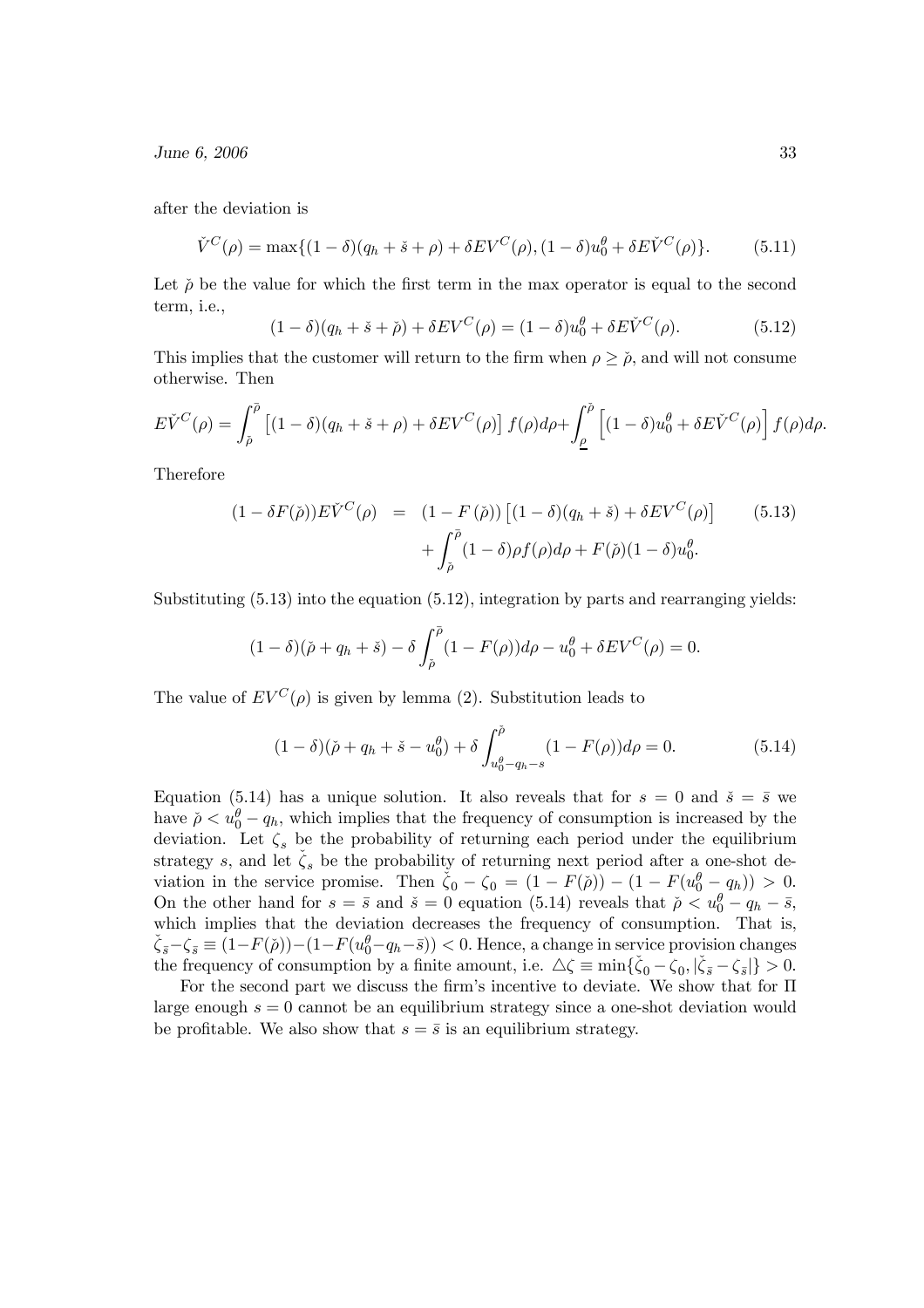Consider first the case where the candidate equilibrium strategy is  $s = 0$ , the oneshot deviation is  $\check{s} = \bar{s}$ . In this case  $(\check{\zeta}_0 - \zeta_0) > 0$ . Note that the effective discount factor for the firm in this case is  $\delta_F = \delta\beta$  because the firm discounts with  $\beta$  and the survival probability of the customer is  $\delta$ . Normalizing profits by  $(1 - \delta_F)$ , the equilibrium value to the firm is  $V^F = \zeta_0 \Pi^{\theta h}$ . The value to the firm from period  $t + 1$  onward after a one-shot deviation in period  $t$  is

$$
\check{V}^F = \check{\zeta}_0((1 - \delta_F)(\Pi^{\theta h} - c) + \delta_F V^F) + (1 - \check{\zeta}_0)\delta_F \check{V}^F.
$$

A one-shot deviation is *profitable* if  $\check{V}^F > V^F$ , or equivalently  $\Pi^{\theta h} > \frac{\check{\zeta}_0}{\check{\zeta}_0 - \zeta_0}c$ . This is fulfilled if  $M \geq \frac{1}{\triangle \zeta}c$ .

Consider now the case of  $s = \bar{s}$  and  $\check{s} = 0$ . In this case  $(\check{\zeta}_{\bar{s}} - \zeta_{\bar{s}}) < 0$ . The equilibrium (flow) value to the firm is  $V^F = \zeta_{\bar{s}} \Pi^{\theta h}$ . The flow value to the firm from period  $t + 1$ onward after a one-shot deviation in period  $t$  is

$$
\check{V}^F = \check{\zeta}_{\bar{s}}((1 - \delta_F)(\Pi^{\theta h} + c) + \delta_F V^F) + (1 - \check{\zeta}_{\bar{s}})\delta_F \check{V}^F.
$$

A one-shot deviation is *not profitable* if  $\check{V}^F \leq V^F$ , or equivalently  $\Pi^{\theta h} \geq \frac{\check{\zeta}_{\bar{s}}}{\zeta_{\bar{s}} - \check{\zeta}_{\bar{s}}}c$ . This is fulfilled if  $M \geq \frac{1}{\Delta \zeta}c$ . Therefore for  $\Pi^{\theta h} > M \geq \frac{1}{\Delta \zeta}c$  the only equilibrium strategies for high quality firms is  $s = \bar{s}$ . Q.E.D.

Finally we show that high quality firms will always outbid low quality firms:

**Lemma 7** Let  $\delta \in (\underline{\delta}, 1)$ . In any stationary equilibrium, either  $s_h(\theta) \geq s_l(\theta)$  for  $\theta \in$  $\{p, w\}$ , or  $s_h(\theta) < s_l(\theta)$  but type  $\theta$  consumers nevertheless do not return to low quality firms.

**Proof:** Assume  $s_h(\theta) < s_l(\theta)$  and type  $\theta$  customers stop searching when they have found a low quality firm. There are two possibilities: Either they stop searching at the first firm they encounter, in which case  $\gamma^{\theta} = \lambda$ . Or they do not return to high quality firms but keep searching for a low quality firm. In this case  $\gamma^{\theta} < \lambda$ .

Call type  $\theta$  consumers group Y, and type  $\bar{\theta}$  consumers group Z. Group Y consumers must have some consumers that follow them or service would not be profitable. It cannot be that every consumer who is searching follows group Y, because group Z would then not receive service as it has no followers, and would therefore look for high quality firms. If  $\gamma^{\theta} = \lambda$ , by Proposition 1  $\gamma^{\bar{\theta}} > \lambda$  and group Z consumers should follow members of their own group. If  $\gamma^{\theta} < \lambda$ , group Z consumers are better off sampling on their own. Therefore either group Y members are only followed by group Y members, or they are only followed by group Z members.

In the second case, both groups would have to continue searching for low qualities (plus service) after finding a high quality firm. Assume group Y did not; then they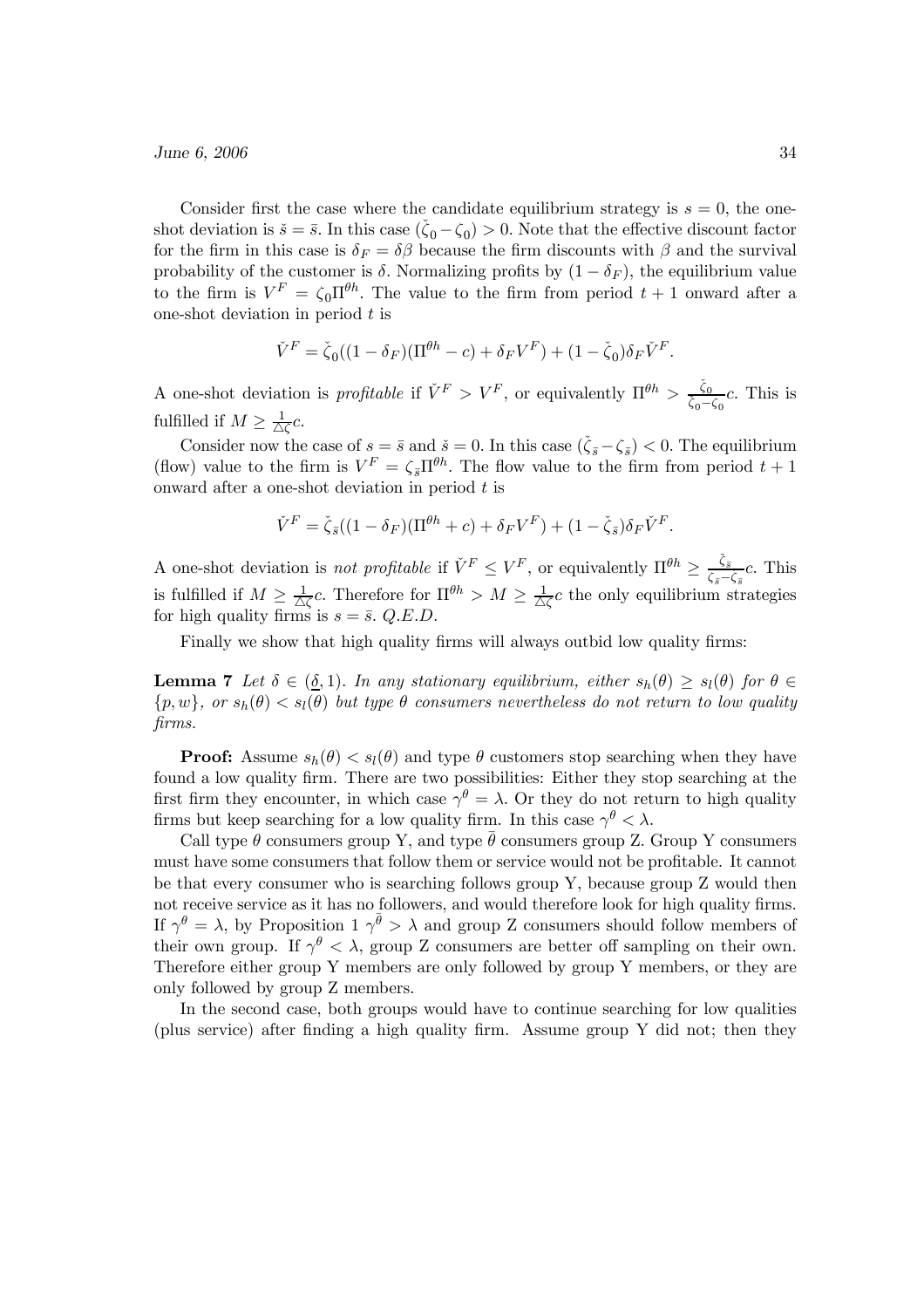would stay at the first firm they patronize. But then group Z has no followers, thus receives no service and will look for high quality firms. But then it is not optimal for group Z to follow group Y. Assume group Z did not leave high quality firms; then they either stay at the first firm they encounter and do not follow group Y, or they only look for high quality firms, in which case following group Y is suboptimal. Therefore it must be that group Z searches for low quality firms, which implies that group Z also receives service from low quality firms. To receive service, it must be that they are followed by group Y. So both groups receive service form low quality firms and not from high quality firms. In this case, if the poor are leaving high quality firms to search for low quality plus service, then the wealthy strictly prefer to leave high quality firms to receive low quality plus service (as their higher frequency of consumption is similar to a lower discount factor). Yet by an argument similar to proposition 1, the signal of the wealthy is more informative about finding low quality firms when both types search for them and get identical service. Therefore the wealthy would not follow the poor, and this case cannot constitute an equilibrium.

We are therefore left with the case in which each group Y member is, in equilibrium, followed by some expected number  $N_{\theta}$  of other members of its own group (and none of the other group). The candidate equilibrium profit contribution  $\Pi^{\theta l}$  that a low quality firm receives from a group Y customer returning one more time is

$$
\Pi^{\theta l} = P - c + \beta N_{\theta} \Pi^{\theta l} \left[ 1 + \frac{\delta \beta}{1 - \delta \beta} (1 - F(u_0^{\theta} - q_l - \bar{s})) \right] + \beta N_{\theta} c.
$$
 (5.15)

The derivation is similar to that of equation (5.9). In the stationary setting

$$
\beta N_{\theta} \left[ 1 + \frac{\delta \beta}{1 - \delta \beta} (1 - F(u_0^{\theta} - q_l - \bar{s})) \right] < 1.
$$

Solving for  $\Pi^{\theta l}$  yields:

$$
\Pi^{\theta l} = \frac{P - c + \beta N_{\theta} c}{1 - \beta N_{\theta} [1 + \frac{\delta \beta}{1 - \delta \beta} [1 - F(u_0^{\theta} - q_l - \bar{s})]]}.
$$
\n(5.16)

For this to be an equilibrium,  $\Pi^{\theta l} \geq 0$ . Consider first the case where  $\Pi^{\theta l} > 0$ , i.e.  $P - c + \beta N_{\theta} c > 0$ . In this case high quality firms have an incentive to deviate and also offer service to group  $Y$  consumers, which upsets the equilibrium. To see this, note that for a high quality firm the candidate equilibrium profit contribution from a group Y consumer is zero after the first period of consumption, because he does not consume there again. Deviating and offering service to the customer and all his followers generates the profit contribution

$$
\Pi' = P - c + \beta N_{\theta} \Pi' \left[ 1 + \frac{\delta \beta}{1 - \delta \beta} (1 - F') \right] + \beta N_{\theta} c,
$$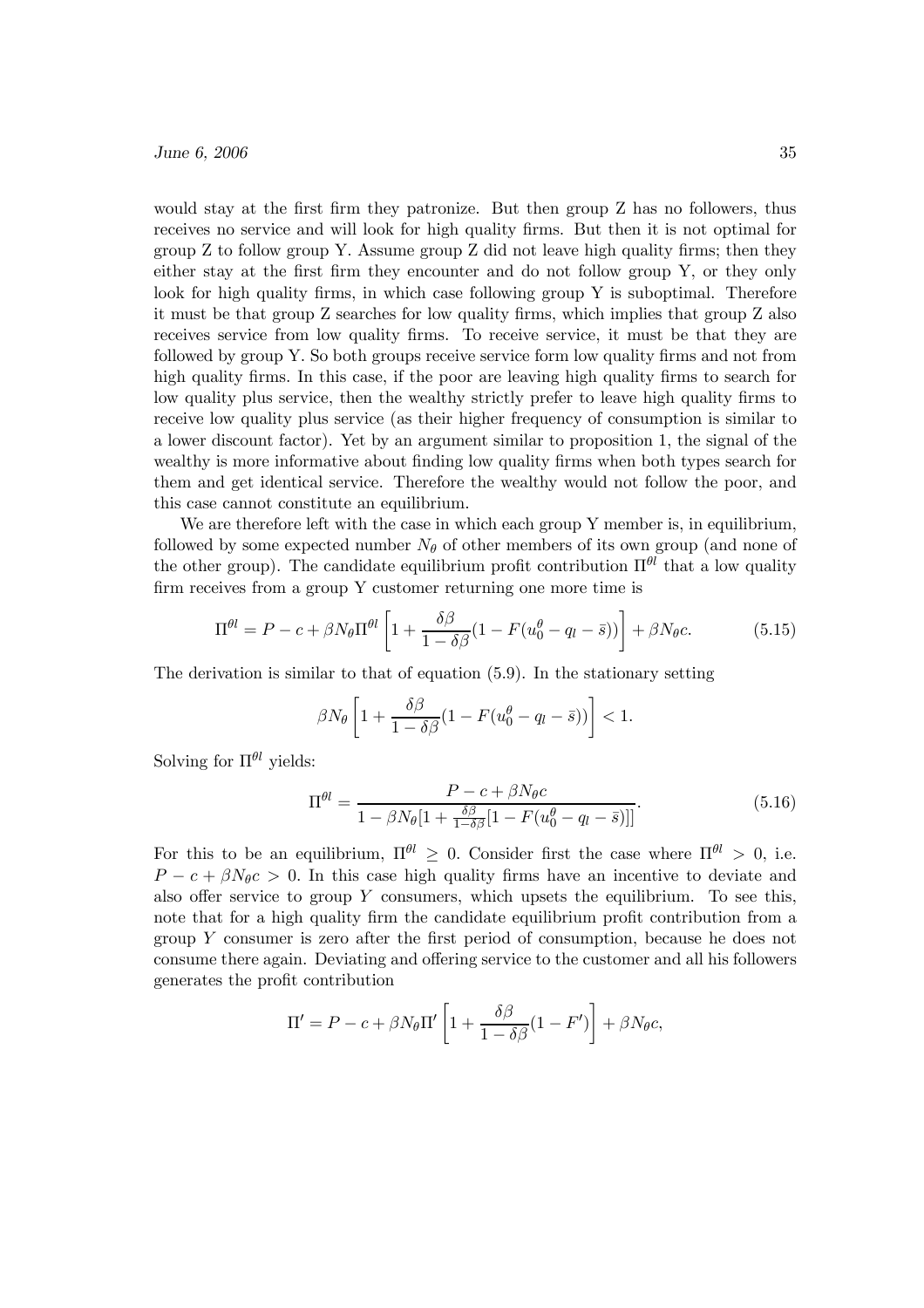where  $1-F'$  is the probability with which a customer that is offered service is returning. Since  $\bar{\rho} > u_0^{\theta} - q_h - \bar{s}$ , the frequency  $1 - F' > 0$ . Since  $P - c + \delta N_{\theta} c > 0$ , it follows that  $\Pi' > 0$ <sup>26</sup> But then high quality firms would offer service.

Consider now the case  $\Pi^{\theta l} = 0$ , i.e.  $P - c + \beta N_{\theta} c = 0$ . Therefore, low quality firms are indifferent between promising service or not. In this case high quality firms are also indifferent between offering service or not. By the tie-breaking rule we employed, both types of firms offer service.<sup>27</sup> However, consumers then do not search for low quality firms; consequently high quality firms offer service, and group Y customers would not search for low qualities.  $Q.E.D.$ 

## References

- [1] Banerjee, Abhijit. 1992. A Simple Model of Herd Behavior. Quarterly Journal of Economics. 107/3 (Aug.): 797-817.
- [2] Banerjee, Abhijit and Drew Fudenberg. 2004. Word-of-Mouth Learning. Games and Economic Behavior. 46: 282-303.
- [3] Bearden, William O. and Michael J. Etzel. 1982. Reference Group Influence on Product and Brand Purchase Decisions. Journal of Consumer Research. 9 (Sep.): 183-194.
- [4] Bearden, William O., R. G. Netemayer and J. E. Teel. 1982. Measurement of Consumer Susceptibility to Interpersonal Influence. Journal of Consumer Research. 15 (Mar.): 473-481.
- [5] Bikhchandani, Sushil, David Hirshleifer and Ivo Welch. 1992. A Theory of Fads, Fashion, Custom, and Cultural Change as Informational Cascades. Journal of Political Economy. 100/5: 992-1026.
- [6] Bose, S., Orosel, G. O., Ottaviani, and L. Vesterlund. "Monopoly Pricing in the Binary Herding Model" mimeo, March 2005.
- [7] Bose, S., Orosel, G. O., Ottaviani, and L. Vesterlund. "Dynamic Monopoly Pricing and Herding" mimeo, March 2005.

<sup>&</sup>lt;sup>26</sup>Since this is a deviation from a steady state,  $\beta N_r \Pi' \left[1 + \frac{\delta \beta}{1 - \delta \beta} (1 - F')\right]$  might be larger than 1, in which case the discounted profit from offering service is unbounded.

 $27$ This is the only place where we use this tie-breaking rule. The result holds also when we employ the assumption that firms do not offer service when indifferent. The point is that both types of firms resolve indifference the same way. Moreover, simple restrictions such as a high survival rate  $\delta$ , a high cost-price wedge  $c - P$  or a modest service influence  $\bar{s}$  would also guarantee the result, as they rule out indifference.